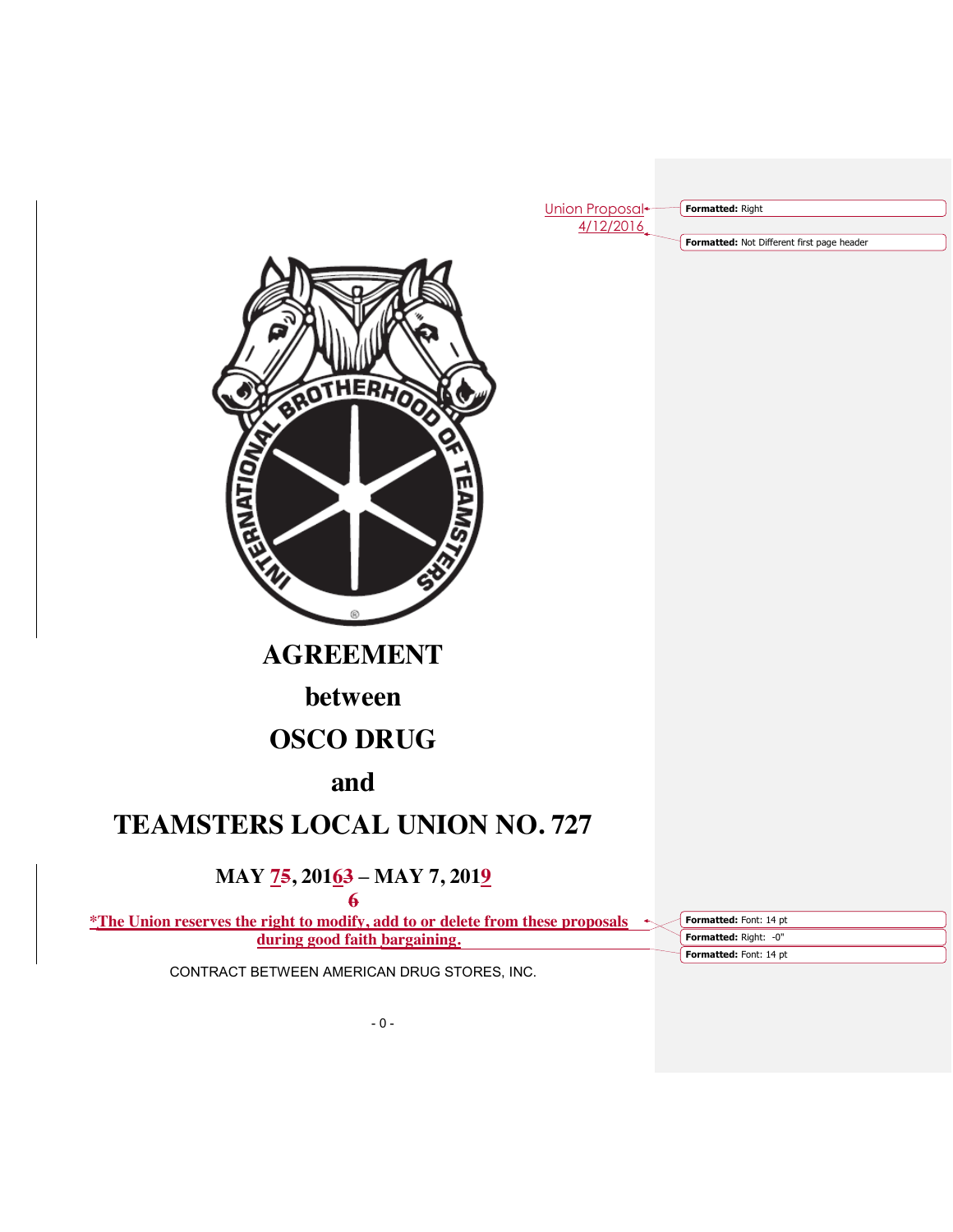**Formatted:** Right

## d/b/a OSCO DRUG OSCO PHARMACY EMPLOYEES AND TEAMSTERS LOCAL 727

#### **Term: May 75, 20163 thru May 7, 20196**

## ARTICLES OF AGREEMENT

THIS AGREEMENT is entered into between AMERICAN DRUG STORES, INC., d/b/a OSCO DRUG, a corporation hereinafter called the "Employer", Auto Livery Chauffeurs, Embalmers, Funeral Directors, Apprentices, Ambulance Drivers and Helpers, Taxicab Drivers, Miscellaneous Garage Employees, Car Washers, Greasers, Polishers and Wash Rack Attendants, Motion Picture, Theatrical, Exposition, Convention and Trade Show Employees, and Pharmacists, Bus Drivers, Parking Lot Attendants, and Hikers, Hotel Industry and Racetrack Industry Employees, Newspaper Magazine, Periodical Salesmen, Drivers, Division Men, District Pagers, Checkers, Vendors, and Handlers, and Electronic Media Workers in Chicago and Vicinity, Illinois, Local 727, hereinafter called the "Union."

# **ARTICLE 1 RECOGNITION**

The Employer recognizes the Union as the sole collective bargaining agent for all registered pharmacists, head pharmacists, graduate non-registered pharmacists, regularly employed part-time graduate and registered pharmacists, and student pharmacy apprentices in the retail drug stores operated by Osco Drug, Inc.'s Chicago Division located in the following counties and cities in and around Chicago, Illinois:

Cook, Du Page, Lake and McHenry Counties

excluding, however, all drug managers, assistant drug managers, manager trainees, all supervisors and guards as defined in the Act and all other employees.

It is recognized that the Employer's managers, assistant managers, and management trainees who are registered pharmacists, may from time to time perform a limited amount of bargaining unit work; however, it is understood that the intent of the Employer is that such work will not be conducted to the extent of substantially depriving members of the bargaining unit of work.

## ARTICLE 2 GENERAL

## Section 2.1: Notices

All notices required under this contract shall be deemed to be properly served if delivered in writing personally or sent by certified or registered mail to the general office of the Union at 1300 W. Higgins, Suite 111, Park Ridge, IL 60068, or the Employer at 150 Pierce Road, Suite 200, Itasca, IL 60143 and 3030 Cullerton Drive, Franklin Park, IL 60131, or to an employee at his home or residence address, or to any subsequent address which the Union, the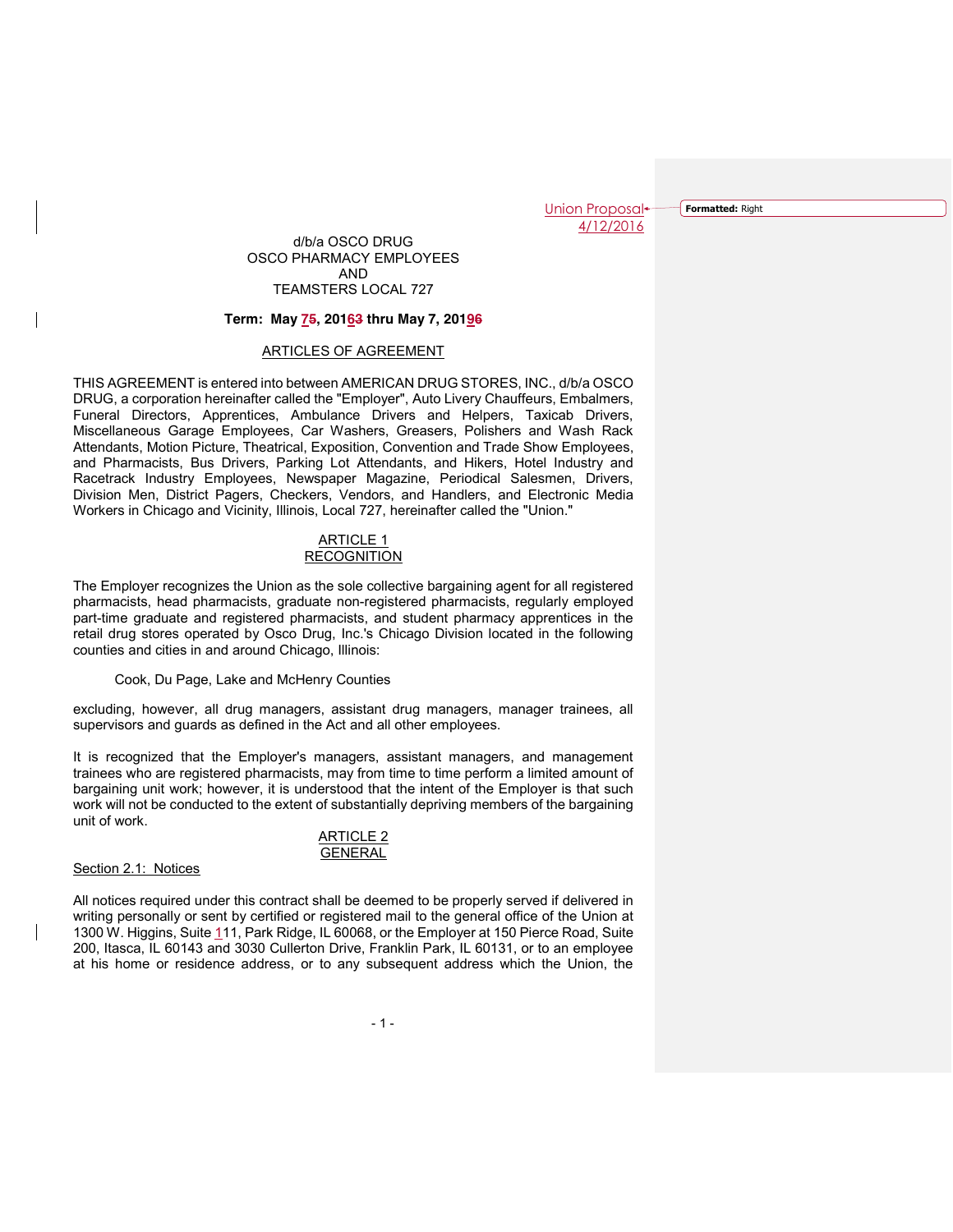**Formatted:** Right

Employer, or the employee may designate in writing for such purpose. Date of service of a notice served by mail shall be the date on which such notice is postmarked by a post office of the United States Post Office Department.

# Section 2.2: Partial Invalidity

Nothing contained in this agreement is intended to violate any state or federal law, rule or regulation made pursuant thereto. If any part of this agreement is construed by a court or board of competent jurisdiction to be in such violation, then that part shall be null and void, but the remainder of the contract shall continue in full force. The parties will immediately begin negotiations to replace the void part with a valid provision.

## Section 2.3: Marginal Headings

The captions of the several articles and sections of this contract are for convenience only and in no way limit, enlarge, define, or otherwise affect the scope or intent of the contract or any provisions thereof.

## Section 2.4: Effective Date

Unless the context of the contract indicates otherwise, new provisions of the contract shall become effective the fourth (4th) Sunday following ratificationupon the date listed in Section 12.1.

#### Section 2.5: Amendments

This agreement is subject to amendment, alteration, or addition only by a subsequent written agreement between and executed by the Employer and the Union. The waiver of any breach, term, or condition of this agreement by either party shall not constitute a precedent in the future enforcement of all its terms and conditions.

#### Section 2.6: Definitions

- 1. Regular Full-Time Employee An employee who has completed his probationary period and is regularly scheduled to work the full workweek.
- 2. Regular Part-Time Employee An employee who is employed to work on a regular basis, less than the full workweek, and who averages not less than fifteen (15) hours per week during a payroll quarter.

Beginning May 4, 2014, a regular part time employee shall be defined as an employee who is employed to work on a regular basis, less than the full workweek, and who averages not less than thirteen (13) hours per week during a payroll quarter.

Beginning May 3, 2015, a regular part time employee shall be defined as an employee who is employed to work on a regular basis, less than the full work week, and who averages more than ten (10) hours per week during a payroll quarter.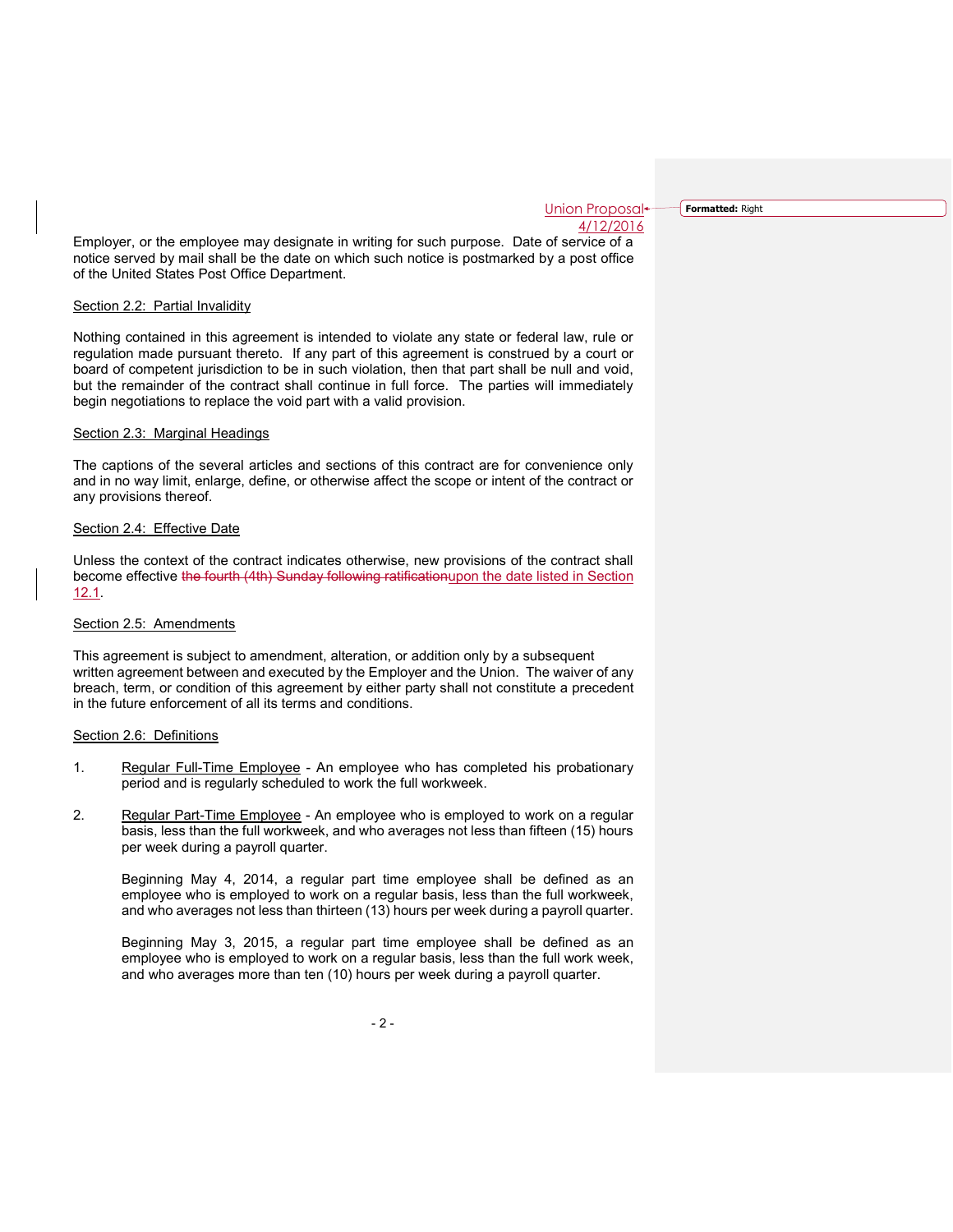**Formatted:** Right

3. Irregular Part-Time Employee - An employee who is employed to work on a regular basis, less than the full workweek, and who averages less than fifteen (15) hours per week during a payroll quarter.

Beginning May 4, 2014, an irregular part time employee shall be defined as an employee who is employed to work on a regular basis, less than the full workweek, and who averages less than thirteen (13) hours per week during a payroll quarter.

Beginning May 3, 2015, an irregular part time employee shall be defined as an employee who is employed to work on a regular basis, less than the full work week, and who averages ten (10) hours or less per week during a payroll quarter.

- 4. Graduate Non-Registered Pharmacists An employee who is not registered as a pharmacist but who is either a graduate of a college of pharmacy which is accredited by the American Council of Pharmacy Education or a graduate of a nonaccredited college of pharmacy who has successfully passed an equivalency evaluation by the appropriate pharmacy board.
- 5. Part-Time Pharmacy Student Any person enrolled in a pharmacy school and working part-time hours on a regular basis in the pharmacy while attending school regularly or working during his normal school vacation period.
- 6. Seasonal or Temporary Employee An employee who is hired for temporary work or during peak seasons for a period of time not expected to exceed thirty (30) consecutive days. Such an employee may work either full time or part time. If such an employee works beyond this period, he shall be reclassified as a regular employee and his seniority shall date back to his last date of employment if he averages fifteen (15) hours or more per week during the next payroll quarter.

#### Section 2.7: Entire Agreement

This agreement constitutes the sole and entire existing agreement between the parties and supersedes all prior agreements, commitments and practices whether oral or written between the Employer and the Union or the Employer and any of the covered employees, and expresses all obligations of and restrictions imposed on the Employer and the Union.

## Section 2.8: Waiver

The parties acknowledge that during the negotiations that resulted in this agreement, each had the unlimited right and opportunity to make demands and proposals with respect to any subject or matter not removed by law from the area of collective bargaining and that the understandings and agreements arrived at by the parties after the exercise of that right and opportunity are set forth in this agreement. Therefore, the Employer and the Union, for the life of this agreement, each voluntarily and unqualifiedly waives the right and each agrees that the other shall not be obligated to bargain collectively with respect to any subject or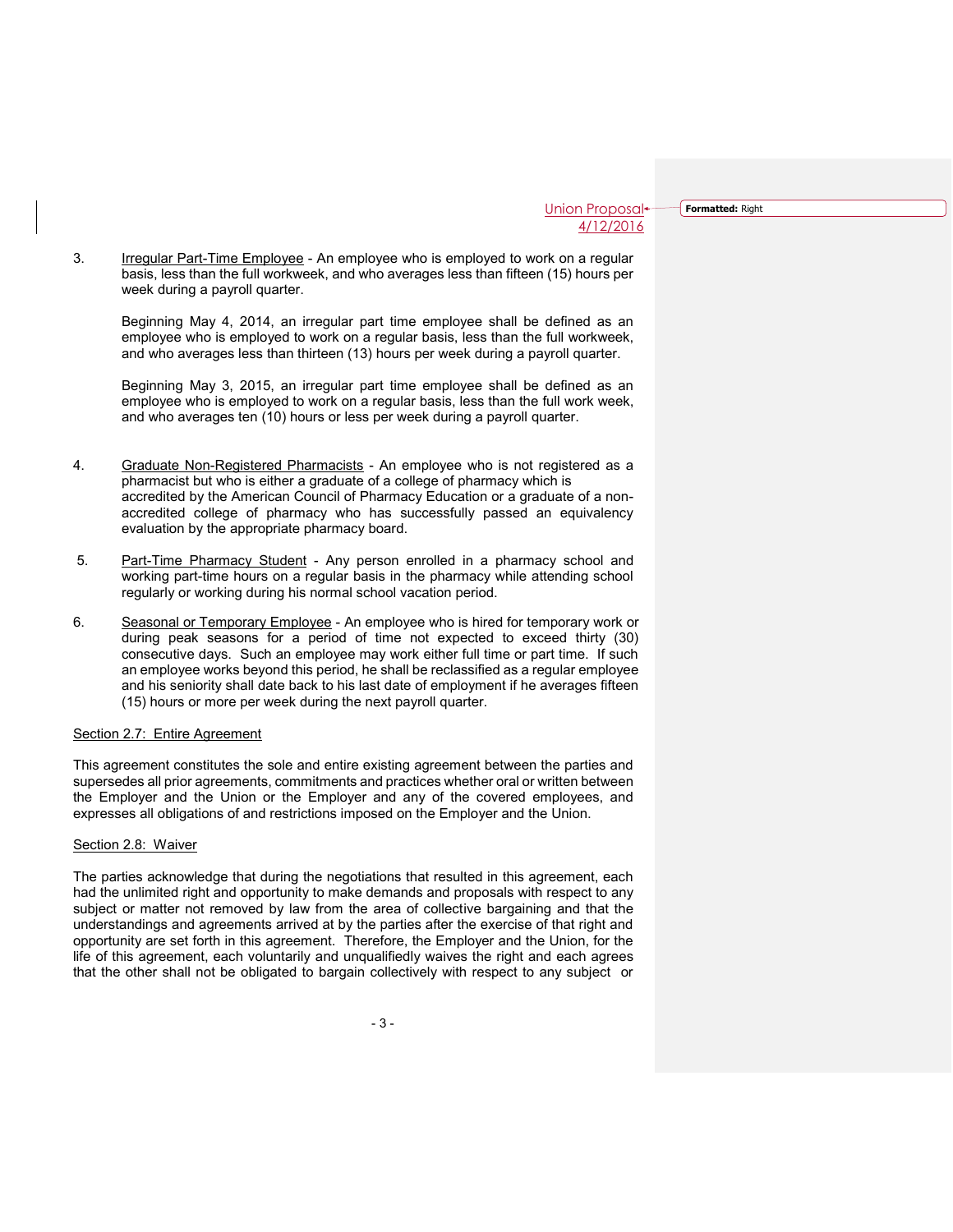**Formatted:** Right

matter not specifically referred to or covered in this agreement even though such subject or matter may not have been within the knowledge or contemplation of either or both of the parties at the time they negotiated or signed this agreement.

#### Section 2.9: Equal Rights

The Employer and the Union reaffirm their mutual intent and current practice of opposing and refraining from discrimination against any employee for reason of sex, race, religion, color, national origin, age, or union activity in accordance with the requirements of Title VII of the Civil Rights Act of 1964, as amended, the Labor-Management Relations Act of 1947 as amended and the Age Discrimination in Employment Act of 1967.

#### Section 2.10: Standards

## Work Standards

No Pharmacist shall be disciplined for working at the rate that he or she deems necessary to protect the public and consistent with the high ethical standards of the profession. Individual pharmacists shall have the discretion to set and communicate wait times to the public.<sup>It is</sup> the mutual belief of the parties that when a pharmacist is performing up to reasonable work standards as established by the Employer, such a pharmacist's professional responsibilities include the evaluation of whether the rate at which he processes prescriptions is consistent with good professional judgment and ethics.

#### Pharmacists' Work Assignments or Tasks

The parties agree that the profession of pharmacy requires that the registered pharmacist devote his time and attention to the duties involving his special training and expertise; namely, receiving, filling and refilling prescriptions, consulting with physicians, patients, maintaining records, ordering prescriptions, and other pharmaceutical items involving professional competence.

Accordingly, a registered pharmacist will not be required to perform tasks or assignments outside of his prescription department unless necessary to the operation of the store, and then only to the extent that these other tasks or assignments do not substantially interrupt or interfere with duties involving his special training and expertise. Additionally, pharmacists shall not be responsible for: checking out non-prescription related items, marketing, soliciting classes, store announcements, reporting of data, doctor detailing, show-time walks, comprehensive medication reviews, inter-store transfers, scheduling, and auditing. The Employer shall post conspicuous signs that customers may not check out groceries items at the pharmacy.

In no event shall a pharmacist be required to do any work demeaning to his professional status, namely mopping floors, cleaning toilets, washing windows, or performing "bus boy" services in the lunchrooms. The Employer shall provide cleaning for the pharmacy bathroom and pharmacy floor.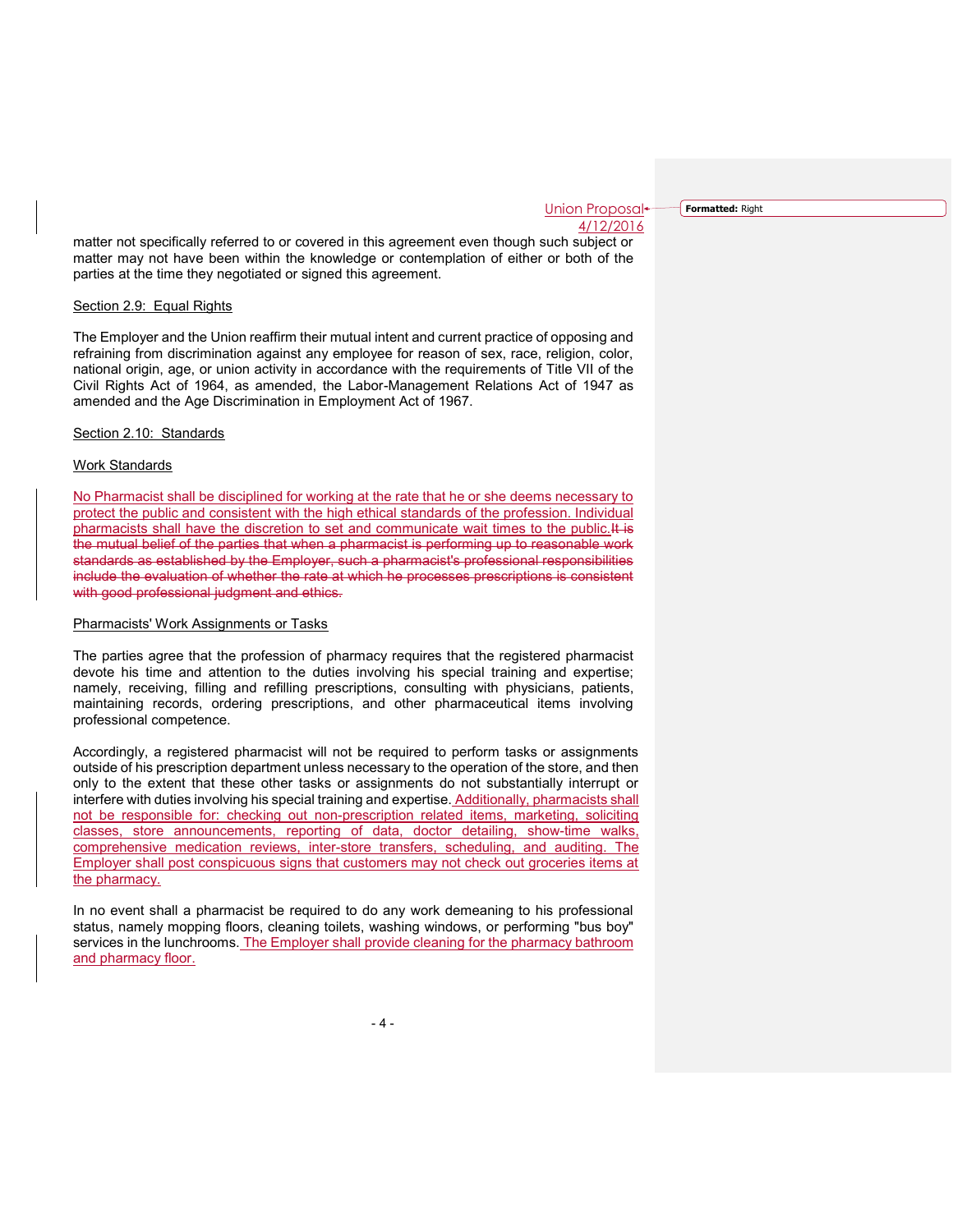**Formatted:** Right

## Immunizations

In no event shall a pharmacist be required to administer flu injections or immunizations unless two (2) or more pharmacy employees are working.

#### Pharmacy Standards

A registered pharmacist shall assure, to the extent of his authority, that the prescription department is operating in compliance with applicable law, professional ethics, and valid Employer rules.

#### Pharmacy Technicians

No Pharmacists shall be on duty without at least one (1) pharmacy technician on duty. Additionally, each store shall have one (1) pharmacy technician payroll hour for every eight (8) prescriptions filled. Pharmacy technicians shall receive adequate training from Management and Pharmacists shall not be responsible for training pharmacy technicians. Management shall provide replacement pharmacy technicians where technicians call-off or emergency coverage is required.

#### ARTICLE 3 WORK HOURS AND OTHER CONDITIONS OF EMPLOYMENT

#### Section 3.1: Workday and Workweek

The basic contractual workweek shall consist of forty (40) hours to be worked within five (5) days of a Sunday through Saturday workweek. Store schedules must ensure that no pharmacist is required to work more than nine (9) hours in one (1) day and must provide for at least two (2) hours of pharmacist overlap each day.  $\frac{1}{x}$  to be administered in accordance with the Fair Labor Standards Act and regulations applicable to exempt employees. Pharmacists Pharmacists hired after June 15, 2010, and placed within the float pool may volunteer for a basic workweek that consists of thirty-two (32) hours to be worked within five (5) days of a Sunday through Saturday workweek, until such time they are assigned to a store as a staff pharmacists, at which time they shall have a forty (40) hour basic workweek. No employee hired, licensed, or promoted to full-time before May 4, 2013-shall be required to work more than nine (9) hours in any one (1) day except to cover for emergencies and vacationsunder any circumstances whatsoever. Pharmacists may, however, volunteer, in writing, to work up to twelve (12) hours in a workday, not more than one day in a work week. $\overline{z}$ 

In the event the Company elects in specific stores (not to exceed fifty (50) unionized stores over the term of this contract or fifteen percent (15%) of its entire complement of unionized stores per year, whichever is greater) to change the operational hours of a pharmacy to eighty (80) hours or fewer, the nine (9) hours limitation in the above paragraph shall be modified to twelve (12) hours in any one day, not to exceed one (1) twelve hour shift in any calendar week. Staff pharmacist positions within these pharmacies will be filled in the following order: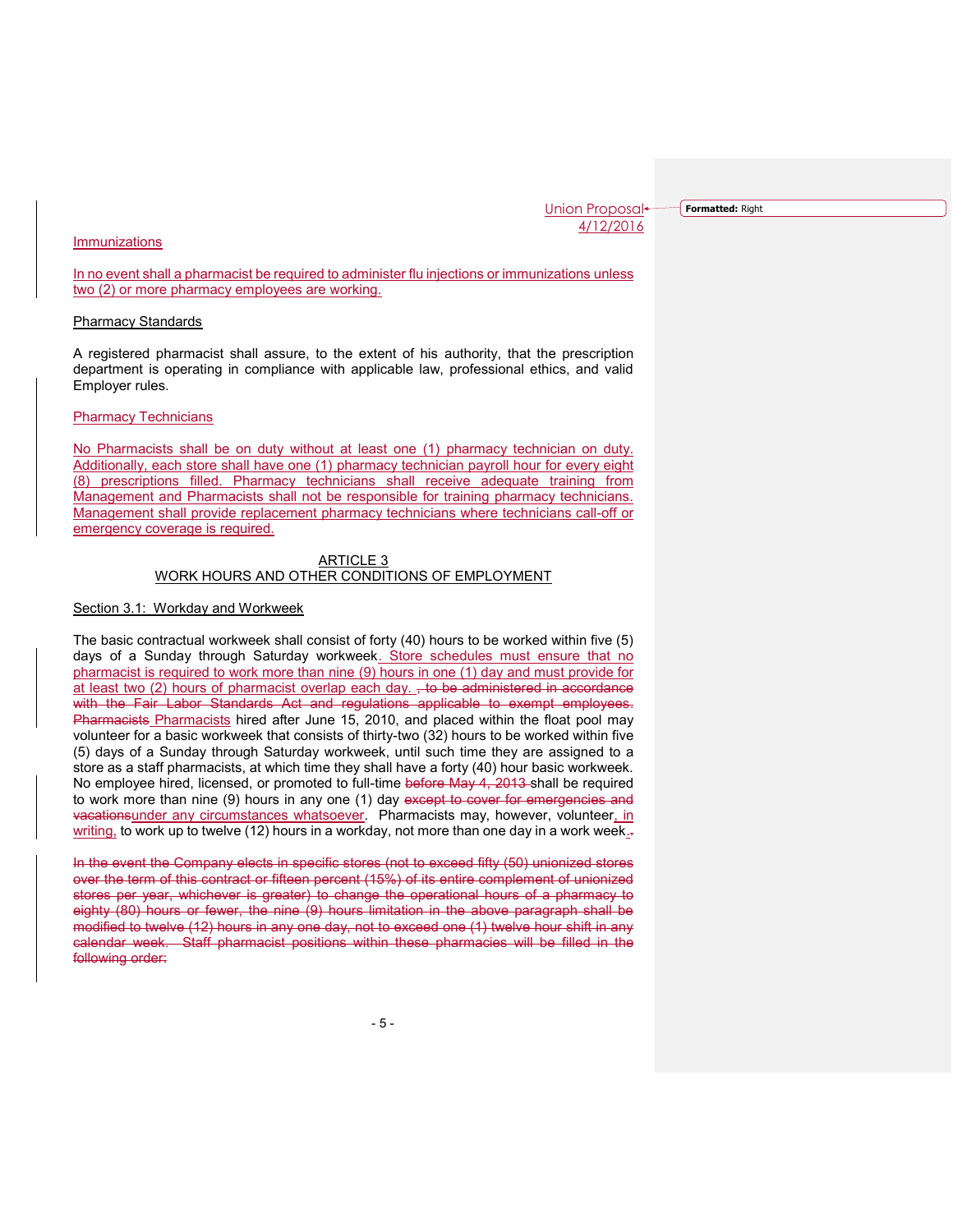**Formatted:** Right

1) by volunteers within the specific store;

- 2) Any pharmacist declining the twelve (12) hour shift as described in paragraph one (1) above may request to be transferred to any open position, including the nearest Staff Pharmacist position from which a volunteer was secured to fill the twelve hour shift. If, for operational necessity, the Company does not place the pharmacist in that location, the Company will work with the pharmacist, in a good faith attempt to locate a mutually acceptable location;
- by volunteers from other stores;
- 3) new pharmacists as referenced in the following paragraph; and

4) assignment based on inverse seniority.

Pharmacists hired, newly licensed as a pharmacist, or promoted to full-time status by the Company after May 4, 2013 shall have a basic workweek that consists of at least thirty-two (32) hours to be worked within five (5) days of a Sunday through Saturday workweek. $\div$ they may also be required to work up to one (1) twelve (12) hour shift per week.

If an employee who is scheduled to work up to twelve (12) hours is absent from working that shift, the Company may require an undistributed pharmacist to work up to twelve (12) hours until such time a replacement volunteer is found. Undistributed pharmacists assigned to work a twelve (12) hour shift who cannot work the twelve hour shift because of a documented medical or other serious reason may submit a request for alternate assignment for that shift. The Company, shall consider such request if provided documented medical or other legitimate serious reasons by the pharmacist.

In any event, pharmacists shall not be required to work more than twelve (12) hours in a workday.

An employee who is required to perform extra work, including but not limited to trainings, Learning Carts, reviews, administrative duties, attending Company meetings, completion of evaluations, self-assessments, caring calls any or any other work in relation to his or her duties as a Pharmacists shall be compensated at the rate of one and one-half  $(1 \frac{1}{2})$  times the Pharmacist's regular rate of pay. In no event shall an Employee be required to stay beyond his or her scheduled shift. s follows:

For each quarter day or portion thereof, five percent  $(5%)$  of the basic weekly salary; For each half day or portion thereof, ten percent (10%) of the basic weekly salary; For each three quarter day or portion thereof, fifteen percent (15%) of the basic weekly salary;

For each full day or portion thereof, twenty percent (20%) of the basic weekly salary, whichever is greater.

An employee who is required to work beyond forty-four (440) hours in a workweek shall be compensated as stated above, at the rate of one and one-half  $(1 \frac{1}{2})$  times the Pharmacist's regular rate of pay. with an additional \$6/hour premium for such work; overnight pharmacists shall receive the \$6/hr premium for working beyond eighty-eight (88) hours in a two (2) week period.

**Formatted:** Indent: Left: 0", First line: 0", Right: 0.12"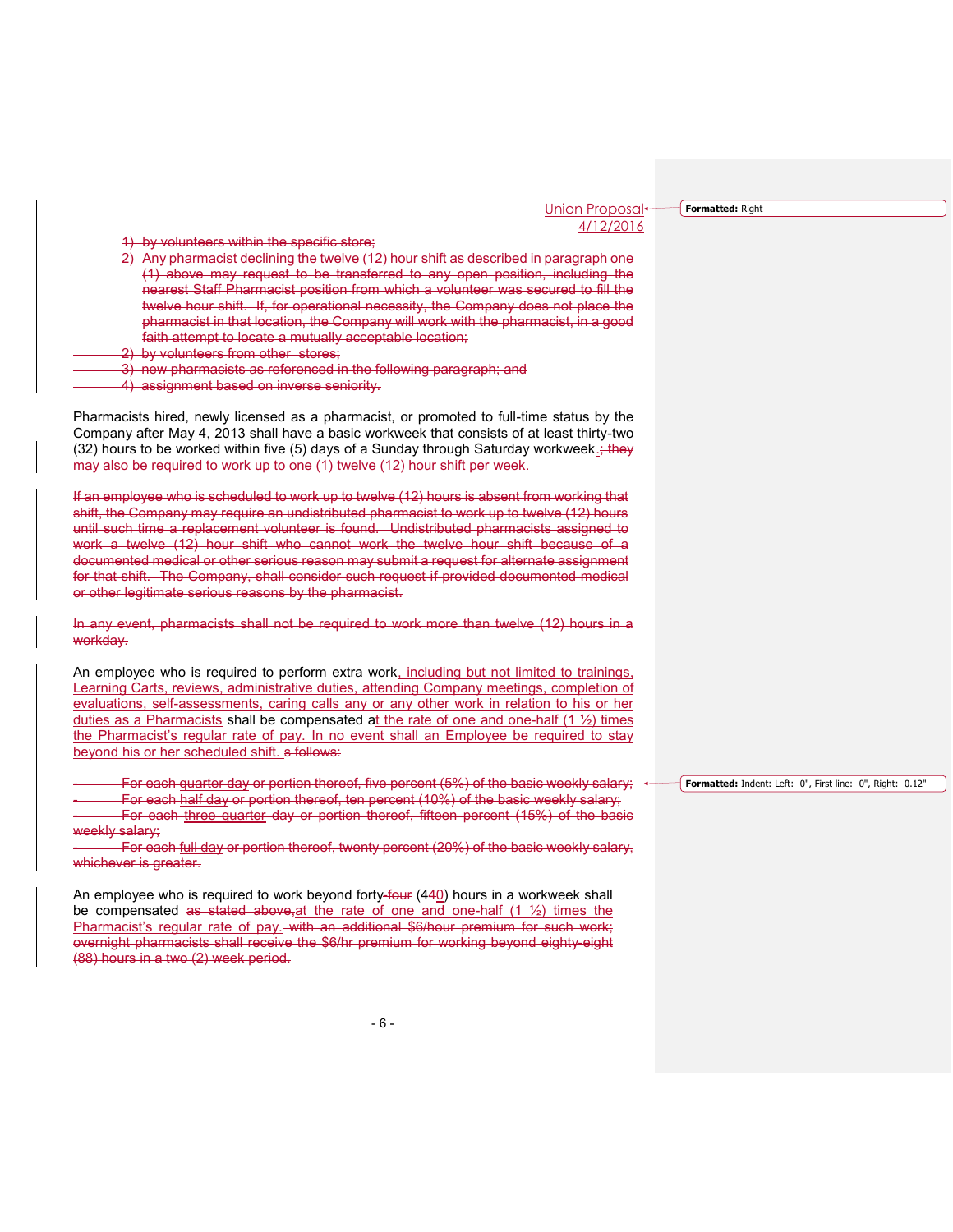**Formatted:** Right

#### Section 3.2: Work Schedule -- No Split Shift

A work schedule showing the days and hours to be worked by full-time and regularly scheduled part-time employees shall be posted not later than 4:00 p.m. Friday of the week preceding the week in which the schedule is to be effective; provided further that employees who are required to work on Sunday shall be so notified by not later than 4:00 p.m. the preceding Thursday. Posted schedules may be changed when emergencies make changes necessary or by agreement with the employees involved provided that indiscriminate changes shall not be made. The Employer agrees to a no-split-shift schedule within a particular store. In instances when a pharmacist is assigned to more than one location on a particular day, "travel time" between locations will be considered as compensable. The Employer further agrees that in stores where there is one (1) full-time registered pharmacist assigned, no more than forty (40) hours of paraprofessional work will be used before assigning a second full-time registered pharmacist.

## Section 3.3: Meal and Rest Periods; and Laundry

Each employee shall be given each day one (1) uninterrupted fifteen (15) minute paid rest period, including travel time to the private break or private rest area for each four (4) hours of work scheduled. No employee shall be required to work more than five (5) continuous hours without an unpaid lunch or dinner period which shall be not less than one-half (1/2) hour and not more than one (1) hour, as agreed upon with the employees. Lunch, dinner, and rest periods shall be taken as scheduled by the general manager or head-pharmacist. These periods may be posted by the pharmacist. The Employer shall close the pharmacy and post a sign on the pharmacy during all rest and meal periods informing patrons that the pharmacy is closed.

Any uniform deemed necessary by the Employer shall be furnished by the Employer. If the furnished uniform is not of a drip-dry or wash-and-wear variety, it shall be laundered by the Employer. The Employer shall provide a minimum of two (2) new white coats to each Pharmacist per year which shall be selected and agreed upon by the Union and the Employer.

## Section 3.4: Overtime Pay

All part-time employees shall be paid one and one-half (1-1/2) times their regular hourly rates for all hours worked over forty (40) hours in a week.

## Section 3.5: Scheduling of Regular Part-Time Employees

An effort will be made to schedule part-time employees a minimum of seventeen (17) hours per week in the store in which they work. However, this shall not apply to an employee called in to replace another employee or to an employee whose available hours are beyond the Employer's control or to an employee called in to work when fewer than seventeen (17) available hours remain in the week. The Employer agrees that where appropriate it will attempt to schedule part-time pharmacists around the full-time pharmacists.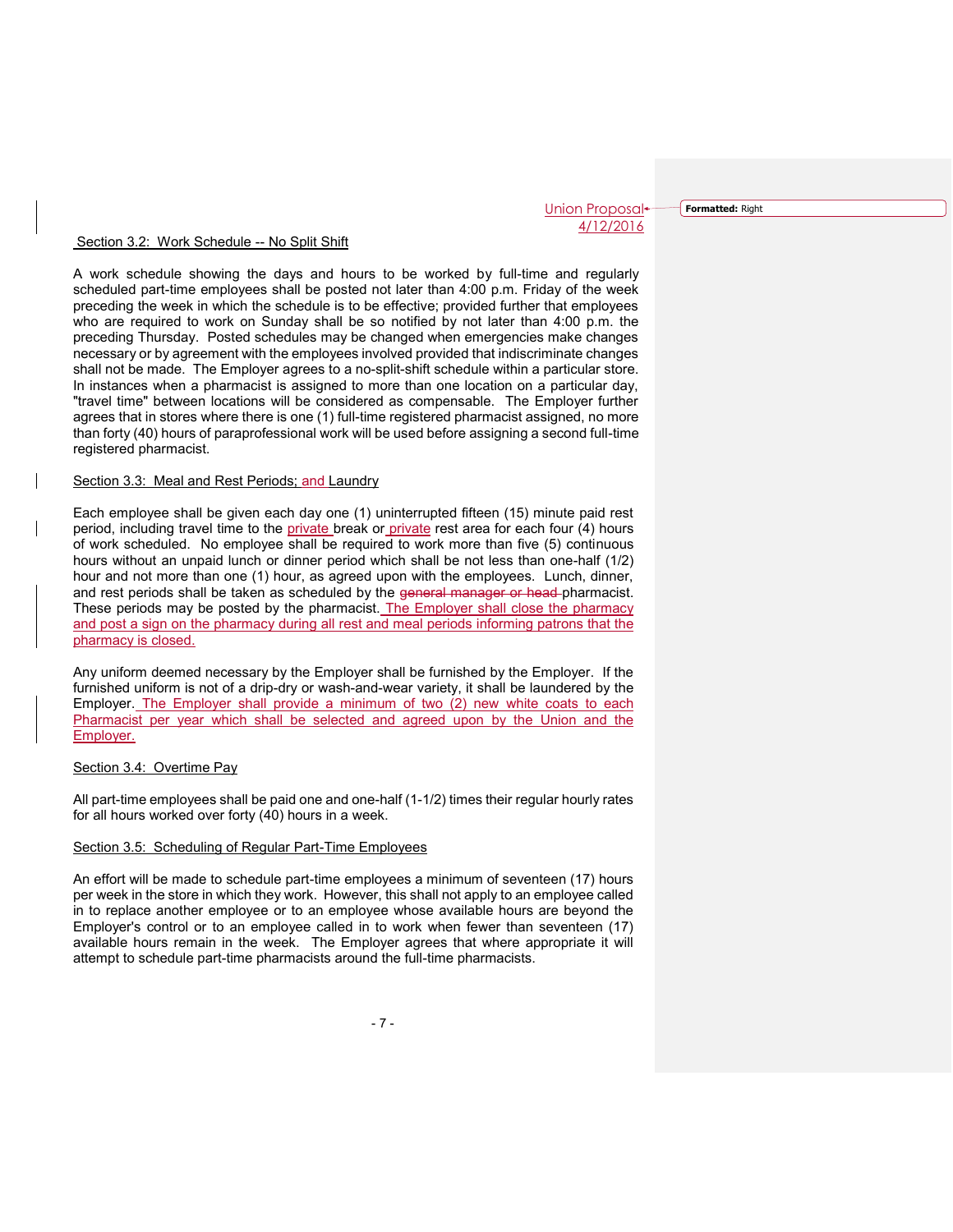Union Proposal<sup>+</sup> 4/12/2016

**Formatted:** Right

It is also understood and agreed that if additional part-time hours become available at the pharmacist's home store, and the part-time pharmacist is available to work the additional hours, the most senior part-time pharmacist in that store may request those hours prior to assigning those hours to someone not based in that location. unless those hours are assigned to a full time pharmacist. This provision shall not be considered a guarantee of hours or assignments.

The Company intends to introduce a program currently entitled Staffing Angel to address emergency staffing replacements. Within the next sixty (60) days from date of ratification, the Company agrees to meet with the Union to discuss the effectiveness of the Staffing Angel program.

## ARTICLE 4 **COMPENSATION**

## Section 4.1: Guaranteed Minimum Weekly Salaries -- Full-Time Pharmacists

During the term of this agreement, the Employer agrees to pay not less than the guaranteed minimum weekly salaries set out in Appendix A, attached hereto; provided however, that the guarantee shall not apply to an employee who is absent for personal reasons for an entire workweek or to an employee from whose salary FLSA permitted deductions are made, provided said deductions are not inconsistent with the provisions of this agreement. Such salaries are the consideration for the employee's performing service during a basic workweek as defined in Section 3.1.

## Section 4.2: Extra Work -- Full-Time Pharmacists

Each regular full-time employee who has worked a basic workweek as defined in Section 3.1 who reports for work on a sixth (6th) or seventh (7th) day of a workweek shall be guaranteed a minimum of one-half (1/2) day of work. The compensation for all such work and for time worked in excess of the basic workweek shall be paid at the rate of one and one half (1 1/2) times the regular rate of pay for all work performed on the sixth  $(6<sup>th</sup>)$  or seventh  $(7<sup>th</sup>)$  day.within workweeks as set forth in Section 3.1 shall be a bonus amount computed as follows: for each quarter day or portion thereof, five percent (5%) of the basic weekly salary (applies only to time in excess of the basic workweek within a workweek); or for each half day or portion thereof, ten percent (10%) of the basic weekly

salary; or for each three quarter day or portion thereof, fifteen percent (15%) of the basic weekly salary; or for each full day or portion thereof, twenty percent (20%) of the weekly salary, whichever is greater.

There shall be no mandatory overtime in excess of the maximum workday or standard workweek except for vacation coverage and emergencies. Moreover, when mandatory overtime in these situations would pose an undue hardship, the Employer may, at its option, assign management personnel who are registered pharmacists to perform such work.

Section 4.3: Hourly Wages -- Part-Time Pharmacists

**Formatted:** Superscript **Formatted:** Superscript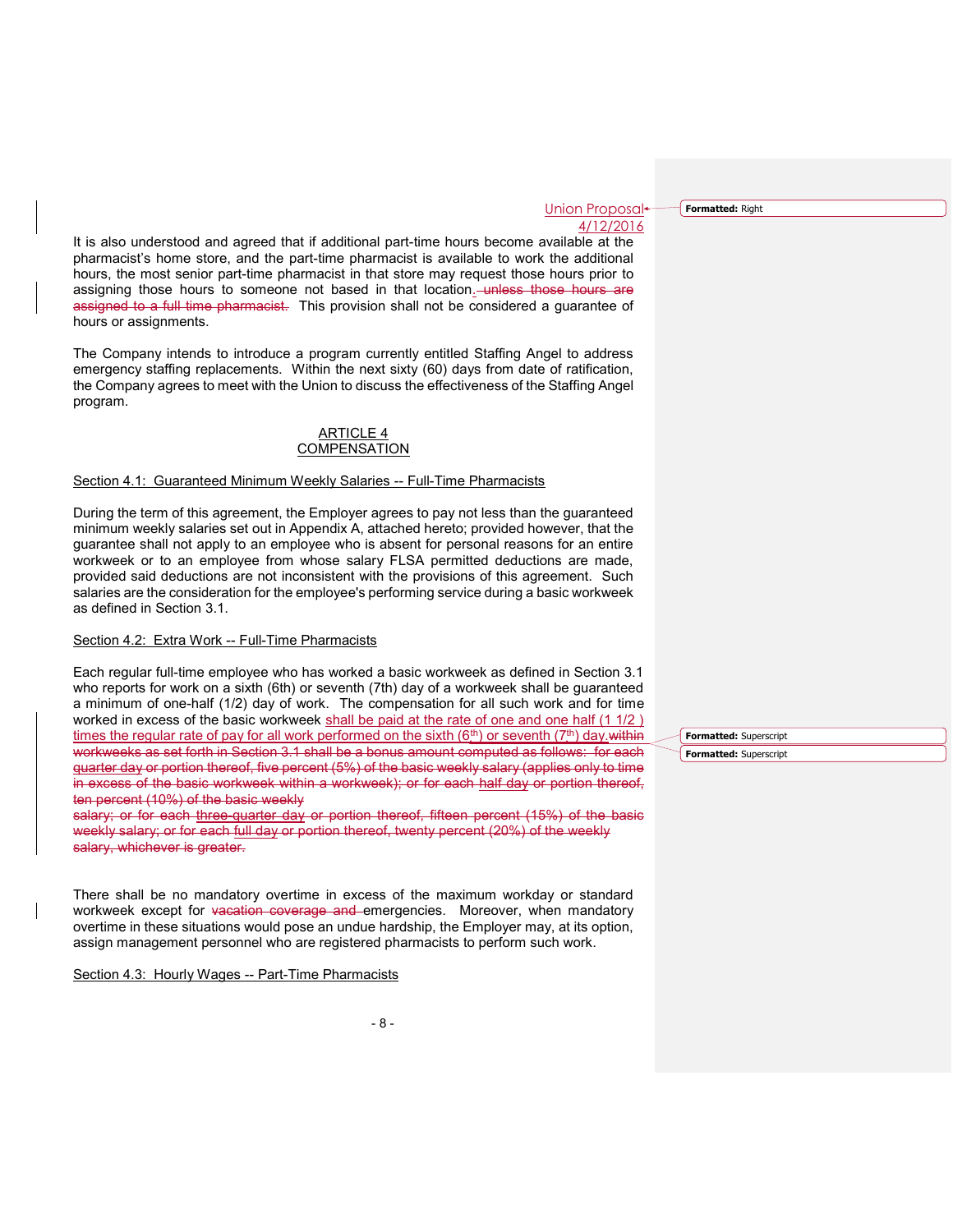**Formatted:** Right

During the term of this agreement, the Employer agrees to pay not less than the minimum hourly rates set out in Appendix A attached hereto.

## ARTICLE 5 VACATIONS, HOLIDAYS, ABSENCE LEAVES

## Section 5.1: Length of Vacation

Each regular employee covered by this contract who meets the qualifications shall be entitled to a vacation with pay in accordance with the following schedule:

| Number of Completed                | Number of Weeks of |
|------------------------------------|--------------------|
| <b>Years of Continuous Service</b> | Vacation With Pay  |

All Regular Full-Time Employees

| 1 - 4 Years Inclusive               | 2 Weeks |
|-------------------------------------|---------|
| 5 - 9 Years Inclusive               | 3 Weeks |
| 10 - 19 Years Inclusive             | 4 Weeks |
| 20- 24 Years InclusiveOr More Years | 5 Weeks |
| 25 or More Years                    | 6 Weeks |

As used above, continuous service means uninterrupted, complete years of service since the last employment date.

## Section 5.2: Vacation Qualifications

#### 1. **First Vacation**

Regular Full-Time Employees hired in the preceding year may take their first vacation in the current year ahead of their service anniversary date subject to their refunding all vacation payments in the event they do not complete a full anniversary year of employment.

# 2. Second and Succeeding Vacations

Regular Full-Time Employees – Once an employee has qualified for his first vacation, he shall thereafter qualify for all succeeding vacations as of January 1 of the current year for a vacation based on his length of service to be completed during the current year subject to the adjustments set out in Section 5.5 in the event the employee does not complete his anniversary year of service.

3. Extended Absences

A week's vacation pay for a regular full-time pharmacist shall be prorated (on the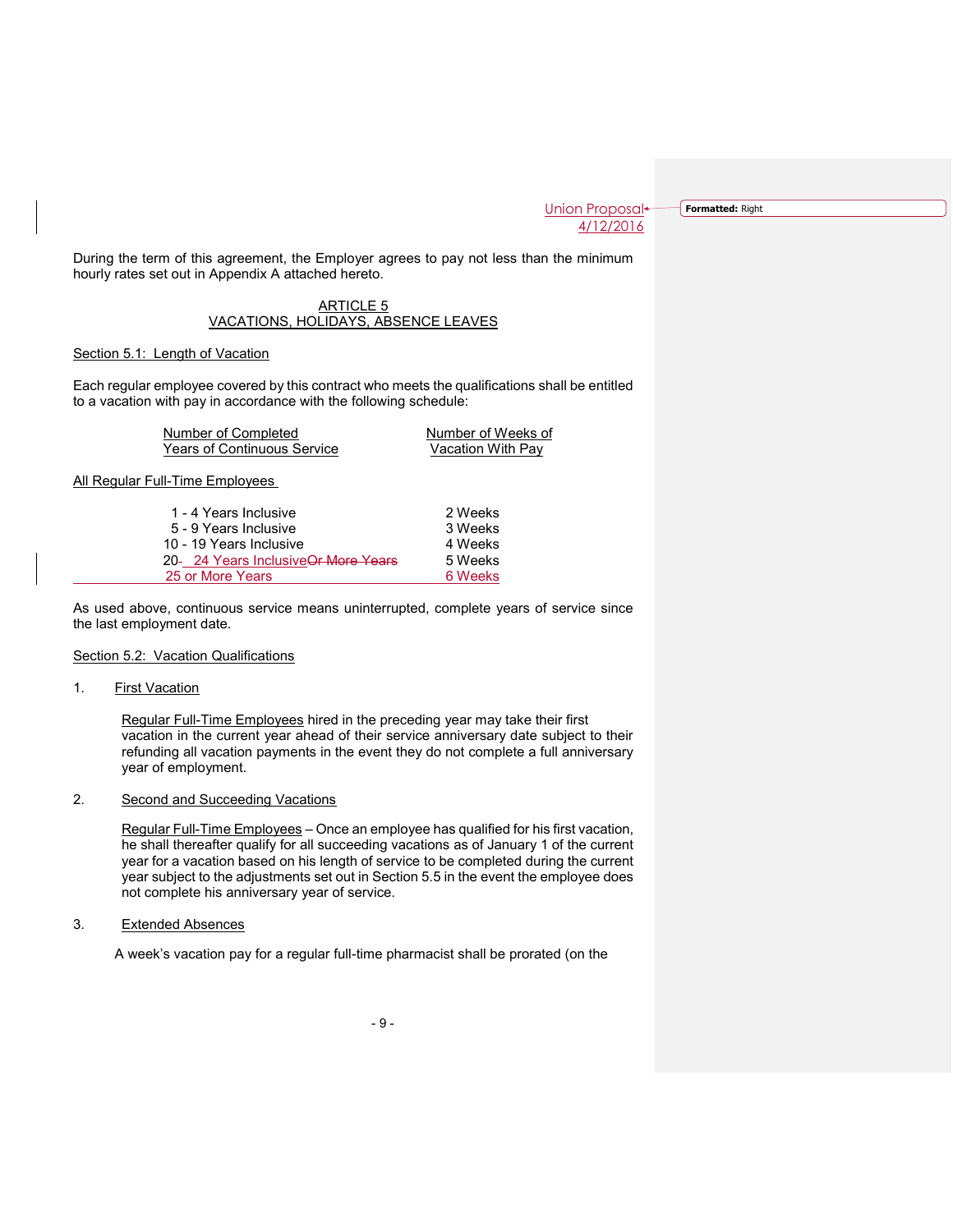**Formatted:** Right

basis of a standard full-time workweek) if a full-time pharmacist works less than 1,600 hours in the preceding payroll year. Paid absence for vacation, funeral, and jury duty shall not be considered absences for purpose of this section. This section is not intended to pro-rate vacation for those full-time pharmacists who worked less than 1,600 hours solely because they were hired in the prior year.

#### Section 5.3: Vacation Pay -- Regular Full-Time Employees

A week''s vacation pay for a regular full-time pharmacist shall be in the amount of his basic weekly salary in effect at the time the vacation is taken. Single vacation days shall be paid as follows: the pharmacist's regular weekly salary shall be divided by the number of days the pharmacist regularly works to arrive at a daily vacation rate of pay.

Section 5.4: Vacation Administration

1. Vacation Schedules

All vacations shall be subject to the necessary scheduling of replacements by the Employer which may limit the number of employees who may be on vacation at any one time. In no event shall any Pharmacist be required or asked to secure his or her own replacement for vacation time. The Employer will endeavor to provide a seniority list that includes vacation allotments to the employees at least thirty (30) days prior to vacation selection. The Employer reserves the exclusive right to establish and to change cluster groups.

- A. Round  $1 E$  Employees with five  $(5)$  or more weeks of vacation shall submit their first three (3) choices for their first two-three (3) weeks of vacation within the time period required by the Employer. All Overnight Pharmacists and Employees with less than five (5) weeks of vacation shall also submit their first three (3) choices for their first two (2) week of vacation within the time period required by the Employer. Vacations shall be approved by seniority within the cluster with full-time associates having preference over part-time associates who are scheduled to work less than twenty-four (24) hours a week.
- B. Round 2 Following the first round of vacation selections, the Company shall publish the list of remaining available vacation weeks available to employees. Employees will submit three (3) choices for each of their remaining weeks of vacation within the time period required by the Employer. Vacations shall be approved by seniority within the cluster, with full-time associates having preference over part-time associates who are scheduled to work less than twentyfour (24) hours a week.
- C. Pharmacists shall be allowed to swap up to two (2) vacation weeks with other pharmacists. with approval of their Pharmacy District Manager.
- 2. Calendar Weeks or Days

**Formatted:** Indent: Left: 0", Hanging: 0.58"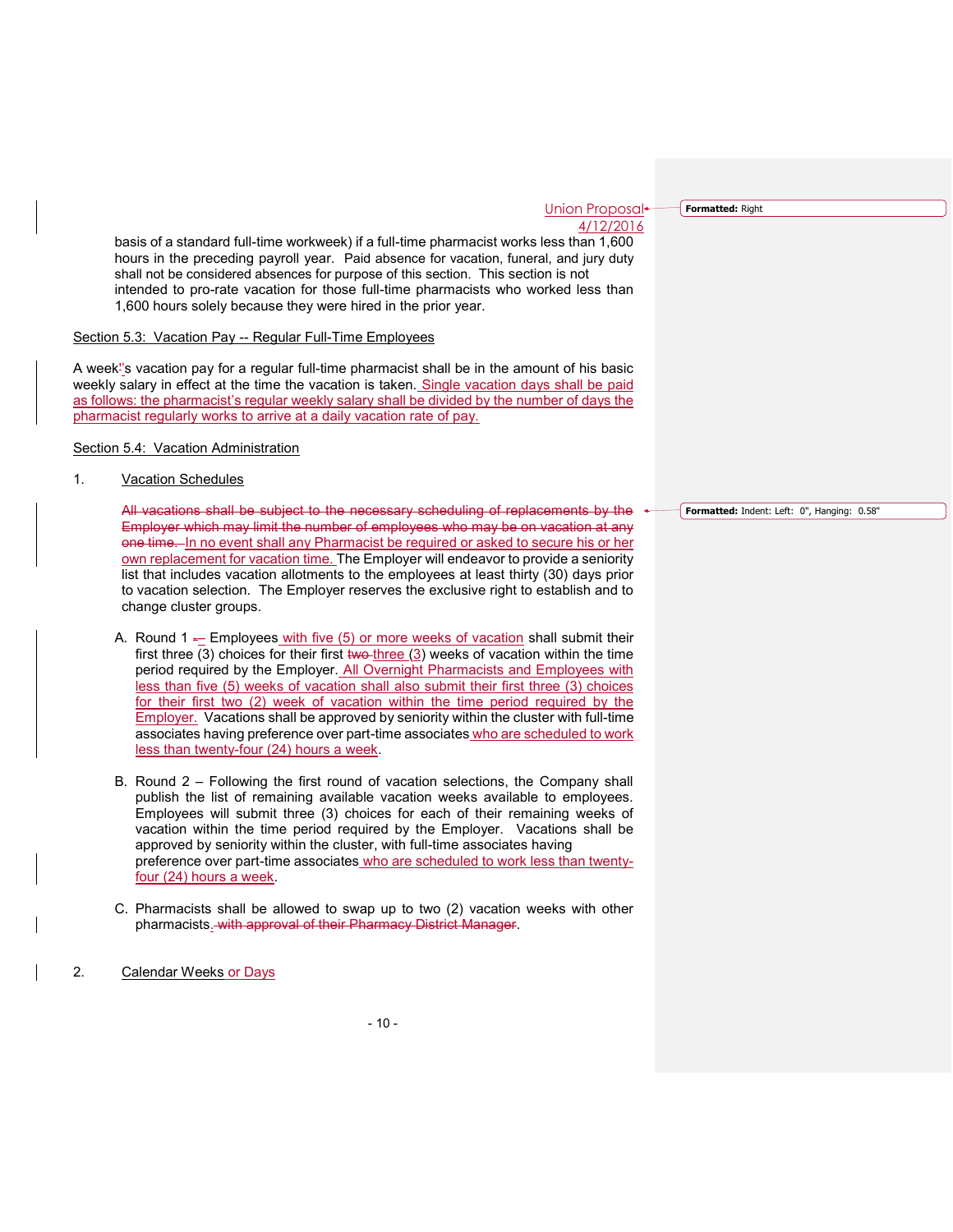**Formatted:** Right

All vacations shall be for calendar weeks or single day increments., except in unusual cases, and then only where the individual's application is approved by the Employer as consistent with efficient operation of the store. Any vacation day requests that the Employer receives with two (2) or more months' notice must be approved by the Employer. There shall be no blackout dates or unreasonable denial of vacations.

## 3. Holidays Within Vacations

Whenever a holiday recognized under this contract falls within an employee's vacation period, the employee shall receive an extra day's pay or subsequent day off at the Employer's option.

## Section 5.5: Adjustment of Vacation Pay in the Event of Layoff or Separation from Service

Any full-time employee who is laid off or who leaves service prior to his first service anniversary shall forfeit all vacation pay with respect to that year of service and shall refund any vacation pay with respect to such year.

Any full-time employee who is laid off or who leaves service after his service anniversary, unless he was discharged for gross misconduct in connection with his work (namely stealing, malicious vandalism, or other serious misconduct), shall be entitled to vacation pay at the rate of one-twelfth (1/12th) of the vacation pay to which he was entitled at his last anniversary date for each full month of service completed since his last anniversary date plus any earned vacation not taken.

If a full-time employee is laid off or is separated from service and is entitled to vacation pay as set out above, he shall be paid such vacation pay within two (2) weeks following the layoff or separation from service.

If a full-time employee has received his vacation with pay and is laid off or separated from service prior to his anniversary date, he shall refund the difference, if any, between the vacation pay received and the vacation pay to which he was entitled under the above schedule within two (2) weeks following the date of the layoff or separation from service.

Employees who resign their employment without giving two (2) weeks prior notice shall forfeit any and all vacation adjustments to which they would otherwise be eligible under this section.

## Section 5.6: Regular Part-Time Employees -- Vacation and Pay

A regular part-time employee who works 780 hours or more in the preceding payroll year shall be entitled to vacation pay in the amount of 1/52 of his prior payroll year's earnings paid as of January 1 of the current year, or based on the regular part-time employee's basic weekly earnings in effect at the time the vacation is taken, whichever is greater.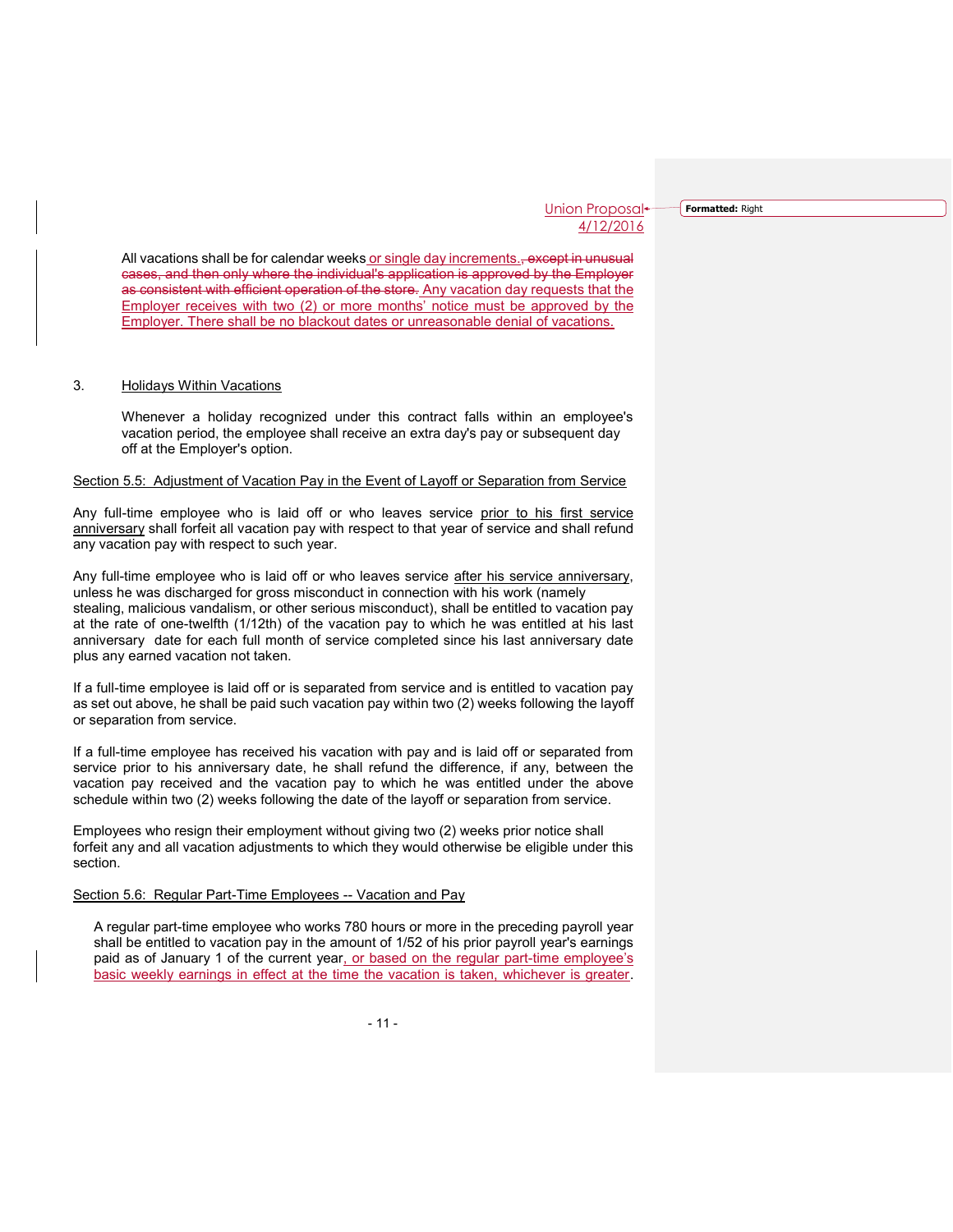**Formatted:** Right

Single vacation days shall be paid as follows: the regular part-time employee's basic weekly earnings in effect at the time the vacation is taken, or 1/52 of his prior payroll year's earnings paid as of January 1 of the current year, whichever is greater, shall be divided by the number of days the pharmacist regularly works to arrive at a daily vacation rate of pay. Computations of eligibility and payment shall be made by April 1 of the current year and shall be based on continuous service as of January 1. For those hired on or after October 10, 1999, the vacation will be paid pursuant to the following part-time schedule:

| Number of Completed Years | Number of Weeks of |
|---------------------------|--------------------|
| of Continuous Service     | Vacation with Pay  |
| 1 year                    | 1 week             |
| $2 - 4$ years             | 2 weeks            |
| 5 - 14 years              | 3 weeks            |
| 15 - 1924 years           | 4 weeks            |
| $20-24$ years             | 5 weeks            |
| 25 or more years          | 65 weeks           |

For those part-time employees eligible for vacation under this section who were hired before October 10, 1999, the vacation schedule under Section 5.1 shall continue to apply.

## Section 5.7: Holidays Recognized

1. The following holidays shall be recognized holidays under this agreement:

| New Year's Day | Fourth of July | Thanksgiving |
|----------------|----------------|--------------|
| Memorial Day   | Labor Day      | Christmas    |

## Easter

No regular full-time pharmacist shall be required to work on Thanksgiving, Christmas or New Year's Day, unless otherwise volunteered. and except that full-time pharmacists hired after October 16, 1996 with less than five (5) years of continuous service may be required to work New Year's Day up to eight (8) hours, not to exceed 5:00 p.m. No more than one (1) regularly assigned full-time pharmacist, per pharmacy, shall be required to work up to four (4) hours or past 2:00 p.m. on Memorial Day, Fourth of July or Labor Day unless otherwise volunteered.<del>, and except that full-</del> time pharmacists hired after October 16, 1996 with less than five (5) years of continuous service may be required to work up to eight (8) hours, not to exceed 5:00 p.m. on such holidays.

Nothing herein shall limit holiday work by part-time pharmacists. No pharmacist shall be required to work past 56:00 p.m. on Christmas Eve or New Year's Eve, provided that such pharmacist will continue working until the customers at the pharmacy are served.

## 2. Holiday Qualifications and Holiday Pay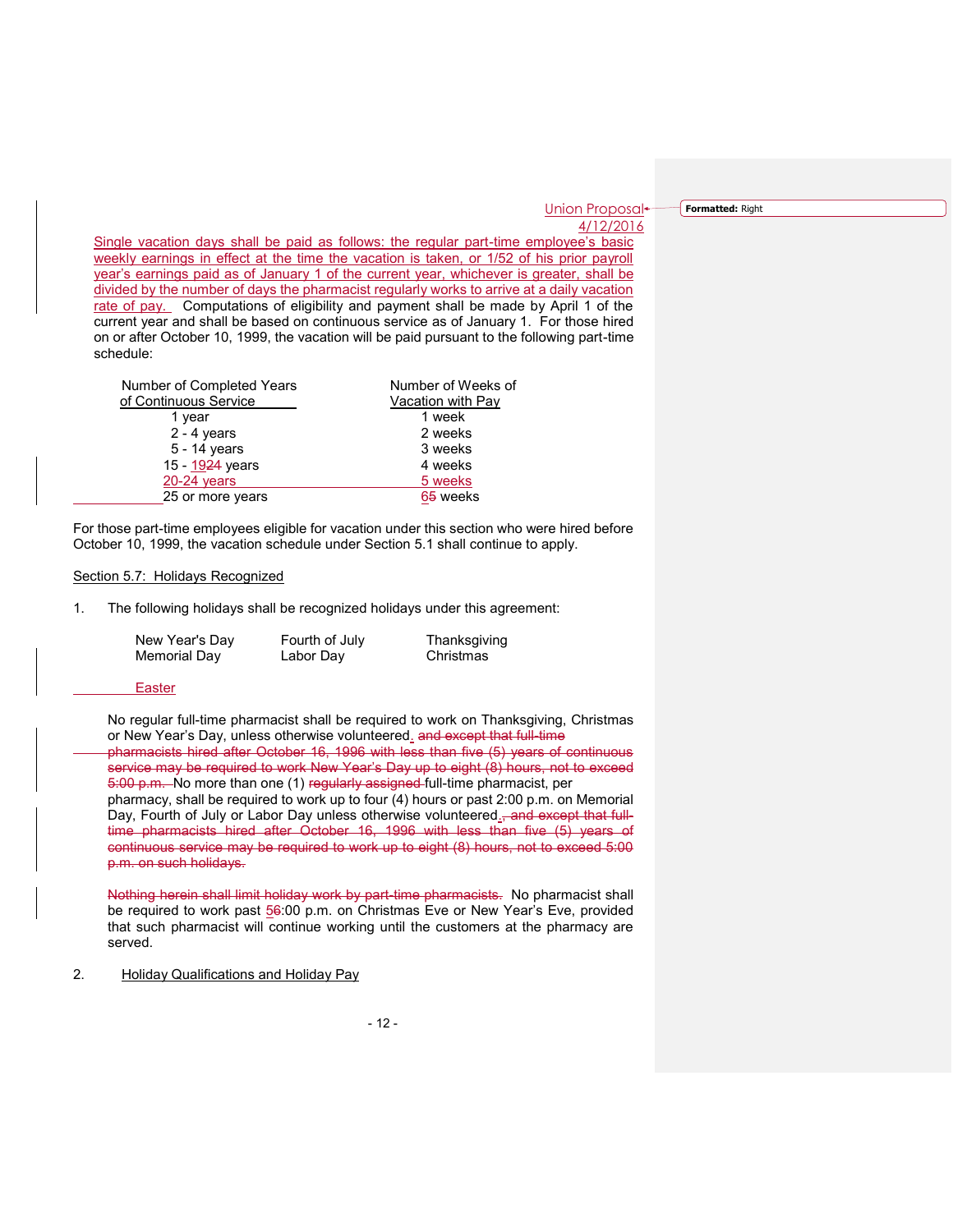**Formatted:** Right

| (A) | A Regular Full-Time Employee who does not work on a holiday will<br>nevertheless receive holiday pay in an amount equal to twenty percent (20%)<br>of his regular weekly salary for said holiday provided he works his scheduled<br>workday before and after the holiday. Where a holiday falls on an<br>employee's requiar day off, he shall receive at the Employer's option either<br>another day off during the holiday week or holiday pay in an amount equal to<br>twenty percent (20%) of the regular weekly salary. An employee who works<br>on a holiday shall receive, in addition to his regular weekly salary,<br>compensation for such extra work at the rate of one and one-half $(1 \frac{1}{2})$ times<br>his or her regular rate of pay. in accordance with a bonus amount as follows: |
|-----|---------------------------------------------------------------------------------------------------------------------------------------------------------------------------------------------------------------------------------------------------------------------------------------------------------------------------------------------------------------------------------------------------------------------------------------------------------------------------------------------------------------------------------------------------------------------------------------------------------------------------------------------------------------------------------------------------------------------------------------------------------------------------------------------------------|
|     | For each guarter day or portion thereof, five percent (5%) of the basic weekly<br>salary;                                                                                                                                                                                                                                                                                                                                                                                                                                                                                                                                                                                                                                                                                                               |
|     | For each half day or portion thereof, ten percent (10%) of the basic weekly<br>salary;                                                                                                                                                                                                                                                                                                                                                                                                                                                                                                                                                                                                                                                                                                                  |
|     | For each three quarter day or portion thereof, fifteen percent (15%) of the<br>basic weekly salary;                                                                                                                                                                                                                                                                                                                                                                                                                                                                                                                                                                                                                                                                                                     |
|     | For each full day or portion thereof, twenty percent (20%) of the basic weekly<br>salary, whichever is greater.                                                                                                                                                                                                                                                                                                                                                                                                                                                                                                                                                                                                                                                                                         |

(B) Part-Time Employees (a) To qualify for holiday pay, a part-time employee must work both the regularly scheduled workdays before and after the holiday and the holiday itself if scheduled. (b) In addition to meeting the preceding requirements, a parttime employee must also have worked:

- 1. An average of  $f$  fifteen ten  $(105)$  hours per week in the payroll quarter preceding a National Holiday, and
- 2. An average of fifteen ten (105) hours per week in the accounting period preceding the accounting period in which the holiday falls.

Regular part-time employees who qualify shall receive holiday pay in the amount of twenty percent (20%) of their average weekly straight-time hours worked during the accounting period preceding the accounting period in which the holiday falls. Regular part-time employees shall be paid at the rate of one and one-half  $(1 \frac{1}{2})$ times his or her regular hourly rate for all time worked on a holiday.

#### Section 5.8: Jury Pay

When any regular full-time employee who is covered by this agreement is summoned for jury service, he shall be excused from work for the days in which he reports for jury service and/or serves. He shall receive, for each week in which he otherwise would have worked, the difference between his basic salary for that week and the payment he receives for jury service, if any. Any employee summoned for jury service shall promptly notify the Employer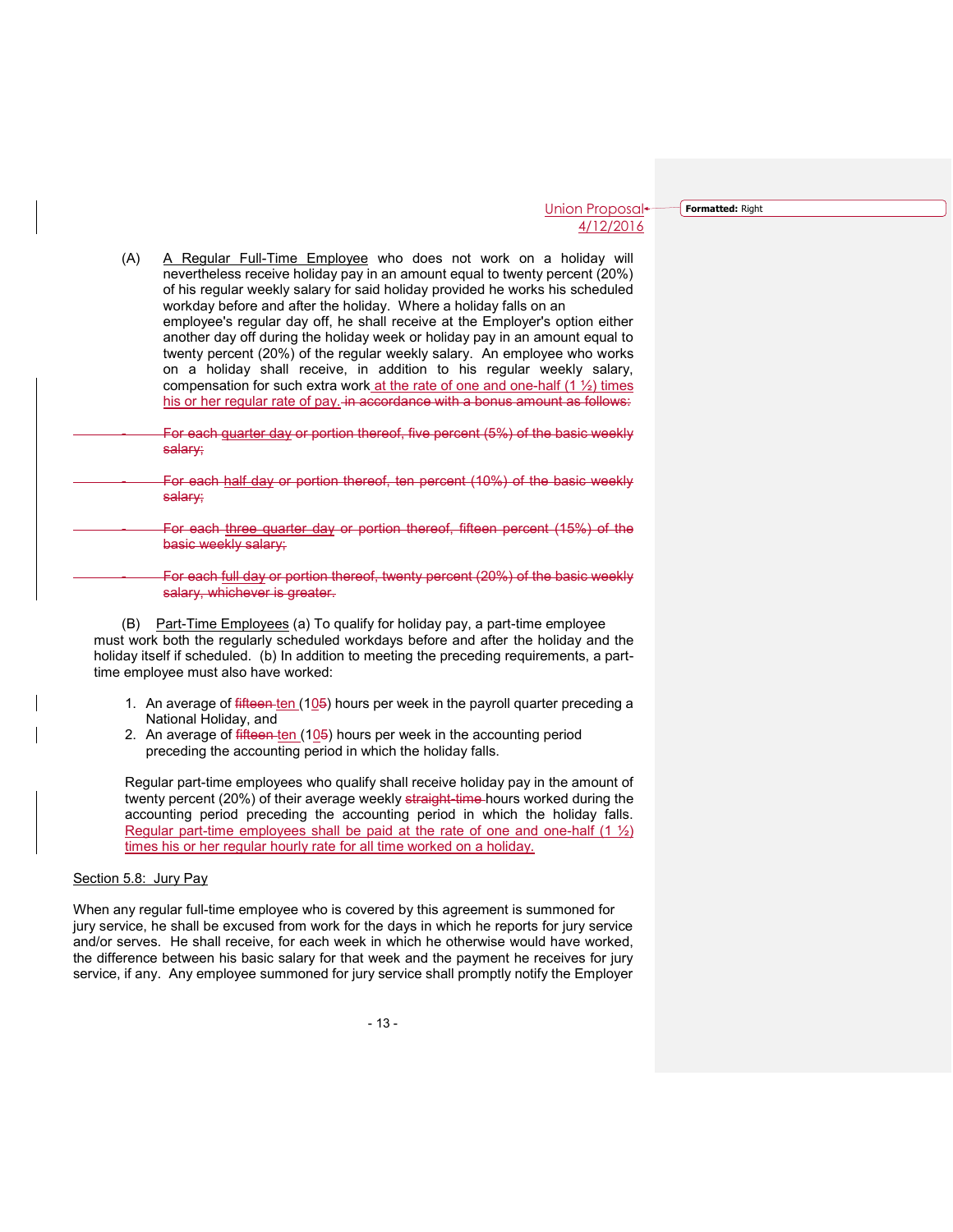**Formatted:** Right

of the receipt by him of such jury summons; in any event, no payment shall be made to any summoned employee under this section for any workweek in which he has not worked unless he has given such information to the Employer not later than the next regularly scheduled workday after receipt of such jury summons. Before any payment shall be made to any employee hereunder, he shall present to the Employer proof of his summons for service, and of the time served and the amount of pay received therefor, if he shall have served as juror. The provisions of this section shall apply only when an employee is summoned for jury duty and shall not apply if an employee volunteers to serve as a juror. When an employee is released for a day or part of a day during any period of jury service, he shall report to his store for work.

## Section 5.9: Funeral Leave

The Employer agrees to pay regular full-time employees for necessary absences from scheduled work on account of a death in the immediate family up to and including a maximum of three (3) scheduled workdays, provided the employee attends the funeral. For purposes of full-time employees, the term "immediate family" shall mean spouse, parent, stepparent, child, grandparents, brother, sister, sister-in-law, brother-in-law, father-in-law, mother-in-law, son-in-law, and daughter-in-law or any relative residing with the employee or with whom the employee is residing.

#### Section 5.10: Personal Day Off -- Employee's Birthday

All regular full-time employees with one (1) continuous year of service shall be given an additional day off with pay each year in celebration of their birthday. The day off shall be as mutually agreed upon by the Employer and the employee. In no event shall any Pharmacist be required or asked to secure his or her own replacement for personal time off. Such fulltime employees shall receive one-fifth (1/5th) of their one (1) day's pay based on the pharmacist's basic weekly salary for such day-off.

## Section 5.11: Personal Day Off -- Employee's Employment Anniversary

All regular full time employees with one (1) continuous year of service shall receive an additional day off in celebration of their employment anniversary. This day off shall be taken on the employee's actual anniversary date or during the week in which the anniversary occurs or as mutually agreed between the Employer and the employee. In no event shall any Pharmacist be required or asked to secure his or her own replacement for personal time off. Each full-time employee shall receive one-fifth (1/5th) of hisone (1) day's pay based on the pharmacist's basic weekly salary for such day off.

#### Section 5.12: Personal Day Off - Full-Time With 3 Years

All regular full-time employees with three (3) continuous years of service and part-time employees with one (1) or more continuous years of service shall receive an additional day off each calendar year effective January 1, 2000. This day off shall be taken as mutually agreed between the Employer and the employee. In no event shall any Pharmacist be required or asked to secure his or her own replacement for personal time off. Each eligible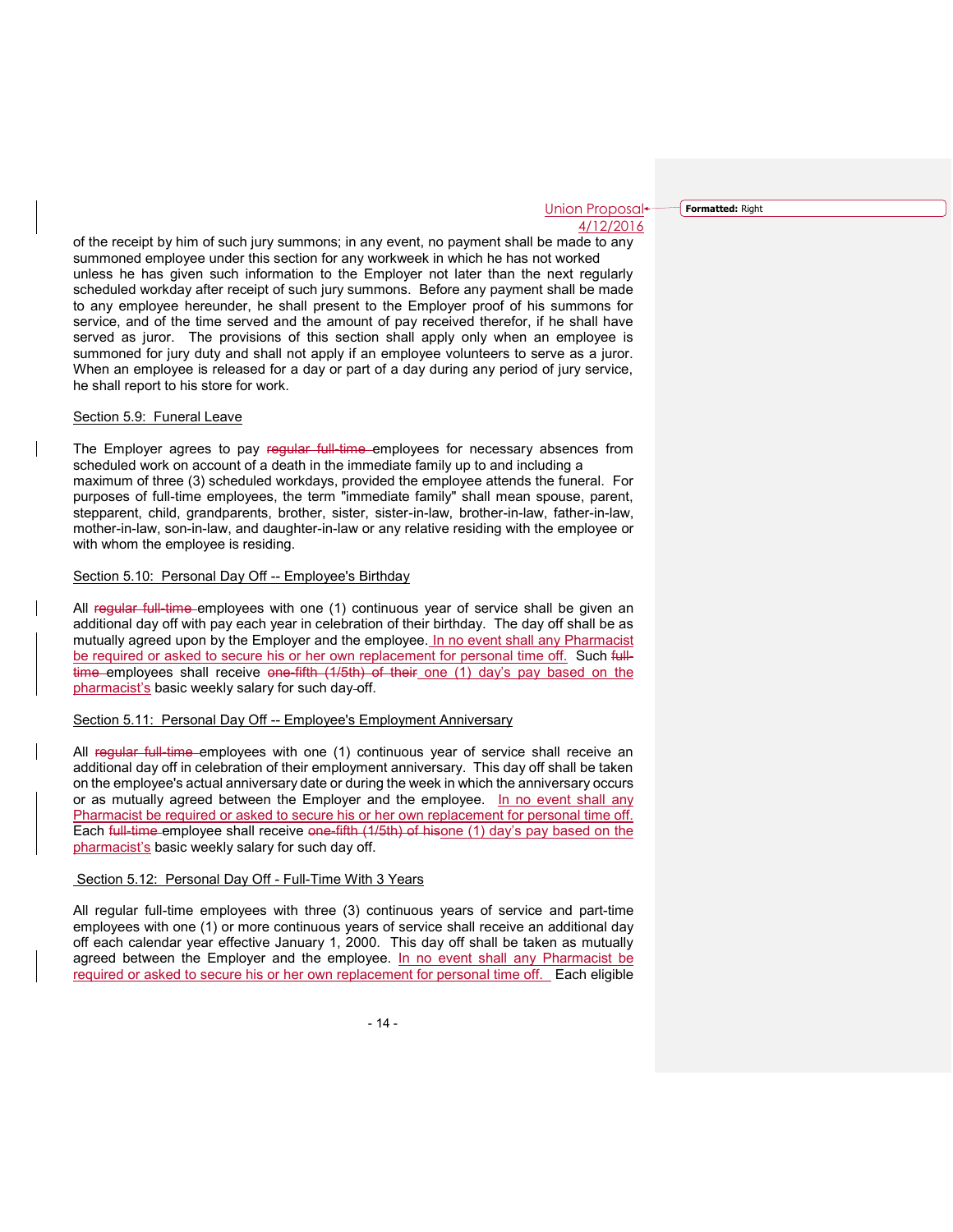**Formatted:** Right

full-time employee shall receive  $\Theta$  one-fifth  $(1/5th)$  of his one (1) day's pay based on the pharmacist's basic weekly salary for such day off.

#### Section 5.13: Leaves of Absence -- General

Regular full-time employees with one (1) or more years of continuous service may apply for unpaid leaves of absence. Leaves of absence not otherwise provided for in this agreement or by law shall be determined at the sole discretion of the Employer. All requests for leaves must be in writing and approved in writing through the personnel office.

The Employer shall provide military leaves of absence as provided by law.

Employees granted unpaid leaves hereunder shall not be eligible for any contract benefits during the period of such leaves, except as earned prior to the leave taking effect.

## Section 5:14 Pregnancy Leaves

Pregnancy leaves of absence shall be granted in accordance with applicable laws. Pregnancy leaves shall not be considered an emergency for the purposes of scheduling.

#### Section 5.15: Family Medical Leave Act & Americans With Disabilities Act

The Employer and the Union agree to cooperate in enabling the Employer to meet its obligations under the federal Americans With Disabilities Act (ADA) and the Family Medical Leave Act (FMLA). Unless specifically required in this agreement, the Employer shall have no contractual obligations under the ADA or the FMLA beyond the minimum statutory requirements.

## Section 5.16 Sick and Additional Personal Days

All Employees shall receive, in addition to the Personal days outlined in the above Sections, an additional seven (7) sick and/or personal days. In no event shall any Pharmacist be asked or required to secure his or her own replacement for sick and/or personal days. No Pharmacists shall be required to work when he or she is sick.

Section 5.17 Coverage for Vacation, Personal Days and Payout

All requests for personal days submitted two (2) weeks in advance shall be automatically approved by the Employer. The Employer shall pay all Pharmacists for any unused vacation, personal, or sick days at the end of every year.

ARTICLE 6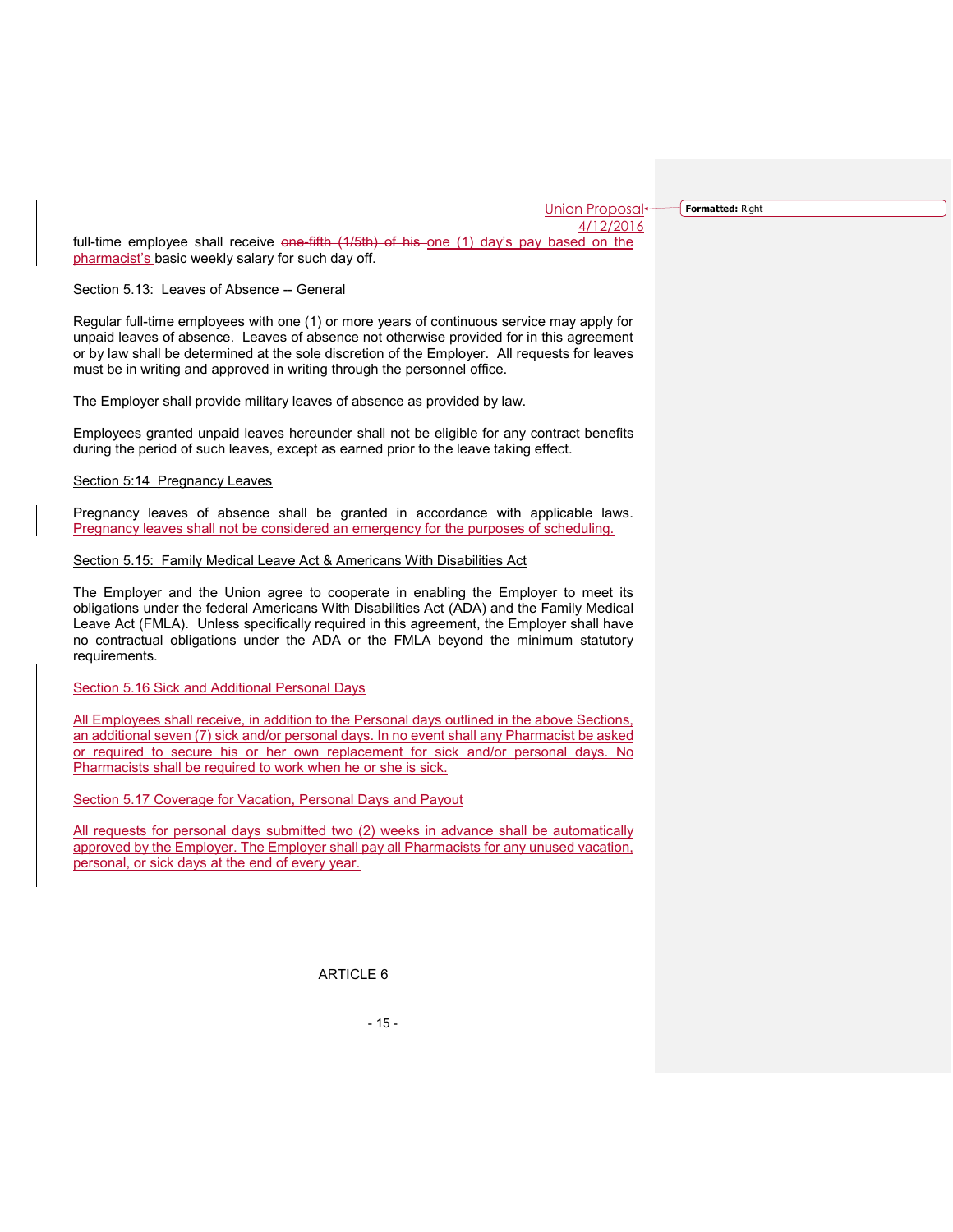**Formatted:** Right

## HEALTH AND WELFARE, PENSION AND LEGAL AND EDUCATIONAL ASSISTANCE AND OTHER BENEFITS OTHER BENEFITS

#### Section 6.1: Various Employer Benefits

The Employer shall offer a profit sharing or pension plan, health care plan, employee discount plan, and stock purchase plan to eligible full-time and part-time employees on the same basis (except in regard to optical coverage) as said plans may be offered to store management and other hourly paid store employees, respectively. The Employer retains the right to amend, modify, or terminate said plans. In the event of any material amendment, modification, or termination, the Employer shall notify the Union of said amendment, modification, or termination.

#### Section 6.2: Optical Plan

The Employer agrees to offer the Employer's Optical Program, at the same employee contribution rates as it is offered to store management personnel, to each full-time Pharmacy employee.

#### Section 6.1 Health and Welfare

(a) The Employer shall contribute to Teamsters Local Union No. 727 Health and Welfare Fund on account of each regular full-time Employee covered by this Agreement the following:

Commencing May 7, 2016 ...........................................\$1,500.00 per month

Such rate shall continue except as adjusted by the Board of Trustees pursuant to the provisions of Article 6, Section 6.4 below.

(b) The Employer shall contribute monthly to Teamsters Local Union No. 727 Health and Welfare Fund on account of each part-time Employee covered by this Agreement the following:

Commencing May 7, 2016 ..........................................\$ 8.65 per hour.

Such rate shall continue except as adjusted by the Board of Trustees pursuant to the provisions of Article 6, Section 6.4 below.

(c) Contributions due hereunder to the Health and Welfare Fund for all Employees shall commence with the month in which their employment begins; provided, however, that contributions to the Health and Welfare Fund on account of newly hired Employees shall commence with their seventh (7th) month of employment.

## 6.2 Pension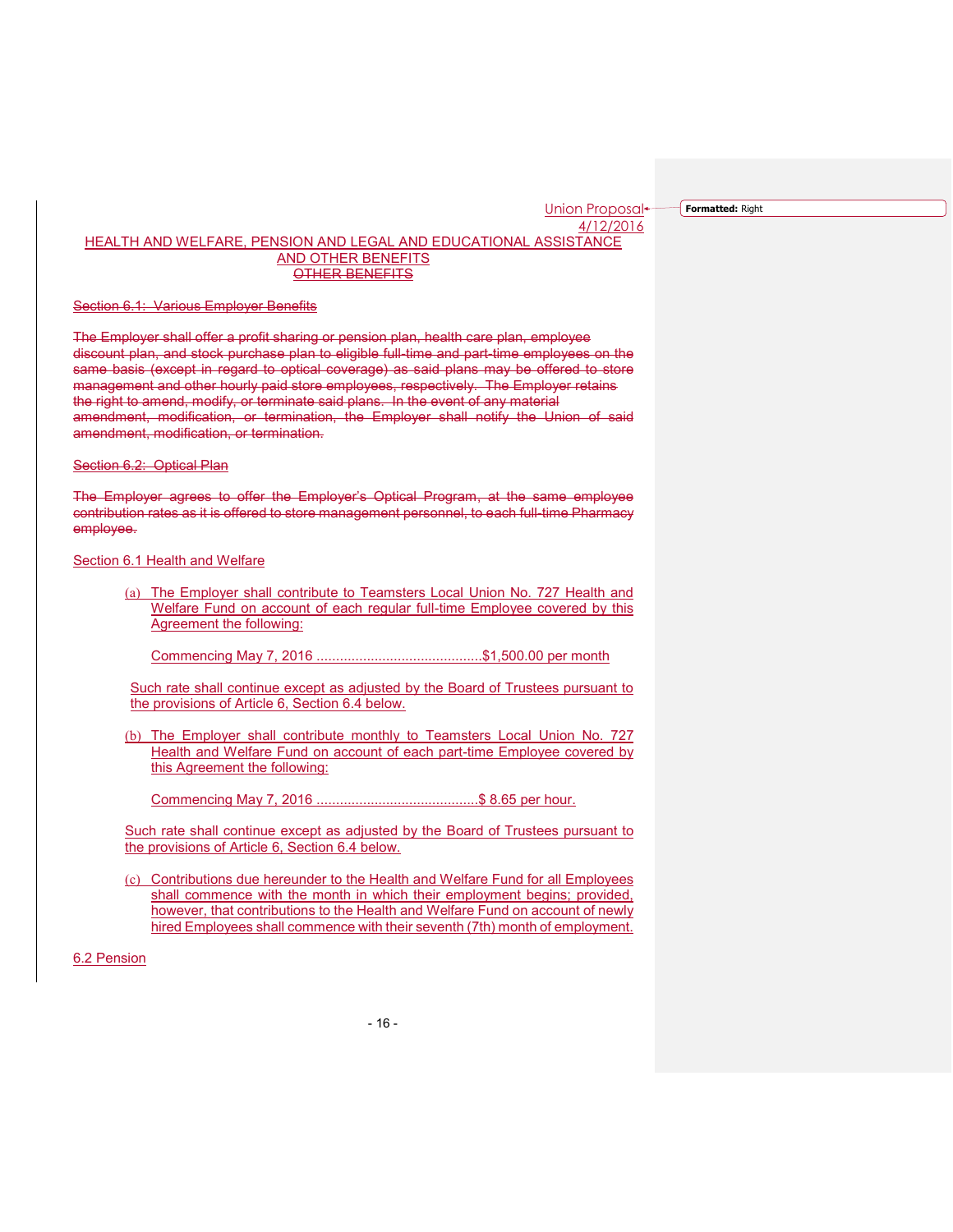**Formatted:** Right

(a) The Employer shall contribute to Teamsters Local Union No. 727 Pension Fund on account of each regular full-time Employee covered by this Agreement the following: Commencing May 7, 2016 ..........................................\$ 1,194.00 per month.

Such rate shall continue except as adjusted by the Board of Trustees pursuant to the provisions of Article 6, Section 6.4 below.

(b) The Employer shall contribute monthly to Teamsters Local Union No. 727 Pension Fund on account of each part-time Employee covered by this Agreement the following:

Commencing May 7, 2016 ..........................................\$ 6.90 per hour

Such rate shall continue except as adjusted by the Board of Trustees pursuant to the provisions of Article 6, Section 6.4 below.

- (c) Contributions due hereunder for all new Employees to the Pension Fund are to commence the first of the month succeeding that month in which such new Employees have completed their probationary period.
- (d) Contributions due hereunder to the Pension Fund for all Employees shall commence with the month succeeding that month in which employment begins; provided, however, that contributions to the Pension Fund on account of newly hired Employees shall commence with their thirteenth (13th) month of employment.
- 6.3 Legal and Educational Assistance
	- (a) The Employer shall contribute to Teamsters Local Union No. 727 Legal and Educational Assistance Fund on account of each regular full-time Employee covered by this Agreement the following:

Commencing May 7, 2016 ...........................................\$112.00 per month

Such rate shall continue except as adjusted by the Board of Trustees pursuant to the provisions of Article 6, Section 6.4 below.

(b) The Employer shall contribute monthly to Teamsters Local Union No. 727 Legal and Educational Assistance Fund on account of each part-time Employee covered by this Agreement the following:

Commencing May 7, 2016 ...........................................\$ .65 per hour

Such rate shall continue except as adjusted by the Board of Trustees pursuant to the provisions of Article 6, Section 6.4 below.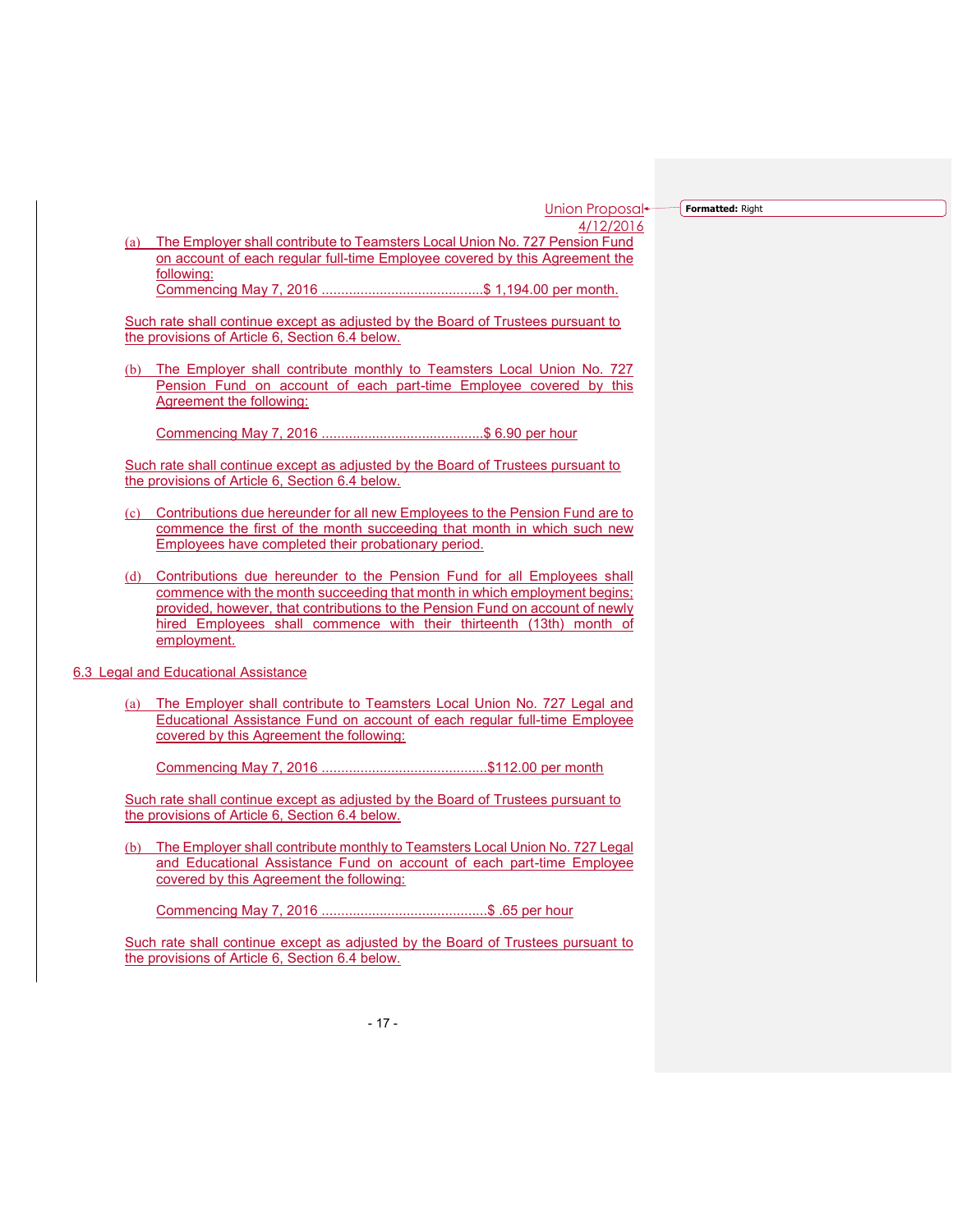**Formatted:** Right

- (c) Contributions due hereunder to the Legal and Educational Assistance Fund for all Employees shall commence with the month in which employment begins.
- 6.4 The contribution rates payable to the Health and Welfare, Pension and Legal and Educational Assistance Funds pursuant to Sections 6.1, 6.2 and 6.3 above shall be increased as follows:
	- (a) It is agreed that the Employer shall contribute additional amounts over and above those required in Sections 20.1(a), 20.2(a) and 20.3(a) to the Health and Welfare, Pension and/or Legal and Educational Assistance Funds, combined, on behalf of each Employee as follows:

Effective 5/7/2017...........\$281.00 per month Effective 5/7/2018...........\$309.00 per month Effective 5/7/2019...........\$340.00 per month

- (b) The distribution of the additional contributions required in (a) above to the Health and Welfare, Pension, and/or Legal and Educational Assistance Funds shall be left to the decision of the Board of Trustees of the respective Funds.
- (c) It is further agreed that the Employer shall contribute an equivalent additional hourly amount over and above those required in Sections 6.1(b), 6.2(b) and 6.3(b) to the Health and Welfare, Pension and/or Legal and Educational Assistance Funds on behalf of part time Employees.
- 6.5 For the purpose of contributions to the Health and Welfare, Pension and Legal and Educational Assistance Funds only, any part-time Employee who works one hundred twenty eight (128) hours or more in a calendar month shall be considered a regular fulltime Employee and full-time Employee contributions will be required for that month.
- 6.6 Part time per hour contributions to the Health and Welfare, Pension and Legal and Educational Assistance Funds are due only up to the amount of the applicable full time contribution.
- 6.7 No contributions to the Health and Welfare, Pension and Legal and Educational Assistance Funds shall be required on behalf of any Employee who is on a leave of absence, except as required by law.
- 6.8 By the execution of this Agreement, each Employer authorizes the Trustees to enter into appropriate trust agreements necessary for the administration of such funds, and hereby waiving all notice thereof and ratifying all actions already taken or to be taken by such Trustees within the scope of their authority.
- 6.9 It is also agreed that in the event the Employer is delinquent at the end of a month in the payment of its contributions to the Health and Welfare, Pension or Legal and Educational Assistance Funds created under this Agreement, in accordance with the rules and

**Formatted:** Left, Indent: First line: 1.25"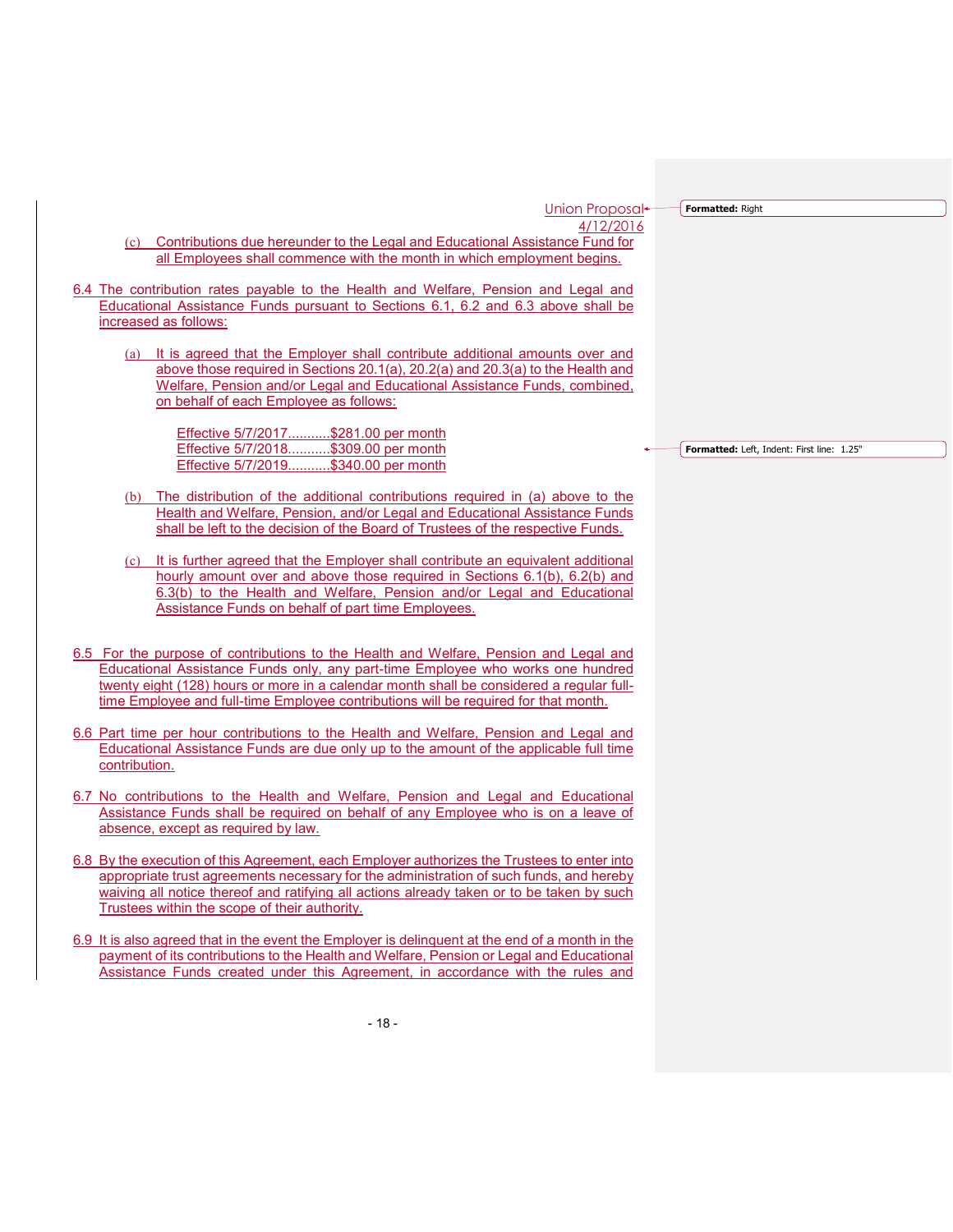**Formatted:** Right

regulations of the Trustees of such Funds, the Employees or their representatives shall have the right to take such action as they deem necessary until such delinquent payments are made, and it is further agreed that in the event such action is taken, the Employer shall be responsible to the Employee for losses resulting therefrom.

Section 6.10: Maintenance of Benefits

Employees covered by this Agreement shall suffer no economic loss as the result of signing this Agreement. No Employee covered by this Agreement shall receive less than the terms and conditions therein specified.

Section 6.11 401k

The Employer shall provide each employee covered under this contract with a 401(k) option which shall provide for a one-hundred percent (100%) Employer match for every dollar contributed towards the 401(k) by the Employee.

Section 6.12 Bonus & Incentive Pay

The Employer shall be required to maintain its current Bonus Pay Program for all Head Pharmacists.

All Pharmacists shall be allowed to participate and qualify for the Employer's Bonus Pay Program on the same basis as Head Pharmacists.

Any pharmacist performing the job duties of a Head Pharmacists shall be compensated pursuant to the Employer's Incentive Pay Plan applicable to Head Pharmacists for all hours spent performing Head Pharmacist job duties.

# ARTICLE 7 **SENIORITY**

## Section 7.1: Seniority and Other Definitions

Seniority means the rights secured by an-regular full-time employee by length of continuous employment service as provided herein. Seniority starts from the last day when the employee is hired by the Employer, except that new regular full time employees shall not acquire any seniority rights until they have completed a probationary period of ninety (90) days.

An employee's seniority shall be broken if he: (1) quits; (2) retires; (3) is discharged for just cause; (4) fails to report after a layoff within seven (7) calendar days after the Employer sends, to the last known address, a written notification to return to work; or (5) has been out of employment by the Employer for a period of twelve (12) months.

When two (2) or more employees are hired on the same day, the Employer shall determine their relative seniority. The Employer agrees to submit to the Union, on a monthly basis, a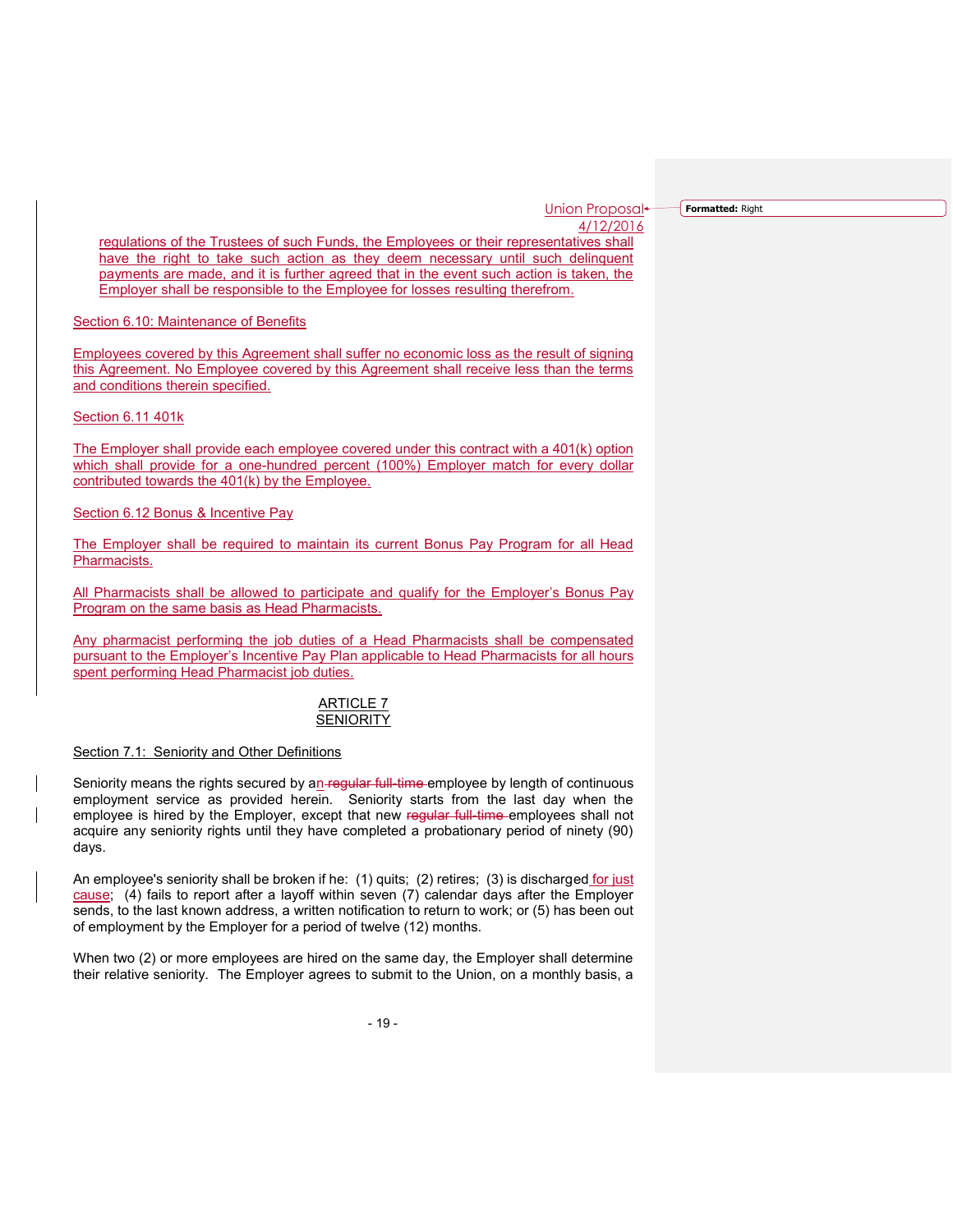**Formatted:** Right

list of all newly hired employees. The Employer agrees to submit to the Union a seniority list each six (6) months during the term of the union contract.

It is agreed that pharmacy students and pharmacy interns may rotate in and out of the bargaining unit without interruption of their seniority status, provided they are enrolled in an accredited pharmacy program to become a registered pharmacist. However, the employee must return to work for the Employer within a one-year period in order for bridging of seniority to apply.

## Section 7.2: Layoffs and Recalls after Layoffs -- Regular Full-Time Employees

When the employee's qualifications, such as skill, efficiency, physical and mental fitness, the ability to organize, direct, and supervise the work of others are relatively equal, seniority shall control the order of layoffs and recalls after layoffs of full-time employees within the following job classifications:

Registered Pharmacists Non-Registered Graduate Pharmacists

The Employer shall determine the relative qualifications of employees, but when the qualifications of employees for the particular job or jobs are relatively equal, this seniority principle requires that:

- A. The employee with the lowest seniority in the job classification in the bargaining unit shall be the first laid off.
- B. An employee may, in lieu of accepting a layoff, opt to take the job of the least senior employee in the bargaining unit; provided, however, that in the event a vacancy occurs in the district from which the employee was laid off, he shall have preference for such vacancy over a new employee or less senior employee.
- C. Qualified laid-off employees shall be recalled in the order of their seniority in the bargaining unit.

#### Section 7.3: Selection of Employees for Full-Time Employment

The Employer will welcome applications for full-time employment from part-time employees with six (6) months or more continuous service. When a full-time pharmacist is needed, the Employer will endeavor to fill said position by selecting from all applicants, the applicant whose qualifications, ability, and availability for work are the greatest; provided, however, that when qualifications are equal, preference shall be given to part-time applicants within the collective bargaining unit on the basis of their length of service. The determination of the relative qualifications of all applicants is expressly reserved to the Employer. All full-time positions shall be emailed to every part-time employee at least six (6) weeks prior to filling the position and the Employer shall maintain all records of each position posting and subsequent filling of the position for review by the Union upon request.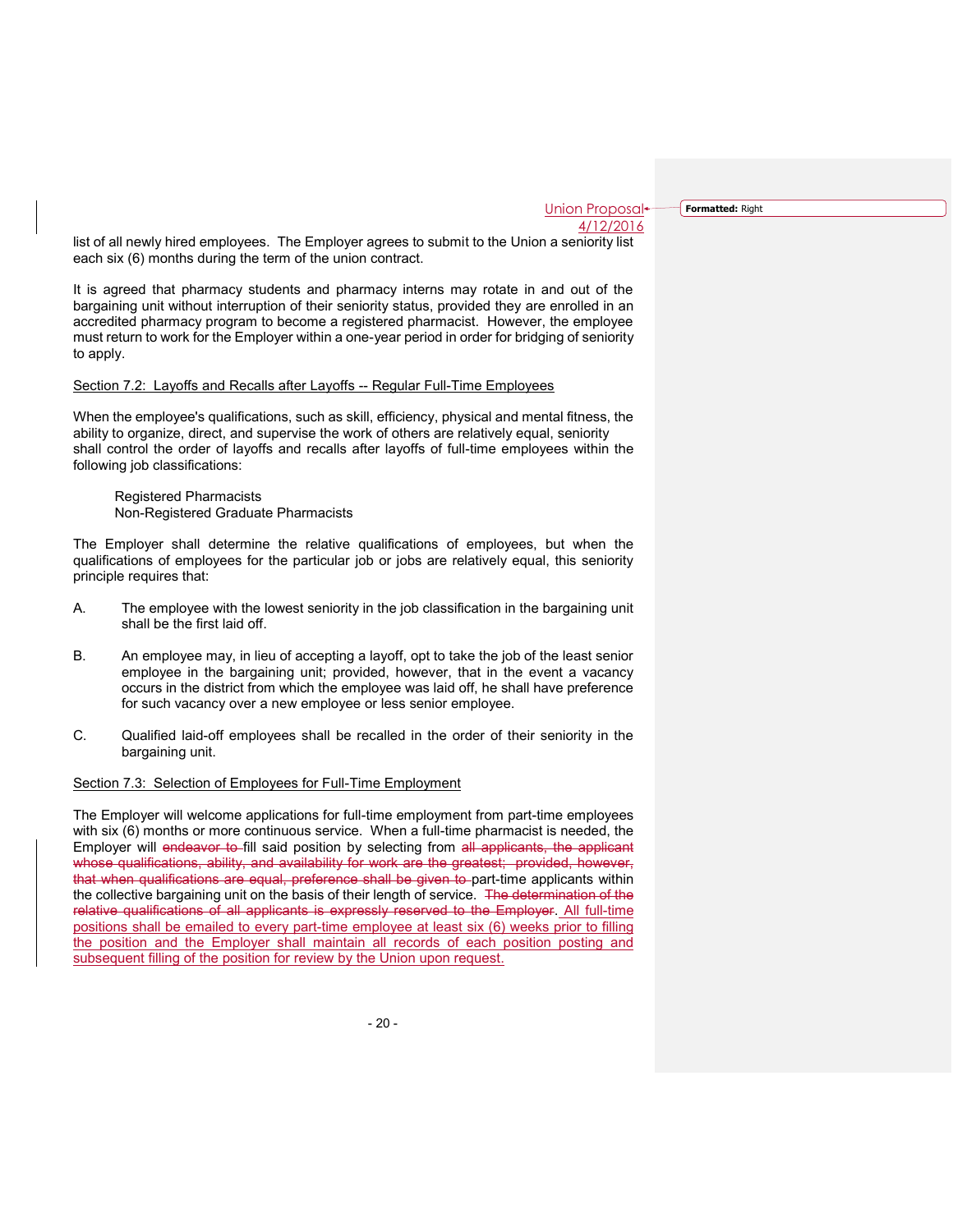**Formatted:** Right

#### Section 7.4: Pharmacy Student Apprentices

In response to Local 727's request, the Employer will agree to annually review its payroll roster each January to identify and provide an opportunity for each senior pharmacy student to discuss employment opportunities with the Employer and to make application for employment as an R.Ph. upon graduation prior to the regularly scheduled recruiting season. It is further agreed that such applicants for employment will be notified of acceptance or rejection by the Employer on or before April 1 provided the applicant has given the Employer ample opportunity to review his or her application and work history prior to April 1.

#### Section 7.5: Promotion to Supervision

If an employee is promoted from a job within the bargaining unit to a supervisory position with the Employer he shall continue to accumulate seniority while working the supervisory position for a period of one (1) year, and if demoted to the collective bargaining unit within said one (1) year period, he shall commence work with the seniority rank he had at the time of his promotion plus the seniority accumulated while he was working the supervisory position.

#### Section 7.6: Seniority of Employees on Leaves of Absence

The seniority rights of an employee who, either by voluntary action or draft entered the Armed Forces of the United State, shall continue as though he had not been absent, and he shall have the right to be reinstated to his employment provided by law and regulation thereunder.

An employee who requests and is granted a personal leave of absence by the Employer shall have his seniority rights and provisions maintained for the duration of such leave of absence, provided the employee does not hold any other employment while on such personal leave.

## Section 7.7: Transfer of Pharmacists

All available staff pharmacists positions shall be emailed to every full-time pharmacist at least six (6) weeks prior to filling the position and the Employer shall maintain all records of each position posting and subsequent filling of the position for review by the Union upon request.

All new full-time staff positions and all full-time staff vacancies in existing positions in the Chicago Division B (Teamster members in Lake, Cook, DuPage and McHenry counties) will be filled after consideration of a pharmacist's written request for work at the applicable location. To be considered, the written request must be received by the Pharmacy District Manager at least four (4) weeks in advance of filling the full-time staff opening. Selection will be based solely on seniority with full-time "floaters" having priority over other full-time employees. except when justified by the special needs of the employer (i.e., bilingual). Provided however:

**Formatted:** Indent: Left: 0.25"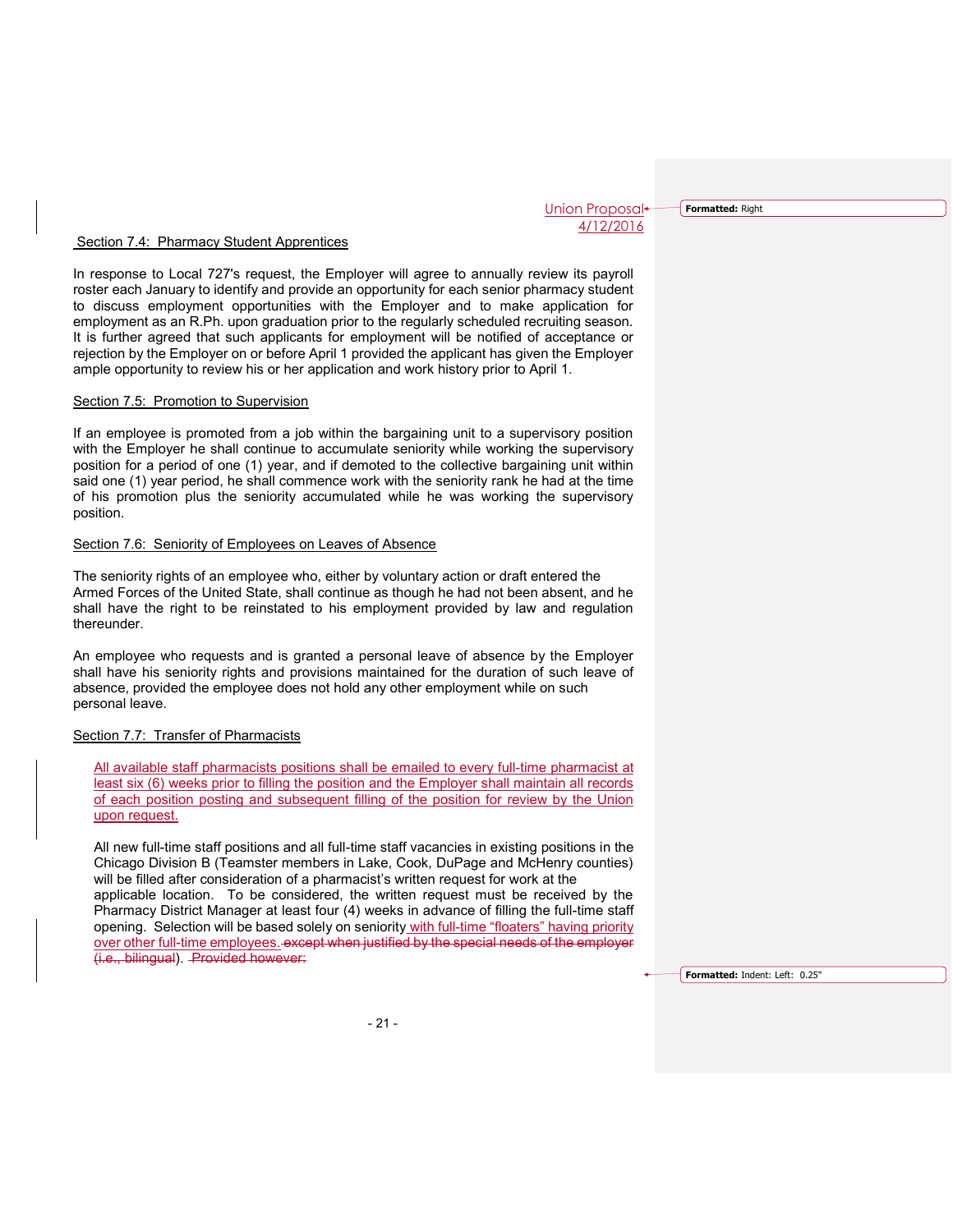

Bids will not be considered from pharmacists who have been assigned to their current location for less than the twelve (12) months preceding filling the opening, except when justified by the business necessity. Pharmacists may be transferred only for operational necessity. Pharmacists will not be transferred for disciplinary reasons, except for sexual harassment or inappropriate fraternization cases.

A pharmacist who is denied a transfer may request, in writing, a meeting with the Pharmacy District Manager to discuss the reasons(s) for any such denial.

In the event a pharmacist may be transferred for sexual harassment or inappropriate fraternization, the Pharmacy District Manager will notify the Union. In the event a pharmacist who is notified of a non-disciplinary transfer is unwilling to be transferred, the Pharmacy District Manager will notify the Union office immediately. A meeting shall be held between the Pharmacy District Manager or Associate Relations Manager and the Chief Union Steward or alternate steward to resolve the matter within two (2) working days after the notification of transfer.

If, after the meeting, but no more than two (2) working days after the Union has been notified, the Company's decision is to transfer the pharmacist and the pharmacist is not willing to transfer, the pharmacist involved may resort to the grievance procedure. In the interim, the pharmacist involved may be temporarily assigned to the new location until the grievance is resolved.

Family medical leave or any leave less than eighteen (18) weeks shall not result in loss of store position.

Semi-annually, the Company will distribute a list of upcoming new store locations and will provide a return form for requests to transfer. Such completed forms returned to the Pharmacy District Managers will be logged and updated semi-annually.

## 7.8: Floaters

Pharmacist "floaters" shall be divided into at least six (6) geographic clusters which shall be based on proximity to the "floaters" home address. Floaters shall not be required to work outside their geographic cluster.

> ARTICLE 8 UNION - MANAGEMENT RELATIONS

Section 8.1: Union Security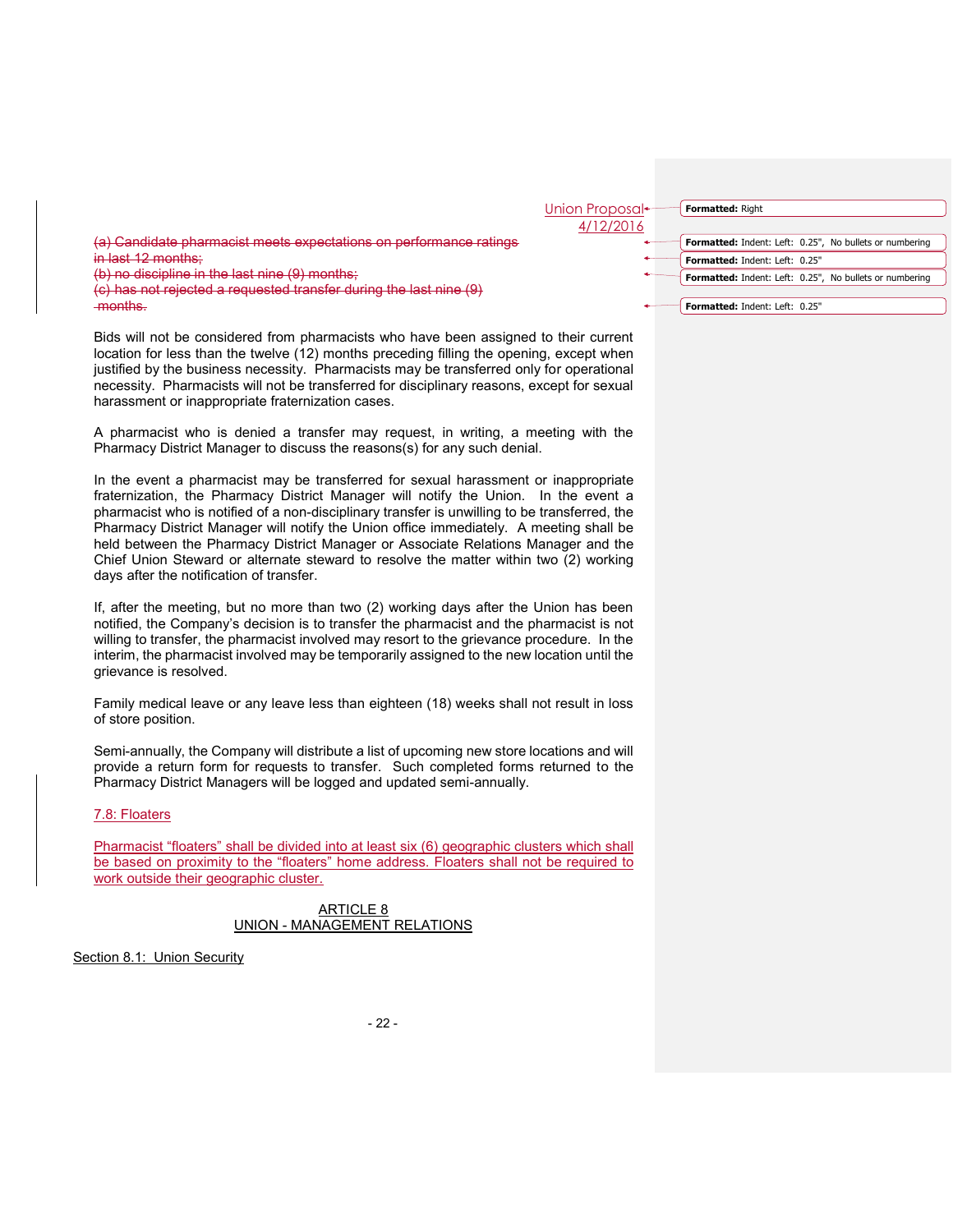**Formatted:** Right

(A)It shall be a condition of employment that all full-time employees of the Employer covered by this agreement who are members of the Union in good standing on the execution date of this agreement shall remain members in good standing and those who are not members on the execution date of this agreement shall on the thirty-first (31st) day following the execution date of this agreement become and remain members in good standing in the Union. It shall also be a condition of employment that all full-time employees covered by this agreement and hired on or after its execution date shall, on the thirty-first (31st) day following the beginning of such employment become and remain members in good standing in the Union. The Employer may secure new employees from any source whatsoever. During the first ninety (90) days of employment, a new employee shall be on trial basis and may be discharged at the discretion of the Employer.

(B)The language in section (A) above is void in jurisdictions where prohibited by law.

(C) The Union agrees to admit to and retain in membership all employees who have served a trial period of ninety (90) days and proven satisfactory to the Employer as prospective permanent employees without discrimination so long as such employees tender the initiation fees and periodic dues uniformly required for membership and maintain their membership in good standing with the Union. In the event that an employee fails to tender the initiation fee or periodic dues uniformly required as a condition of acquiring or retaining membership or if such employee fails to maintain membership in good standing, the Union shall notify the Employer in writing and the Union member will be given not less than two (2) weeks time in which to re-establish his membership in good standing before the Employer shall be called upon to release him.

Regular part-time employees, as defined in Section 2.6(2) shall become members of the Union in good standing, effective and during the payroll quarter following a payroll quarter in which the minimum required hours of work for union membership, per week, were averaged. Membership may cease during a payroll quarter, following a payroll quarter in which the minimum required hours of work for union membership, per week, were not averaged.

#### Section 8.2: Union Dues Checkoff

The Employer agrees to deduct the uniform dues and initiation fees from the paychecks of those covered employees whose individual written unrevoked authorizations are on file with the Employer and to transmit the amounts so deducted to the Union. Said deduction authorizations shall be in such form as to conform with Section 302(c) of the Labor Management Relations Act of 1974 as amended.

Upon hiring an employee or upon request of the Union, it shall be the responsibility of the Employer to obtain from the employee a completed Application and Authorization form provided by the Union and an Enrollment card provided by the Teamsters Local Union No. 727 Benefit Funds. The Employer will forward the same to the union by the employee's thirtyfirst (31) day of employment or within thirty (30) days after a request by the Union is made.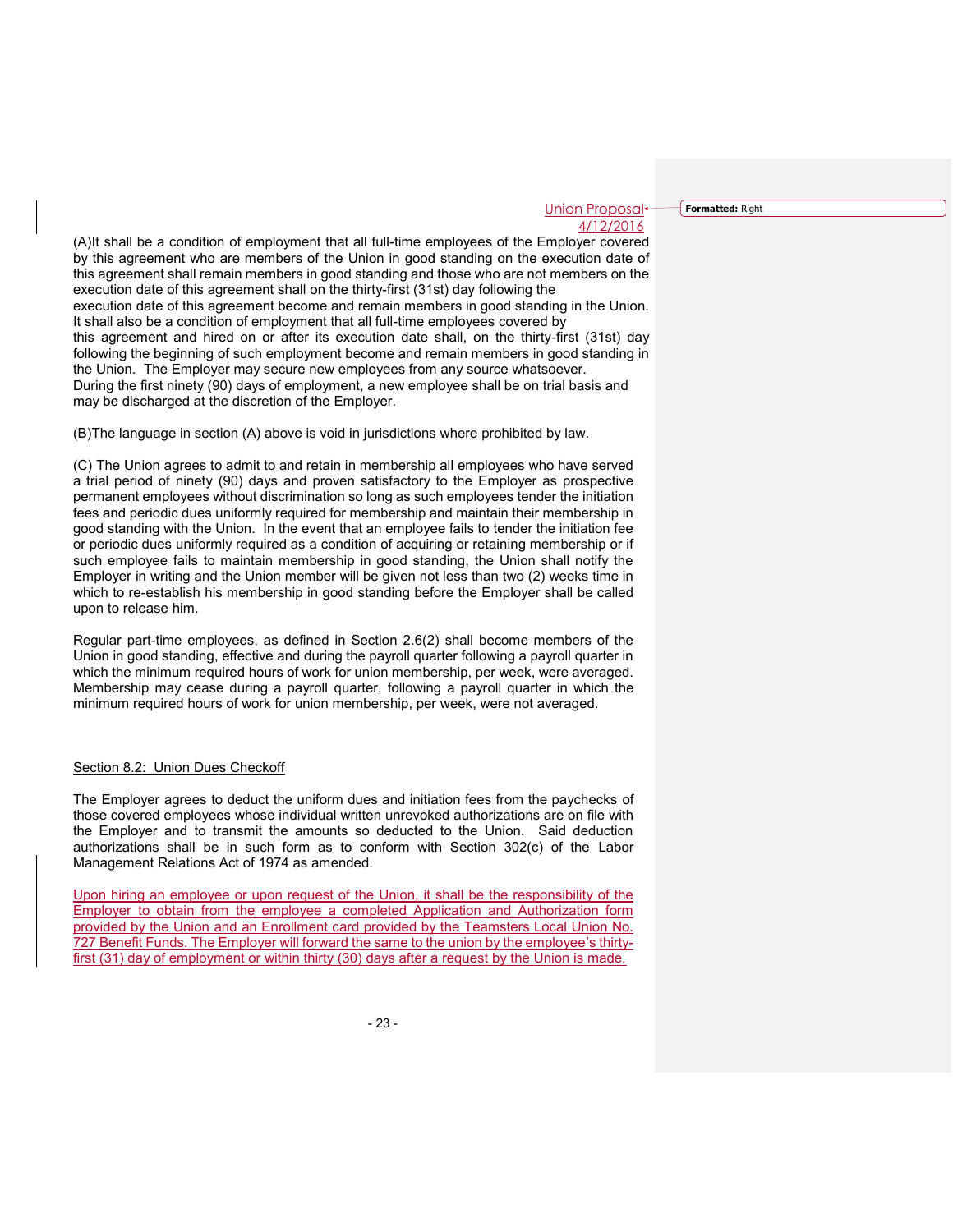**Formatted:** Right

#### Section 8.3: D.R.I.V.E. Authorization and Deduction

In addition to the terms and conditions contained in the above referenced collective bargaining agreement between the Employer and the Union, the Employer and the Union hereby further agree that:

The Employer agrees to deduct from the paycheck of all employees who submit authorization cards and are covered by this agreement voluntary contributions to D.R.I.V.E. D.R.I.V.E. shall notify the Employer of the amounts designated by each contribution employee that are to be deducted from his paycheck on a weekly basis for all weeks worked. The phrase "weeks worked" excludes any week other than a week in which the employee earned a wage. The Employer shall transmit to: D.R.I.V.E., International Brotherhood of Teamsters, 25 Louisiana Avenue, N.W., Washington, DC 20001-2130. Send on a monthly basis one check the total amount deducted along with the name of each employee on whose behalf a deduction is made, the employee's social security number and the amount deducted from the employee's paycheck. No such authorization shall be recognized if in violation of state and federal law. No deductions shall be made which is prohibited by applicable law.

#### Section 8.4: Indemnification

The Union agrees to defend, protect, indemnify, and save the Employer harmless against any claim, demand, suit, or liability that shall arise out or by reason of any action taken by the Employer in reliance upon a request made by the Union to discharge an employee for failure to maintain his membership in good standing pursuant to Section 8.1 or upon employee payroll deduction authorization cards submitted by the Union to the Employer under Section 8.2.

#### Section 8.5: Initiation Fee -- Local 727

Local 727 confirms its commitment to Osco Drug, Inc., that for the duration of our new collective bargaining agreement, it will not raise its initiation fee above the present level of one hundred fifty (\$150) for pharmacists as determined by the union.

It is understood that the Employer's sole interest in this matter is the prevention of any impairment in its ability to hire new pharmacists.

This provision is not intended to be in derogation of any rights secured to the members of Local 727 by the Labor-Management Reporting and Disclosure Act of 1959, or any other applicable federal statutes.

#### Section 8.6: Union

The Union, for and on behalf of itself and its members, agrees that its members shall perform the work assigned to them from time to time by the Employer and shall work for the best interest of the Employer in every way just and lawful, giving honest and diligent service to the patrons of the Employer and to each other.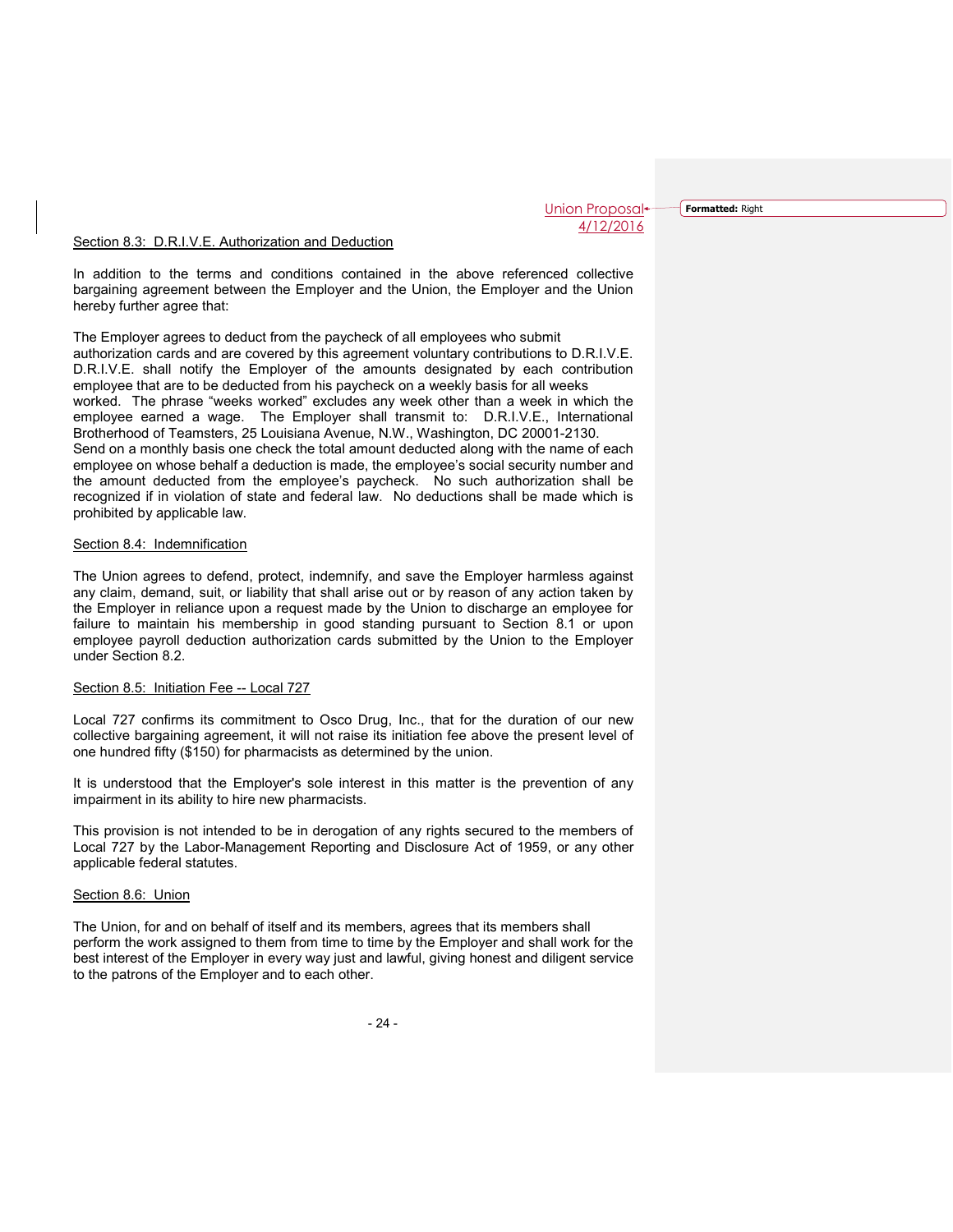**Formatted:** Right

#### Section 8.7: Union Stewards and Business Representatives

The Union business representatives shall be admitted to the Employer's store premises during the hours employees are working for the purpose of ascertaining whether or not this agreement is being observed. Such activity shall be conducted in such a manner as not to interfere with the orderly operation of the Employer's business, it being further agreed that lengthy discussions between employees and representatives of the Union, or among themselves, concerning disputes shall not take place during working hours.

In case of disputes as to wages, the Employer agrees to show an authorized representative of the Union bona fide copies of the employee's wage records.

Union Stewards, upon request made through Local 727 headquarters to Osco Drug, Inc. management headquarters, shall be granted a leave of absence without pay to attend scheduled union business, provided that such a request is made in sufficient time in advance of the expected time of absence and further provided that such leave can reasonably be accommodated by Osco Drug, Inc. The duration of such leave to be determined at the time of said request for such leave.

#### Section 8.8: Communication Committee

A mutually acceptable committee shall be established in order to foster improved communication between representatives of the Employer and pharmacists. Said committee shall not discuss contractual or grievance matters. Quarterly meetings with up to 3 Union and Employer representatives shall be held on mutually agreeable dates.

#### Section 8.9: Display of Union Shop I.D.

The Employer agrees to display a union shop identification card of reasonable size next to the pharmacy licenses.

Pharmacy Signs - The Employer agrees to post in each pharmacy with a cash register a sign which shall state: Only Prescriptions and related items may be checked out at the pharmacy.

## Section 8.10: Reserved Rights

Except as expressly and specifically abridged, limited, or modified by this contract or any agreement that may hereinafter be made, the Employer and the Union retain all the rights, power, and authority exercised or had by them prior to the entering into of this collective bargaining agreement.

It is further understood the management rights expressly retained herein by the Employer shall include, but not be limited to: the right to plan, determine, direct, and control store operations and hours; the right to study and introduce new methods, facilities, and products; the right to direct and control the work force, including the determination of its size and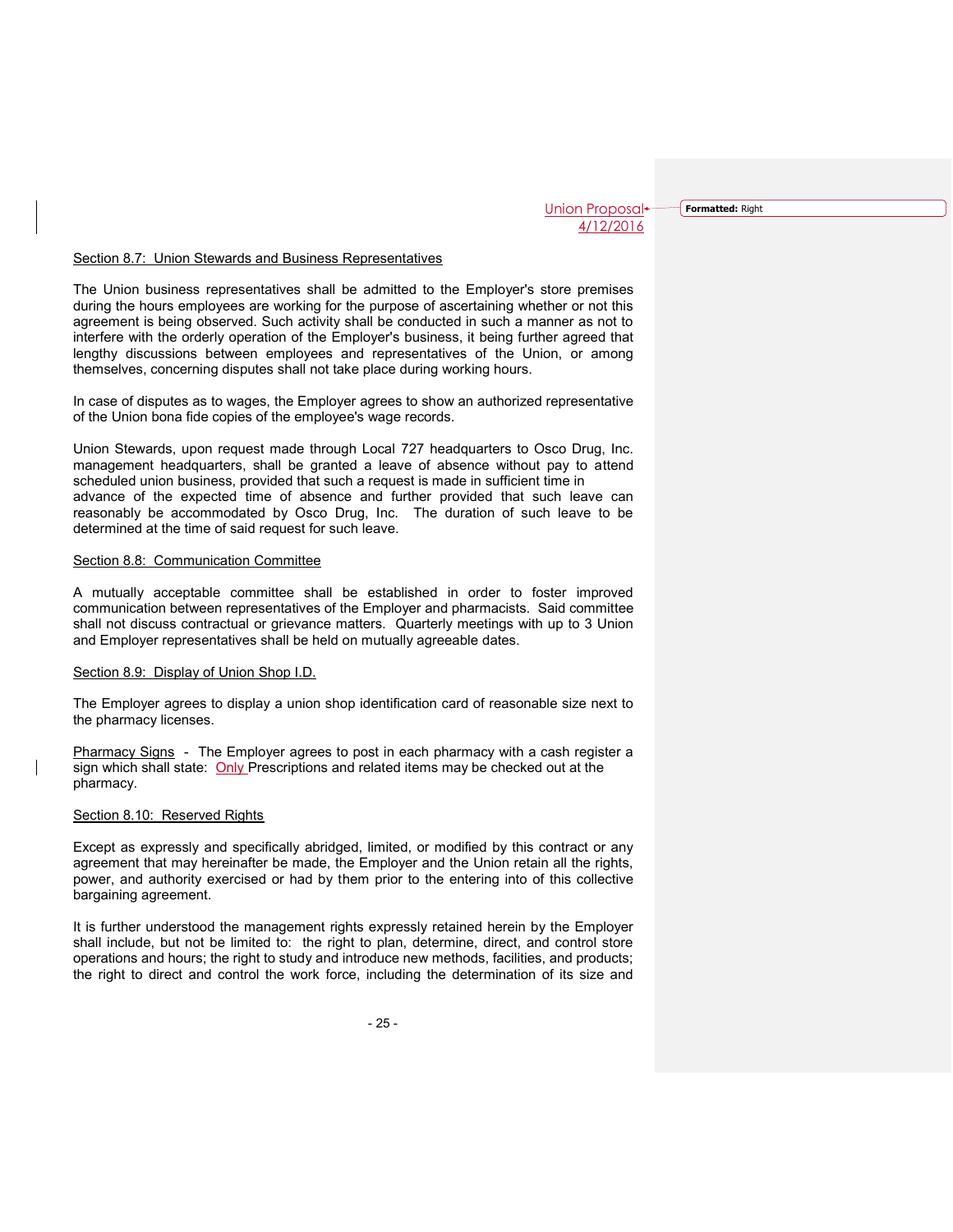Union Proposal 4/12/2016 **Formatted:** Right

composition, the scheduling and assignment of work; the right to hire, assign, demote, promote, and transfer (provided, however, that scheduling, assignments, and transfers shall not be arbitrary, capricious, or coercive); to layoff or reduce the hours of work because of lack of work; to discipline, suspend, or discharge for just cause; to establish rules and regulations governing the operations of the store, a violation of which shall be among the causes for discharge; the right to subcontract all or part of the functions presently performed by the Employer; the right to terminate part of all of the present business activity conducted by the Employer; the right to terminate operations conducted by a lessee; the right to add additional business activities on the premises; the right to sell the assets of the business or to assign the leasehold interests of the Employer, shall all remain vested in the Employer except as expressly modified by this agreement, provided, however, that these rights shall be exercised with due regard for the rights of the employees and provided further that they will not be used for the purpose of discrimination against any employee, provided further, that no bargaining unit employee shall lose employment due to the use of paraprofessional personnel.

It is further understood that the preamble or recognition clause is not a modification of these rights nor the fact that an agreement has been entered into shall in any way be construed as a modification of the foregoing rights.

Whenever a final decision is made concerning the exercise of any significant reserved management right affecting all bargaining unit pharmacies, the Employer agrees to notify the Union when such final decision has been made as promptly as possible. +but there shall be no obligation on the part of the Employer to collectively bargain about such final decisions and the Union and the employees covered by this agreement herein expressly waive any such right.

## Section 8.11: Severance Allowance

Every regular full-time registered pharmacist who is permanently displaced from his employment by reason of subcontracting, sale of assets, or the closing of a pharmacy or other reasons, shall be compensated for such displacement providing he has been actively employed by his Employer for a period of at least three (3) years.

An eligible employee's compensation for such displacement shall be on the basis of one half (1/2) week's salary at the rate in effect at the time of such displacement, for each full year or major portion thereof of this active employment commencing with the fourth (4th) year following his most recent date of hire. Payment under this formula shall be limited to a maximum of ten (10) week's severance pay.

No severance pay will be paid to an otherwise eligible employee if:

- A. He is offered other employment by the Employer.
- B. Is voluntarily or involuntarily separated from his employment prior to the date he would otherwise be displaced for one of the reasons stated above; or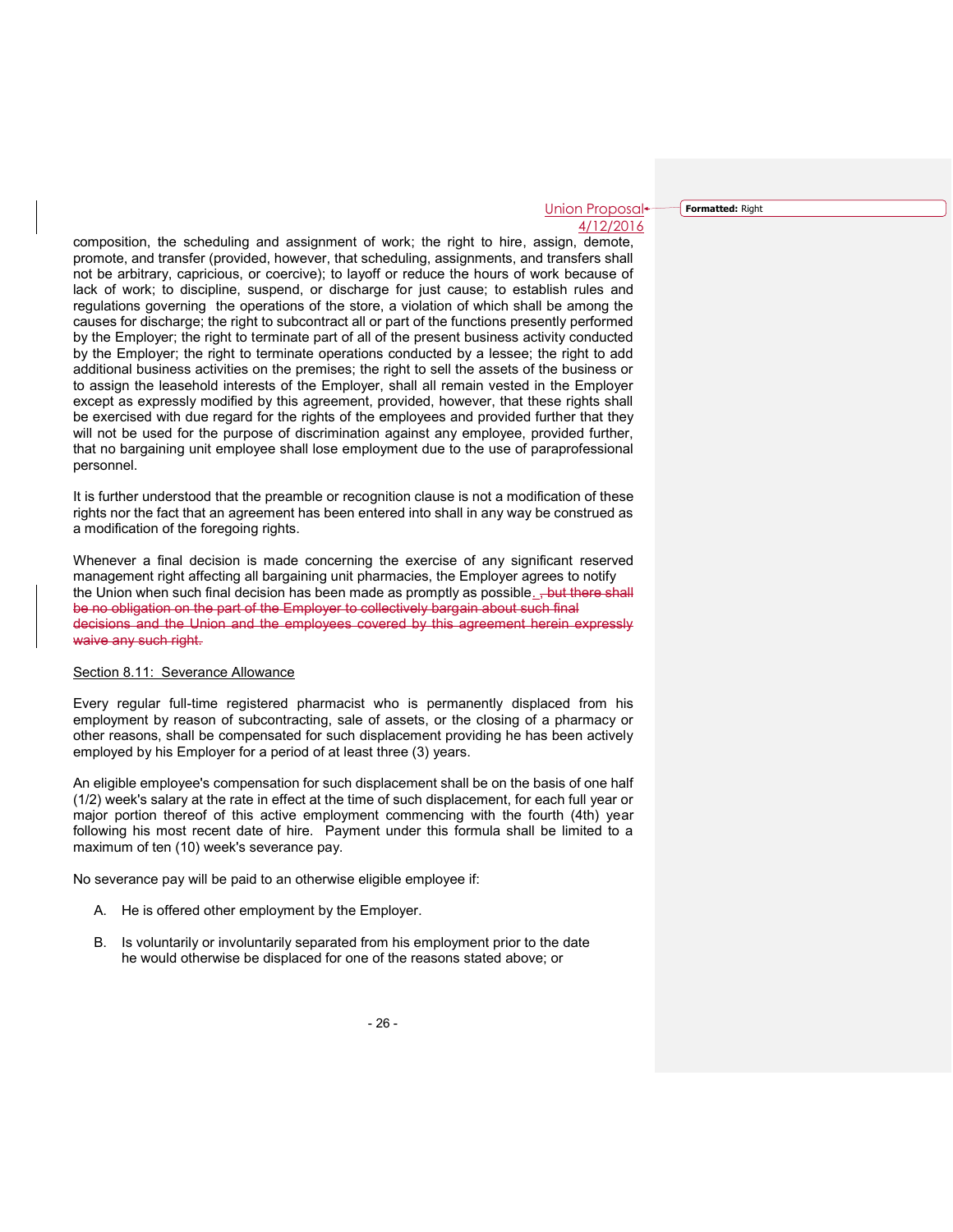**Formatted:** Right

C. Secures employment elsewhere prior to his scheduled date of displacement.

## Section 8.12: Discipline

During an employee's probationary period, that is, during the first ninety (90) days of employment, an employee may be discharged for any reason at the sole discretion of the Employer.

The Employer shall notify the Union, by regular or electronic mail, of any suspension or employee termination as soon as is practicable to the imposition of such discipline.

Layoffs for lack of work are not considered disciplinary penalties but shall be handled in accordance with the seniority provisions of this contract.

After an employee has completed his probationary period and been approved for permanent employment, such employee shall not be suspended, discharged, or otherwise disciplined without just cause, just cause to include but not limited to the following: poor performance on the job, insubordination, dishonesty, or other misconduct in connection with work, such as falsification of a record such as a time or employment record, sabotage, incivility to customers, vandalism, stealing, etc.; persistent or serious infraction of reasonable rules promulgated by management relating to the health, safety, and sanitation of employees or the operation of the store, such as using or being under the influence of alcoholic liquors or narcotics or hallucinogens while on duty, smoking in prohibited areas, violations of state or federal laws concerning pharmacies, deliberate or habitual absenteeism, tardiness,

repeated wage assignments attachments and garnishments; and engaging in a strike, work stoppage, slow-down or picketing in violation of this contract.

An employee shall not be disciplined for taking his or her break.

All warnings and suspensions shall be in effect for only six (6) months from the date of the incident. Pharmacists shall not be disciplined based on poor metrics, customer service ratings, or goal numbers.

## Section 8.13: Picket Lines

Employees may refuse to cross a lawful primary picket line involving Osco Drug, Inc. No Employee shall be required to cross any picket line sanctioned by Joint Council 25.

## ARTICLE 9 NO STRIKE/NO LOCKOUT

During the term of this agreement, there shall be no strikes, stoppage, diminution, or suspension of work of any kind whatsoever on the part of the Union or the covered employees, nor shall there be any lockout on the part of the Employer unless employees avail themselves of the right granted in Section 8.11 of this Labor Agreement. Arbitrations are expressly granted the power to immediately enjoin violations of this section. Violators of this section shall be subject to immediate discharge and such discharges shall not be subject to arbitration.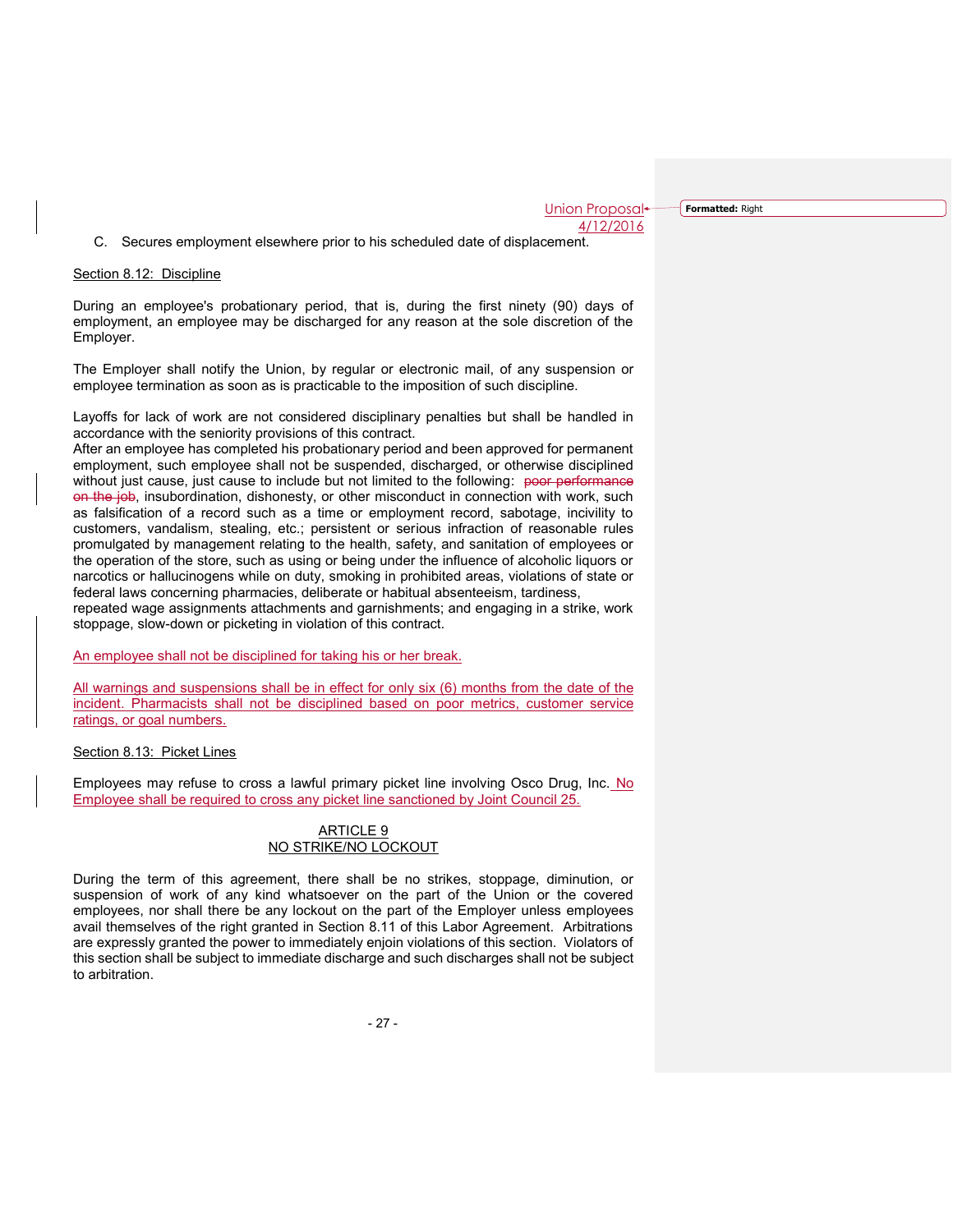**Formatted:** Right

## ARTICLE 10 GRIEVANCE AND ARBITRATION

## Section 10.1: Grievances

## A. Grievances Defined

A grievance is hereby defined as any dispute involving the interpretation or application of the provisions of this contract.

# B. Procedure

A grievance may be initiated by any individual employee, by the Union, or by the Employer. Once initiated, the following steps shall be taken to settle such grievance:

#### Step 1:

By conference between the aggrieved employee and the Store Director or Pharmacy District Manager.

#### Step 2:

By conference between a Union representative and Associate Relations Manager or other representative designated by the Vice President, Operations.

Any grievance initiated or carried to Step 2 shall be reduced to writing. Grievances involving only one (1) store shall be introduced only at Step 1, while grievances involving more than one (1) store may be introduced at Steps 1 and 2. All grievances shall be investigated and answered promptly.

# C. Time Limits on Grievances

Any grievance involving a claim of improper discharge or other discipline must be presented within fourteen (14) calendar days after discharge. All other grievances other than wage claims must be made within thirty (30) calendar days after the cause giving rise to the grievance becomes evident. Wage claims involving the proper application of wage rates or related to time worked shall not be valid and collectible for a period earlier than thirty (30) calendar days prior to the date of filing the claims. The Employer must respond to a grievance within two (2) weeks. If the Employer fails to do so the grievance will automatically move to the next step or arbitration whichever is applicable.

Section 10.2: Arbitration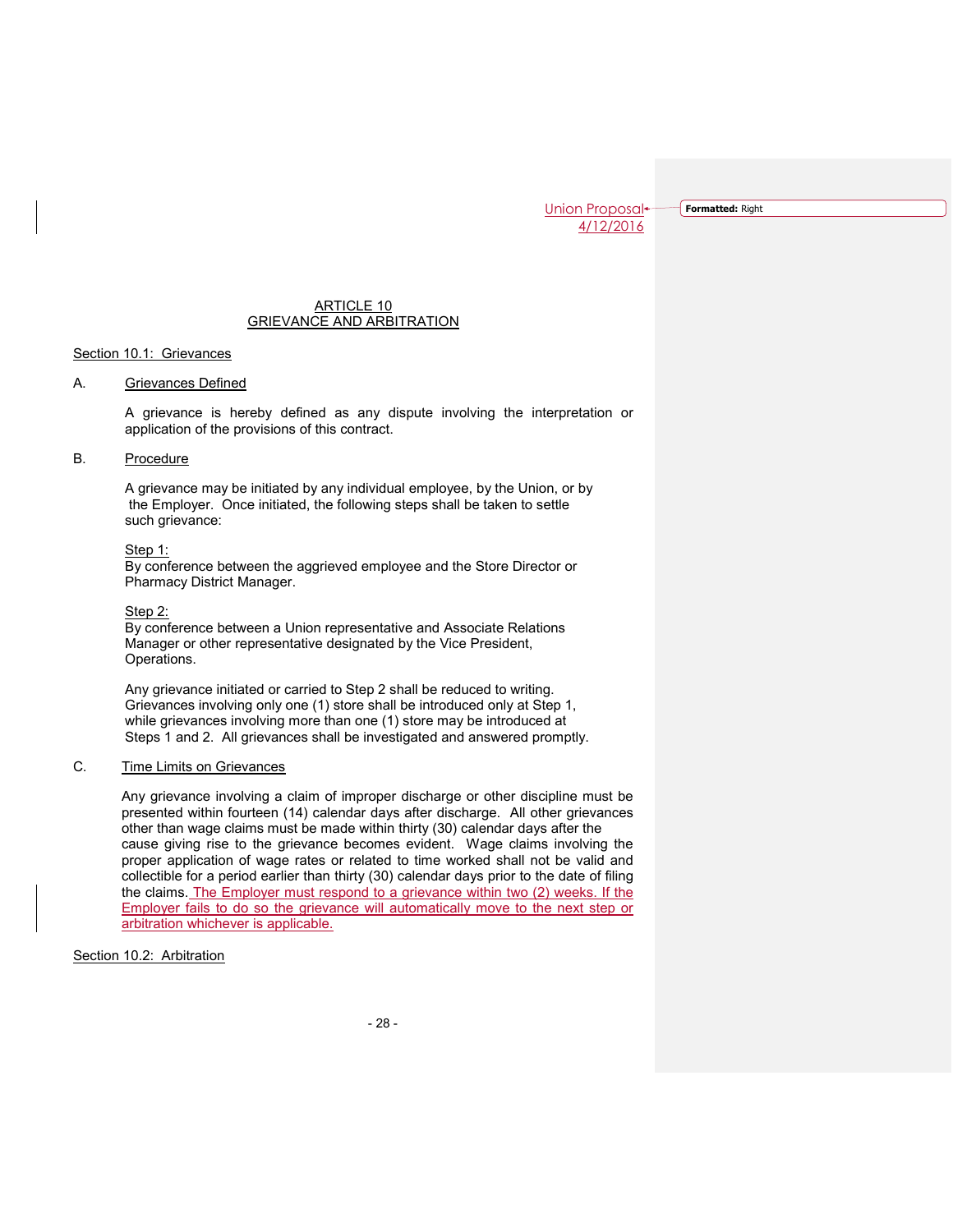Union Proposal 4/12/2016 **Formatted:** Right

- A. Either the Union or the Employer may, within thirty (30) calendar days after failure to adjust the grievance in accordance with the grievance procedure, serve upon the other party a written demand for arbitration stating the issue to be arbitrated. The parties shall endeavor to select an impartial arbitrator. However, if the parties fail to agree upon an arbitrator who is willing and able to serve within fifteen (15) calendar days after served of the demand for arbitration, either party may, within fourteen (14) calendar days thereafter, request the Federal Mediation and Conciliation Service to submit a list of not less than five (5) disinterested persons who are qualified and willing to act as impartial arbitrators. Failure to demand arbitration within 30 days of a Step 2 meeting, or failure to jointly select an arbitrator upon Union demand within 60 days of a Step 2 meeting, or failure to initially file a grievance within the time limits set forth in Section 10.1(c) shall bar arbitration. Failure to select an arbitrator by the Employer after a Union demand as provided above shall not bar arbitration. Upon receipt of this list, an authorized representative of the Union and of the Employer shall flip a coin to determine who shall have first choice to strike a name. The party winning the toss shall then strike one name each until only one name remains. The person whose name remains shall be the selected arbitrator.
- B. The Arbitrator shall commence hearings as quickly as possible after his selection and shall render his award in writing together with his written findings and conclusions as quickly as reasonably possible after the hearing. The award shall be final and binding upon the parties to this agreement and upon the complaining employee or employees, if any.

The arbitrator shall have no power to add to, subtract from, modify, or amend any provision of this agreement, nor to substitute his discretion for the discretion of the Union or the Employer, change existing wage rates, or arbitrate proposals for the amendment or renewal of the agreement.

The arbitrator's fees and expenses, the cost of any hearing room, and the cost of a shorthand reporter and of the original transcript shall be borne equally by the parties. All other costs and expenses shall be borne by the party incurring them.

C. For the purpose of entertaining a written request from either of the parties for rehearing to correct any material error or omission or commission, ambiguity or question of application allegedly evident in the opinion or award, the arbitrator shall, for a period of seven (7) calendar days next following the date of his award, retain jurisdiction of the matter submitted to arbitration by the parties hereto and until the expiration of the period of time stated in this provision for rehearing the award shall not be deemed to have been issued. If, however, no request for rehearing is duly filed within this seven (7) day period, this award shall be deemed to be issued effective as of its date. A written request for rehearing shall detail the specific ground relied upon for alleging a material error, or ambiguity, and a copy thereof shall be mailed by certified mail to the other party or parties. If the written request is postmarked no later than the seventh (7th) day next following the date of this award, it shall extend the jurisdiction of the arbitrator for a period of seven (7) days next following the date of the written request. Within those seven (7) days, the arbitrator,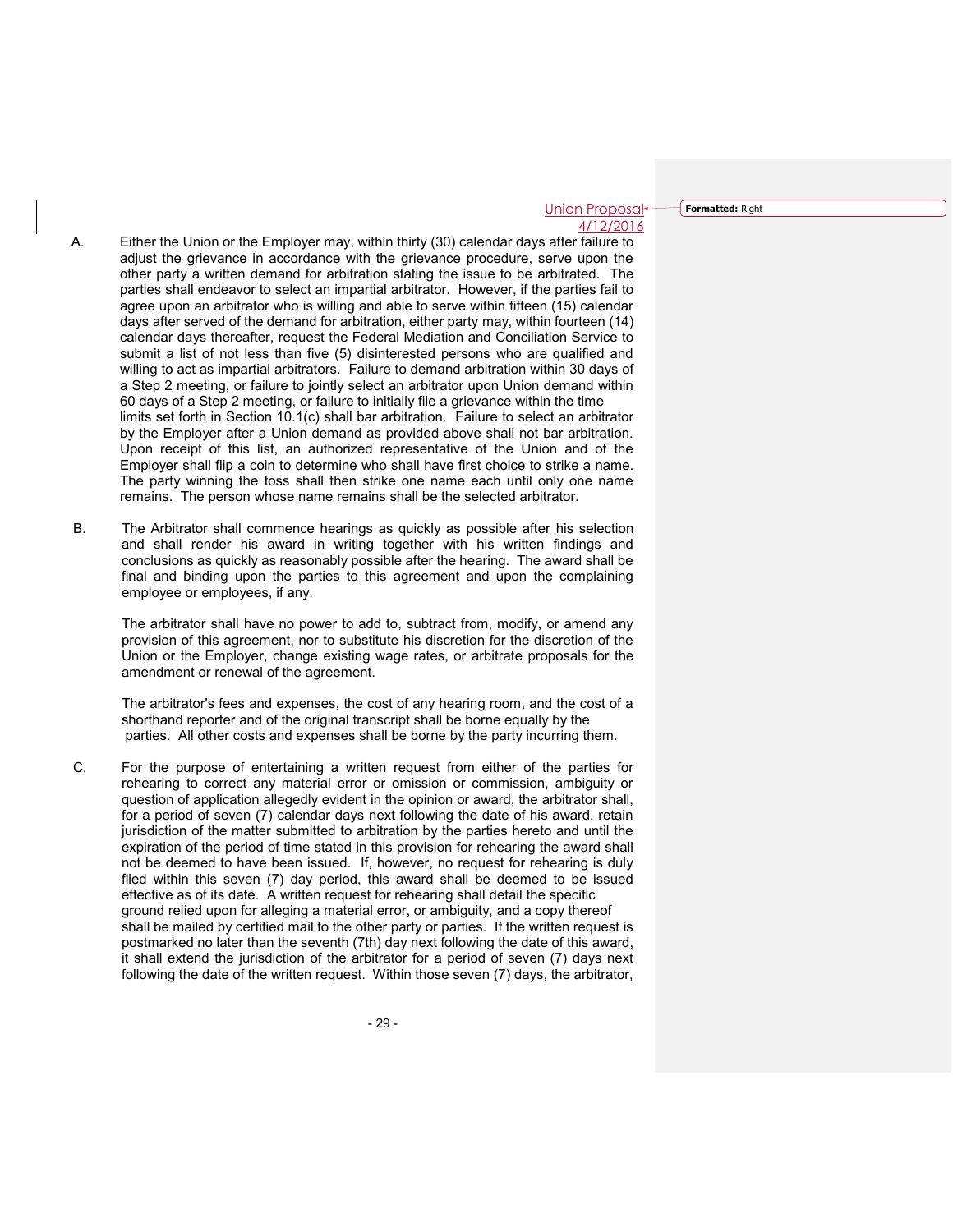**Formatted:** Right

having re-examined the matter, shall, in writing, either reject the request for a rehearing or set a date for the requested rehearing. If the request for rehearing is denied, the award shall thereupon be deemed to be issued effective that date and the jurisdiction of the arbitrator shall accordingly cease. If the request for rehearing is granted, the jurisdiction of the arbitrator shall continue until issuance of a final amended award incorporating or rejecting the substance of the allegations contained in the request.

D. The participation by the parties in an arbitration proceeding under this agreement shall not be deemed a waiver of or prejudicial to the right of either party to contest the arbitrability of the grievance or the jurisdiction and authority of the arbitrator in proceedings to set aside the award of, in other appropriate proceedings, in any state or federal court of competent jurisdiction; provided such judicial proceedings are instituted within thirty (30) days of the date of the arbitrator's award.

## ARTICLE 11 HEAD PHARMACISTS

The Employer may designate staff pharmacists as head pharmacists. Head pharmacists shall be bargaining unit members and shall perform bargaining unit work, primarily filling prescriptions.

Application to the head pharmacist program shall be voluntary. Selection of volunteers shall be in the sole discretion of the Employer. If a Head Pharmacist gives the Company notice of his intent to resign from the responsibilities of Head Pharmacist, the Company will attempt to secure a replacement Head Pharmacist within thirty (30) days of receipt of the notice.

Head Pharmacists shall perform those duties as may be assigned by the Employer. Such duties may include: budget responsibilities; work flow supervision; directing the pharmacy staff; monitoring product sources, generic utilization, marketing promotions, competitor pricing, inventory control, pharmacy reports; administration of company programs/policies; training; recommending personnel related action; communication to the pharmacy staff; and other duties. Head Pharmacists shall not be responsible for the decision to hire, discharge or otherwise discipline other pharmacists. Work schedules of full-time staff pharmacists, including Head Pharmacists, shall be rotated in an equitable manner in regard to starting and ending times and weekend work, provided the needs of the business are met.

The Employer shall have the right to develop, modify or terminate an incentive pay plan for head pharmacists during the term of the Agreement.

A head pharmacist with an evaluation of satisfactory or above, employed more than twelve months as a head pharmacist, and who chooses to be a staff pharmacist shall have preference over pharmacists who are not regularly assigned to a pharmacy as a staff pharmacist (i.e. undistributed pharmacists) with the Company for an available staff pharmacist vacancy. Nothing herein shall limit the Employer's right to demote or transfer pharmacist as provided in Section 7.7 of this labor agreement. The Employer within its sole discretion may modify (except as specifically limited herein this section) or terminate the head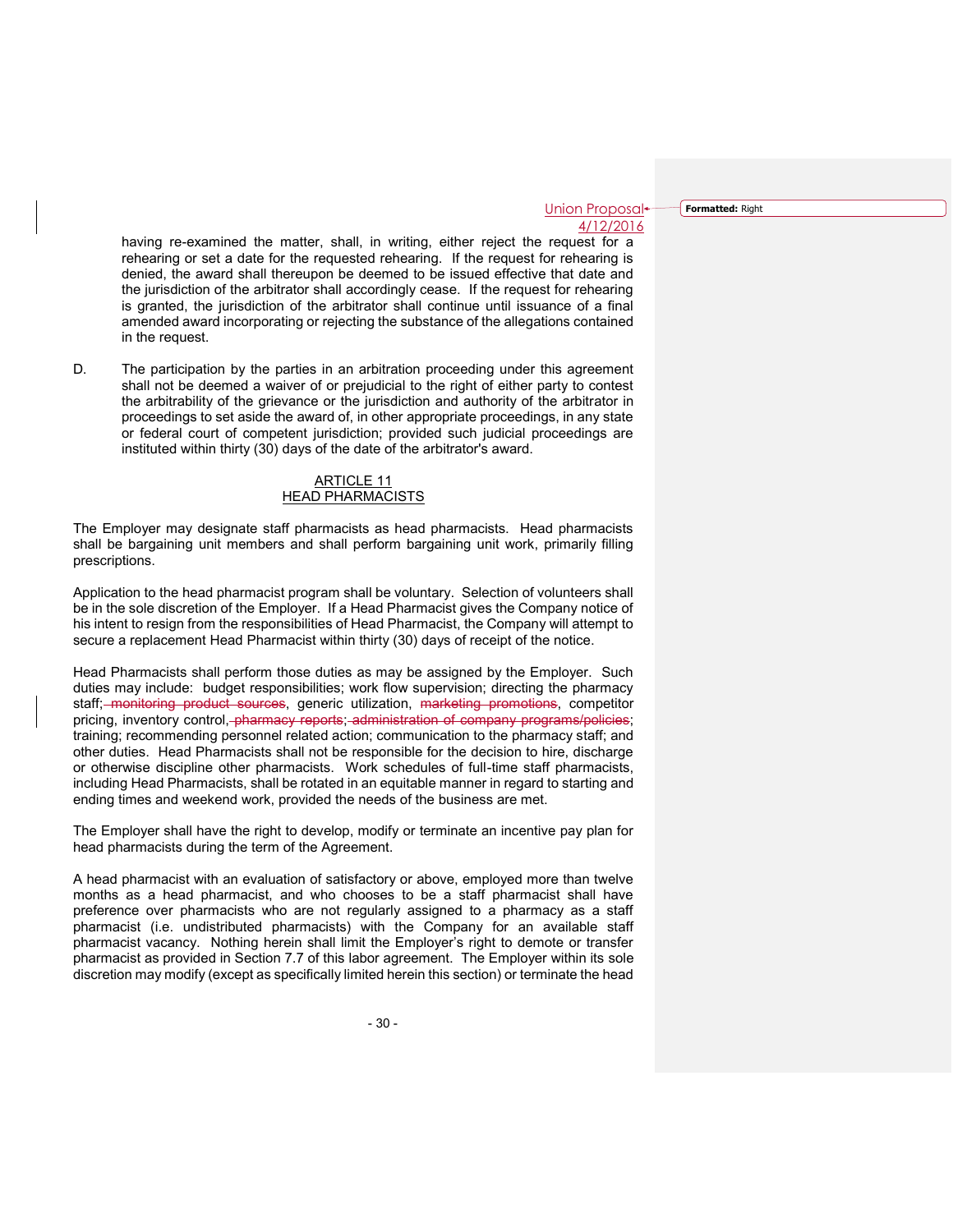**Formatted:** Right

pharmacist program during the term of this Agreement. However, the Employer shall notify the Union or Communication Committee of any major change or termination of the head pharmacist program. Head Pharmacists shall not be disciplined for the performance of other employees. Head Pharmacists shall also receive an additional four (4) pharmacist payroll hours per week to complete administrative tasks.

## ARTICLE 12 TERM

Section 12.1: Initial Term

This agreement shall become effective on May 75, 20163, and shall expire at 11:59 p.m. on May 7, 20196.

## Section 12.2: Renewal Term

If either party wishes to modify this agreement at its expiration, it shall serve notice in writing of such request upon the other party not less than sixty (60) days prior to the expiration date. In the absence of the service of such notice, this contract shall automatically renew itself for a period of one (1) year and from year to year thereafter, it being further agreed that the contract expiration date shall be the second Sunday in June of each succeeding year.

TEAMSTERS LOCAL 727 AMERICAN DRUG STORES, INC. d/b/a OSCO DRUG

By\_\_\_\_\_\_\_\_\_\_\_\_\_\_\_\_\_\_\_\_\_\_\_\_\_\_\_\_\_ By\_\_\_\_\_\_\_\_\_\_\_\_\_\_\_\_\_\_\_\_\_\_\_\_\_\_\_\_\_

Date\_\_\_\_\_\_\_\_\_\_\_\_\_\_\_\_\_\_\_\_\_\_\_\_\_\_\_ Date\_\_\_\_\_\_\_\_\_\_\_\_\_\_\_\_\_\_\_\_\_\_\_\_\_\_\_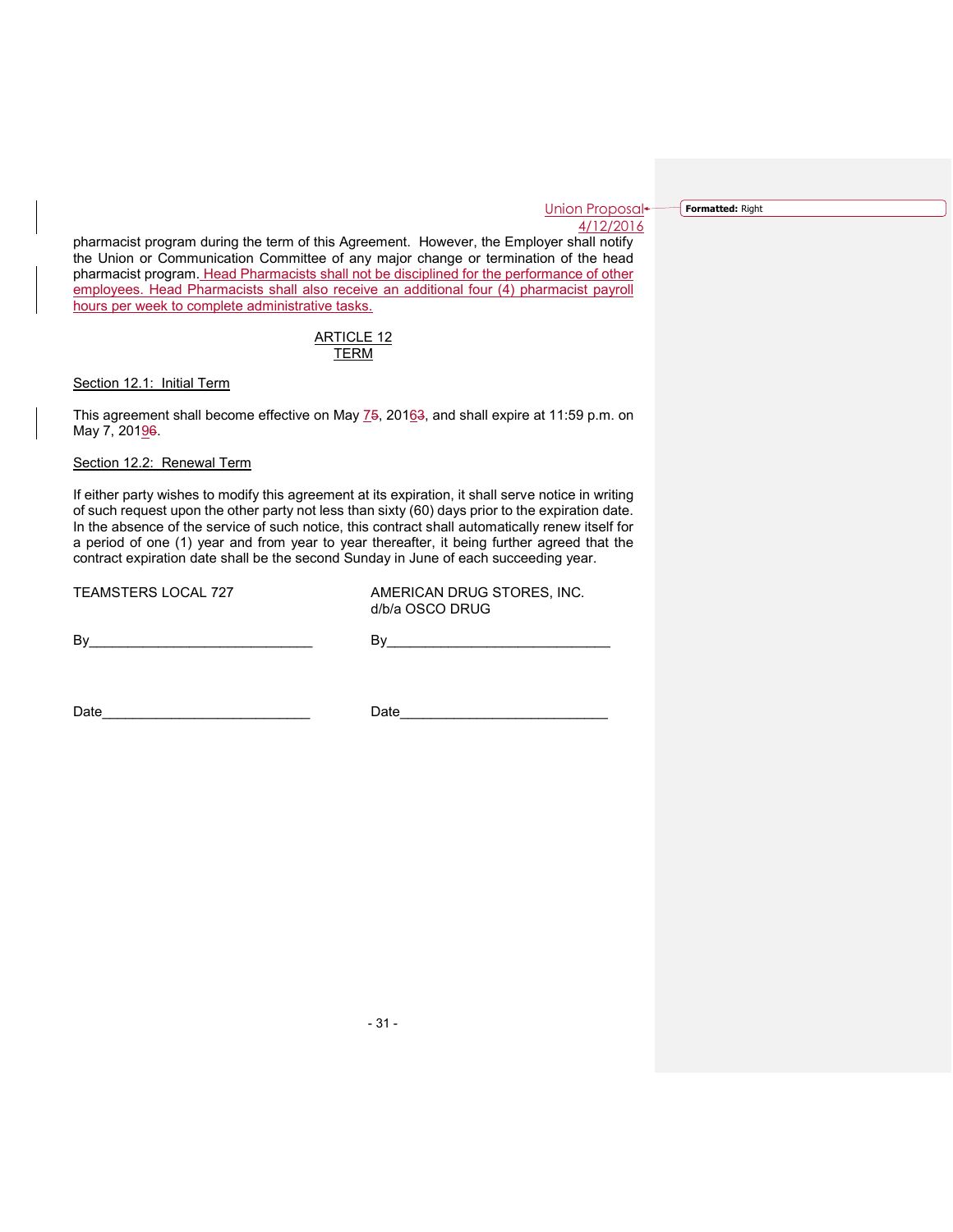|            |                                   |                                                                       |                                                                              | Formatted: Right            |
|------------|-----------------------------------|-----------------------------------------------------------------------|------------------------------------------------------------------------------|-----------------------------|
|            |                                   |                                                                       |                                                                              | Formatted: Font: Arial      |
|            |                                   |                                                                       |                                                                              | Formatted: Font: Arial      |
| 5/75/20163 | 5/74/20174                        | 5/73/20185                                                            |                                                                              |                             |
|            |                                   |                                                                       |                                                                              |                             |
| \$2,810.16 | \$3,034.97                        | \$3,277.77                                                            |                                                                              |                             |
|            |                                   |                                                                       |                                                                              |                             |
|            | APPENDIX A<br><b>COMPENSATION</b> | Section A.1.: Guaranteed Minimum Weekly Salary -- Full-Time Employees | *Union proposes 8% wage increases each year for all categories listed below. | Union Proposal<br>4/12/2016 |

Effective: **5/75/20163 5/74/20174 5/73/20185** Graduate Non-Registered Pharmacist  $$30.46$  \$32.89 \$35.52

\* These wage rates do not include the applicable premiums for pharmacists regularly working the 10:00 p.m. to 8:00 a.m. work shift, as set forth in Appendix C, Section 1, or for midnight pharmacy operations, as set forth in Appendix D, Section 1. These rates also do not reflect the optional work week, which may be chosen by certain full-time pharmacists, as defined in Appendix C, Section 2(c).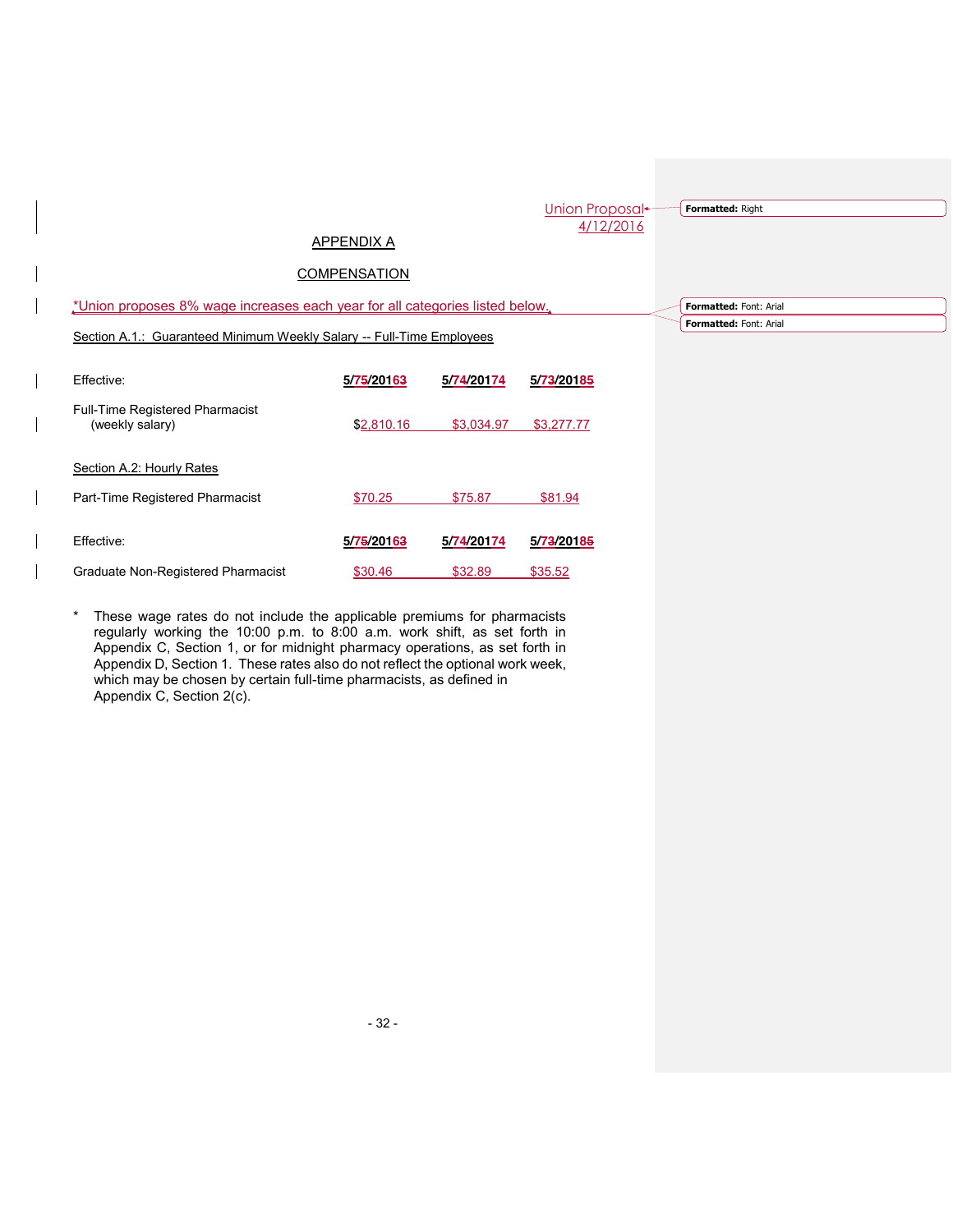Union Proposal<sup>+</sup> 4/12/2016

**Formatted:** Right

# APPENDIX B

WAGE STRUCTURE FOR PHARMACY STUDENT APPRENTICES \*Union proposes 8% wage increases each year for all categories listed below.

| Effective:                  | 5/75/20163 | 5/74/20174 | 5/73/20185 |
|-----------------------------|------------|------------|------------|
| <b>Pharmacy Students</b>    |            |            |            |
| <b>Pharmacy School Year</b> |            |            |            |
| 3rd year                    | \$14.04    | \$15.16    | \$16.38    |
| 4th year                    | \$15.66    | \$16.91    | \$18.27    |
| 5th year                    | \$17.82    | \$19.25    | \$20.78    |
| 6th year                    | \$19.44    | \$21.00    | \$22.68    |

NOTE:

The above structure is designed to provide a minimum wage rate for pharmacy student apprentices and to allow individual store management to recognize experience, effort, and ability demonstrated by individual pharmacy student apprentices.

Pharmacy students who are initially and solely employed in order to gain pharmacy school credits need not be paid any compensation during their school intern program period provided Employer activities are related to pharmacy school extern program. Such students who are retained after completion of a pharmacy school extern program in connection with school credits shall be paid in accordance with the above stated minimum rates of pay.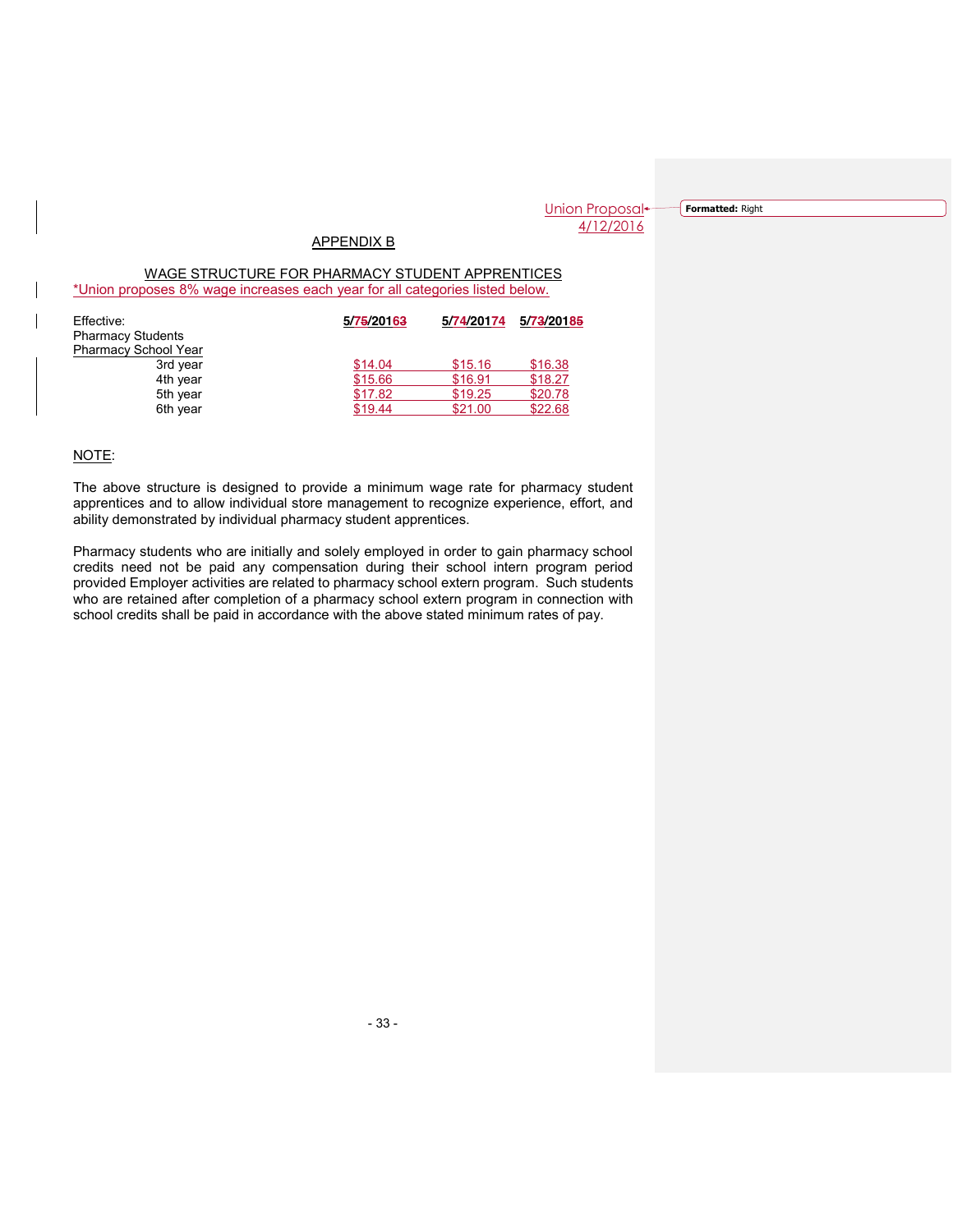**Formatted:** Right

# APPENDIX C

## TWENTY-FOUR (24) HOUR PHARMACY OPERATIONS

The Employer shall possess the right to operate twenty-four (24) hour pharmacies anywhere in the Greater Metropolitan Chicagoland Area, when a major competitor operates any twenty-four (24) hour pharmacies. The following provisions shall apply to twenty-four (24) hour pharmacies:

- 1. Premium Pay: Pharmacists shall receive Two Dollars and Fifty Cents Four Dollars (\$2.504.00) per hour for all hours worked from 10:00 p.m. to 8:00 a.m.
- 2. A. Work Shift: The regular work shift for twenty-four (24) hour pharmacies between 10:00 p.m. and 8:00 a.m. may be ten (10) hours per workday. The nine (9) hour normal workday limitation of Section 3.1 of the Master Labor Agreement shall not apply to said work shift, however, the twelve (12) hour maximum workday limitation of Section 3.1 shall continue in full force and effect.
	- B. It is understood and agreed that no pharmacist who is regularly scheduled for a 10-hour day in accordance with Paragraph 2(A) should lose any compensation when taking a holiday or personal day.
	- C. Workweek: Full-time pharmacists who work the regular work shift for twentyfour (24) hour pharmacies between 10:00 p.m. and 8:00 a.m. may choose to work a basic work week of forty (40) hours or an optional work week of thirtyfive (35) to forty (40) hours and shall be paid proportionally for such a workweek, as long as such workweek is mutually agreed upon between the pharmacist and the Employer.
- 3. Selection of Pharmacists for 10:00 p.m. to 8:00 a.m. Shift Work
	- A. 10:00 p.m. to 8:00 a.m. shift work shall initially be offered to existing pharmacists in an affected store on a seniority basis.
	- B. If the initial offering does not produce an adequate staff of pharmacists between the hours of 10:00 p.m. and 8:00 a.m., the Employer shall consider written requests for such shift work from all pharmacists in the bargaining unit on a seniority basis. Such requests shall indicate location/area preference and be addressed to the regional personnel manager of the Employer.
	- C. If an adequate number of pharmacists do not volunteer for such work between the hours of 10:00 p.m. and 8:00 a.m., new pharmacists shall be hired for said hours of work.
- 4. Replacement Coverage for 10:00 p.m. to 8:00 a.m. Shift Work: When the Employer is notified of an unscheduled, projected absence of a 10:00 p.m. to 8:00 a.m.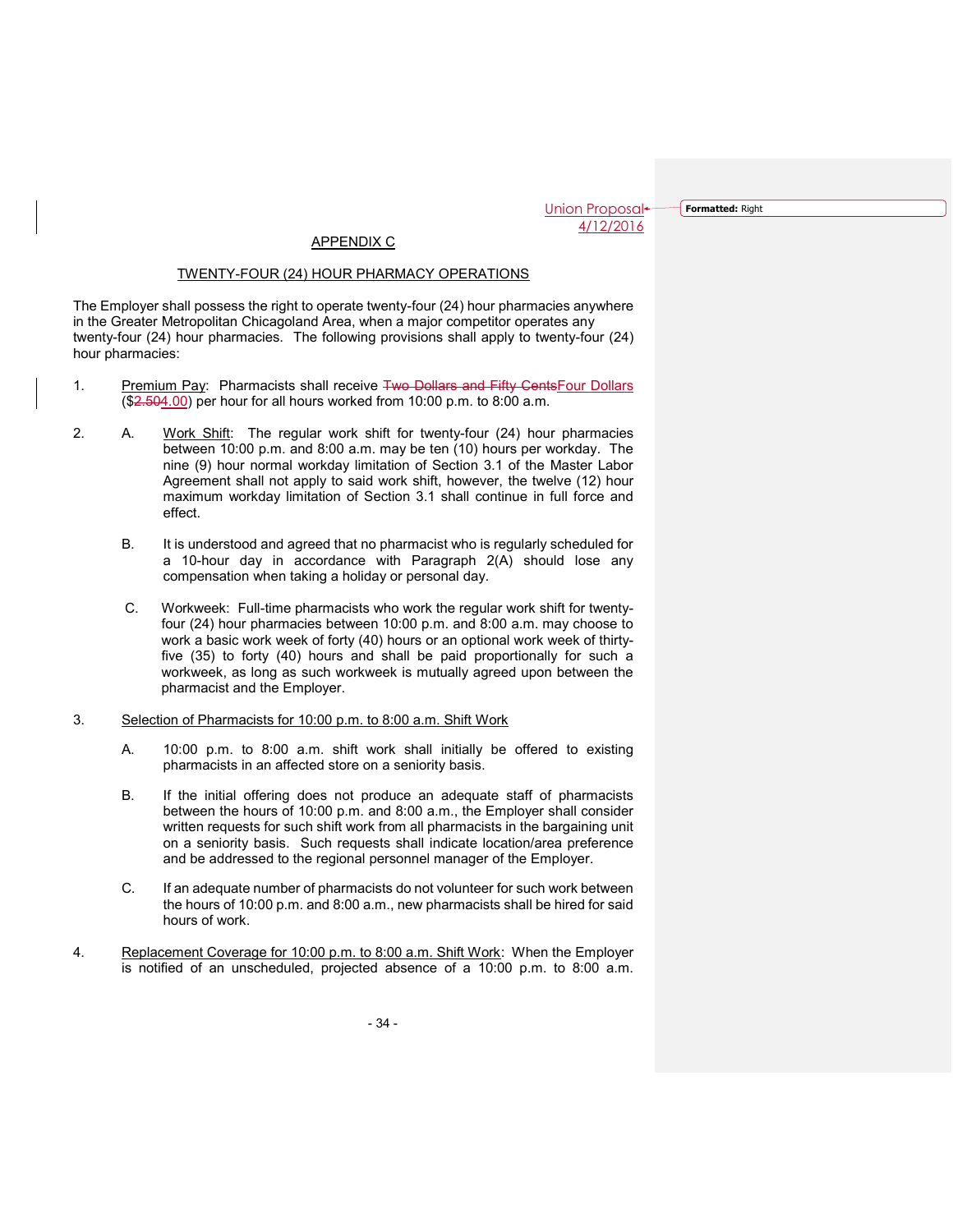**Formatted:** Right

pharmacist, the Employer shall use its best efforts to find a late-shift replacement pharmacists to relieve a pharmacist whose shift is scheduled to end at 10:00 p.m. The Employer shall also have available a list of replacement pharmacists for use by non-late shift pharmacists when a 10:00 p.m. to 8:00 a.m. pharmacist is unexpectedly absent from the start of a 10:00 p.m. work shift.

Absences of regular 10:00 p.m. to 8:00 a.m. pharmacists shall first be covered by available undistributed, full-time pharmacists and thereafter by regularly assigned volunteer full-time or part-time pharmacists. Such replacements shall not be required to work with less than twenty-four (24) hours between the start of work shifts. For example, a replacement pharmacist who works from 10:00 p.m. Tuesday to 8:00 a.m. Wednesday shall not be required to work until 10:00 p.m. Wednesday at the earliest.

In instances when a replacement cannot be obtained, the non-late shift pharmacist may be required to continue workingNo Pharmacists shall be required to work past his or her regularly scheduled end of shift but shall not be required to workor more than a total workday of twelve (12) hours as provided in Section 3.1 of the Master Labor Agreement.

## 5. Other Shift Transfers

- A. Any pharmacist who volunteers to work the 10:00 p.m. to 8:00 a.m. shift shall be required to work said shift for a minimum of three (3) months unless the Employer ceases said shift in the involved pharmacist's store.
- B. If a 10:00 p.m. to 8:00 a.m. pharmacist desires to work other hours on a regular basis, said pharmacist shall notify the Employer's regional personnel manager of his or her store/area preference, in writing, and will be offered the next such available pharmacy position in the bargaining unit on the basis of his or her seniority, provided said pharmacist has not received any type of disciplinary warning or suspension within the prior six (6) months of employment.

#### 6. Effect on Pharmacists of Discontinued Twenty-Four (24) Hour Operations

If the Employer should discontinue a twenty-four (24) hour operation, full-time pharmacists working the 10:00 p.m. to 8:00 a.m. schedule may exercise their seniority to obtain a regular full-time position by bumping the least senior pharmacist(s) in the bargaining unit provided the 10:00 p.m. to 8:00 a.m. pharmacist seniority is greater.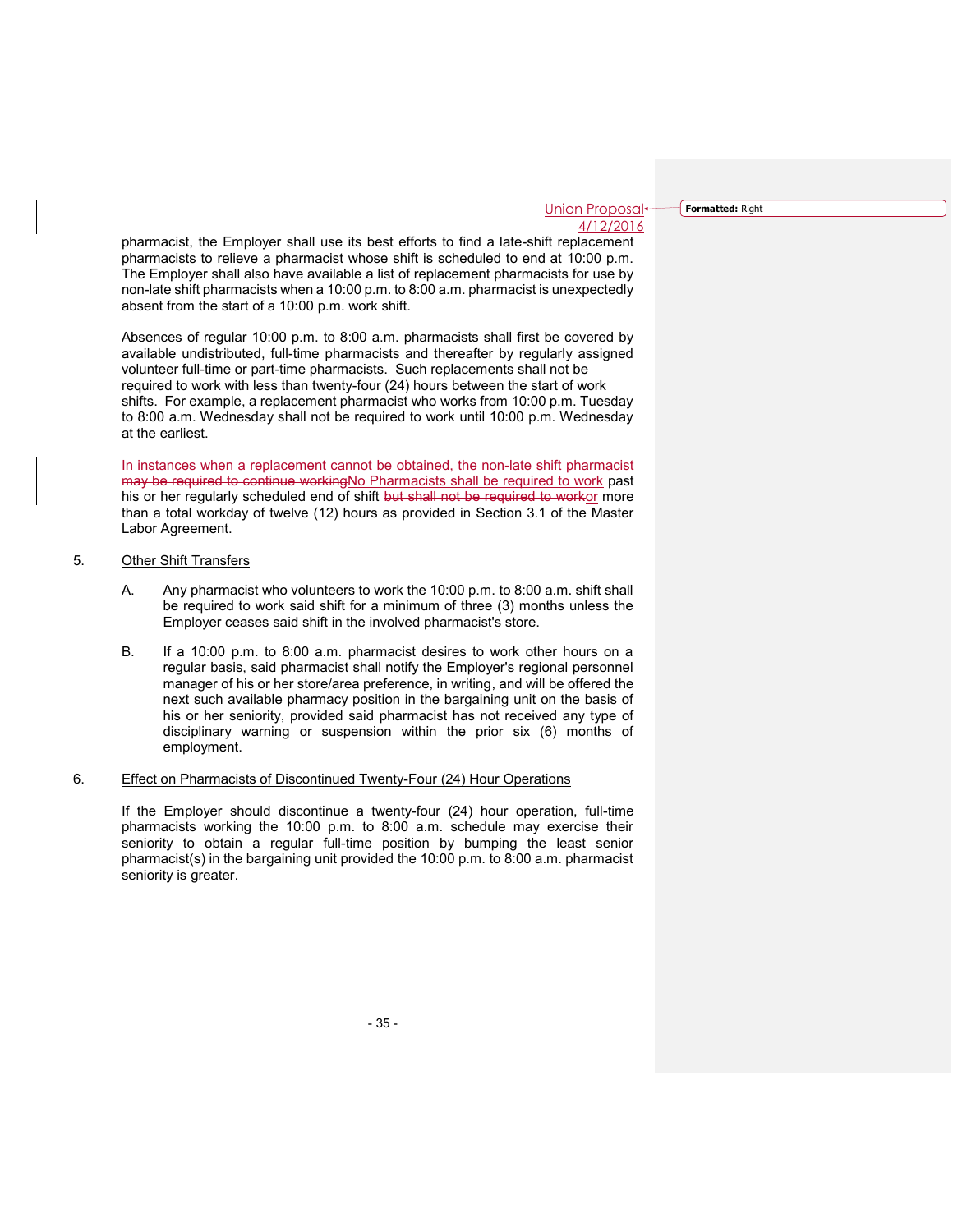**Formatted:** Right

# APPENDIX D

## MIDNIGHT PHARMACY OPERATIONS

If a major competitor of the Employer operates any midnight (12:00 a.m.) pharmacies anywhere in the Greater Metropolitan Chicagoland Area, the Employer shall possess the right to operate midnight pharmacies anywhere in the Greater Metropolitan Chicagoland area. The following provisions shall apply to midnight pharmacies:

- 1. Premium Pay: Pharmacists shall receive Two Dollars and Fifty CentsFour Dollars (\$2.504.00) per hour for all hours worked from 10:00 p.m. to 12:00 a.m.
- 2. Scheduling: The Employer shall use its best effort to provide part-time pharmacist assistance in order to assist regular full-time pharmacists with work shifts ending at midnight. Shifts ending at midnight shall be distributed equitably amongst involved fulltime pharmacists when appropriate.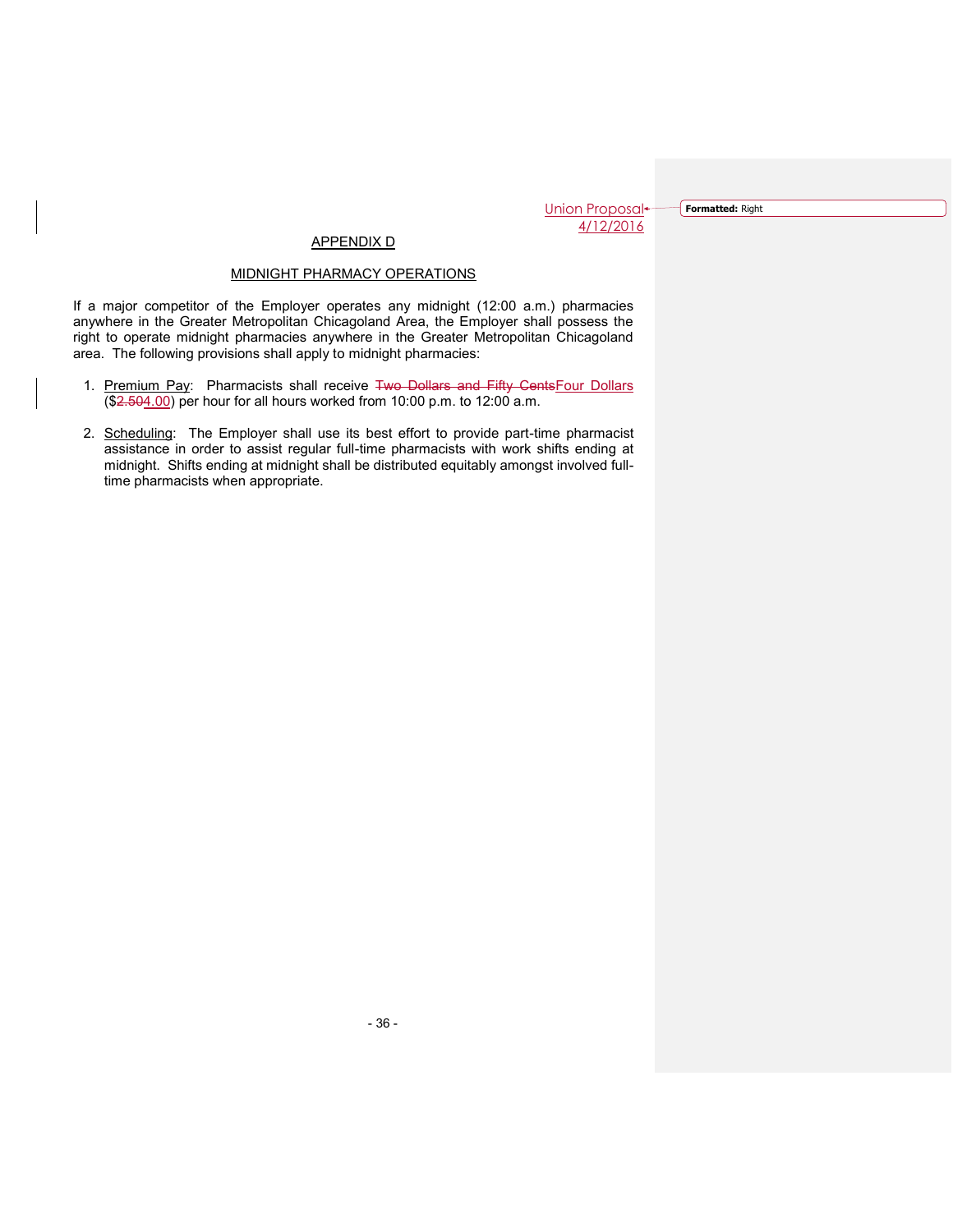**Formatted:** Right

Direct line: 630/948-6275 Facsimile: 630/948-6950

May 17, 2013

Mr. John Coli IBT Local No. 727 1300 W. Higgins Rd Suite 111 Park Ridge, IL 60068

RE: Memorandum of Understanding Regarding Walgreens Top Rates

Dear John:

In conjunction with the most recent collective bargaining negotiations, the parties agree to this Letter of Understanding for the term of the collective bargaining negotiations, May 75, 20163 to May 7, 20196.

In the event the Walgreens collective bargaining agreement provides a top wage rate which is more than the top wage rates provided in the 2013-20162016-2019 Osco Drug (Chicagoland) collective bargaining agreement, the employer shall adjust the top rate up to the Walgreens top rate, not to exceed a 2.75% increase from Osco's prior year's rate, on the Sunday following the effective date of Walgreens increase in its collective bargaining agreement. Nothing herein shall apply to calendar year 2016.

If this memorandum is correct, please sign and date all four (4) copies of this letter and return two (2) for my file.

Very truly yours,

Stacey J. Brown

**Enclosure** 

TEAMSTERS LOCAL 727

By\_\_\_\_\_\_\_\_\_\_\_\_\_\_\_\_\_\_\_\_\_\_\_\_\_\_

Date\_\_\_\_\_\_\_\_\_\_\_\_\_\_\_\_\_\_\_\_\_\_\_\_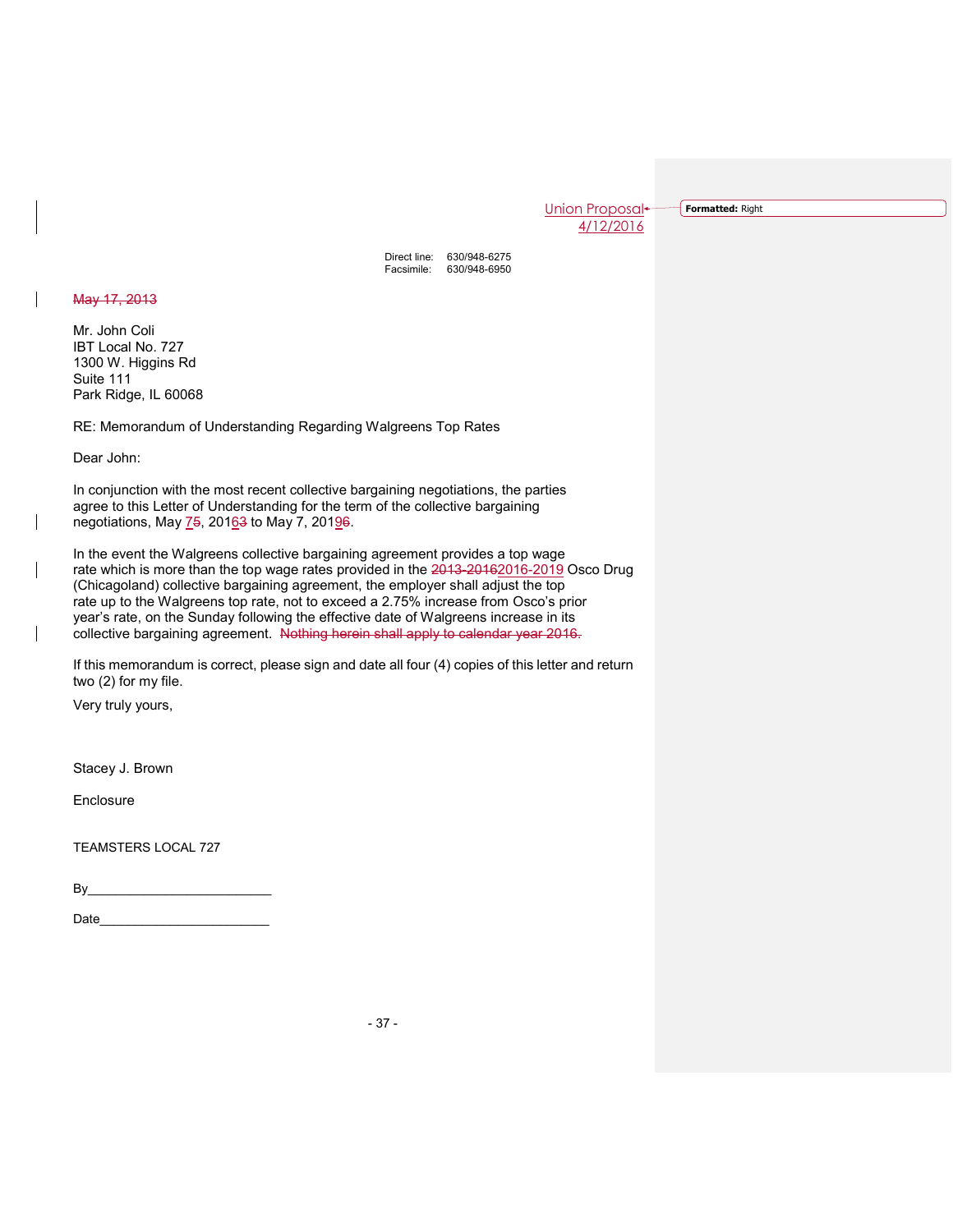**Formatted:** Right

## LETTER OF UNDERSTANDING

#### BONUS UNITOVERTIME PAY Full-time weekly salary should always equal the standard workweek.

 Any extra time worked beyond a pharmacist's scheduled shift or beyond the basic workweek defined in Article 3 shall beis paid in bonus units. at the rate of one and one-half  $(1 \frac{1}{2})$  times the pharmacist's regular rate of pay. No approval shall be required for the scheduling or use of overtime where the work performed during overtime was assigned by the Employer.

Before bonus units can be paid, the full-time pharmacist must have worked the scheduled workweek. Then and only then, may the bonus units be calculated. If extra work occurs on more than one day in a scheduled workweek, bonus units are calculated for each daily occurrence and totaled for the week, if the pharmacist has had each day separately approved and has actually worked those days.

Calculation of pharmacy pay units should be made as follows (provided the pharmacist works at least 30 minutes):

> $\frac{1}{4}$  day or less = 5% of basic work week salary  $\frac{1}{2}$  day or less = 10% of the basic weekly salary  $\frac{3}{4}$  day or less = 15% of the basic weekly salary 1 day or less = 20% of the basic weekly salary

Each pharmacy pay unit shall be equal to 5% of the pharmacist's applicable weekly salary or a company established dollar value, whichever is greater.

*Please Note:* Management may require approval of extra work before a pharmacist performs such work. If mutually agreed upon by a supervising manager and pharmacist, time off with pay in lieu of pharmacy pay units may be agreed upon in an amount equal to the pharmacy pay unit compensation within the applicable scheduling period.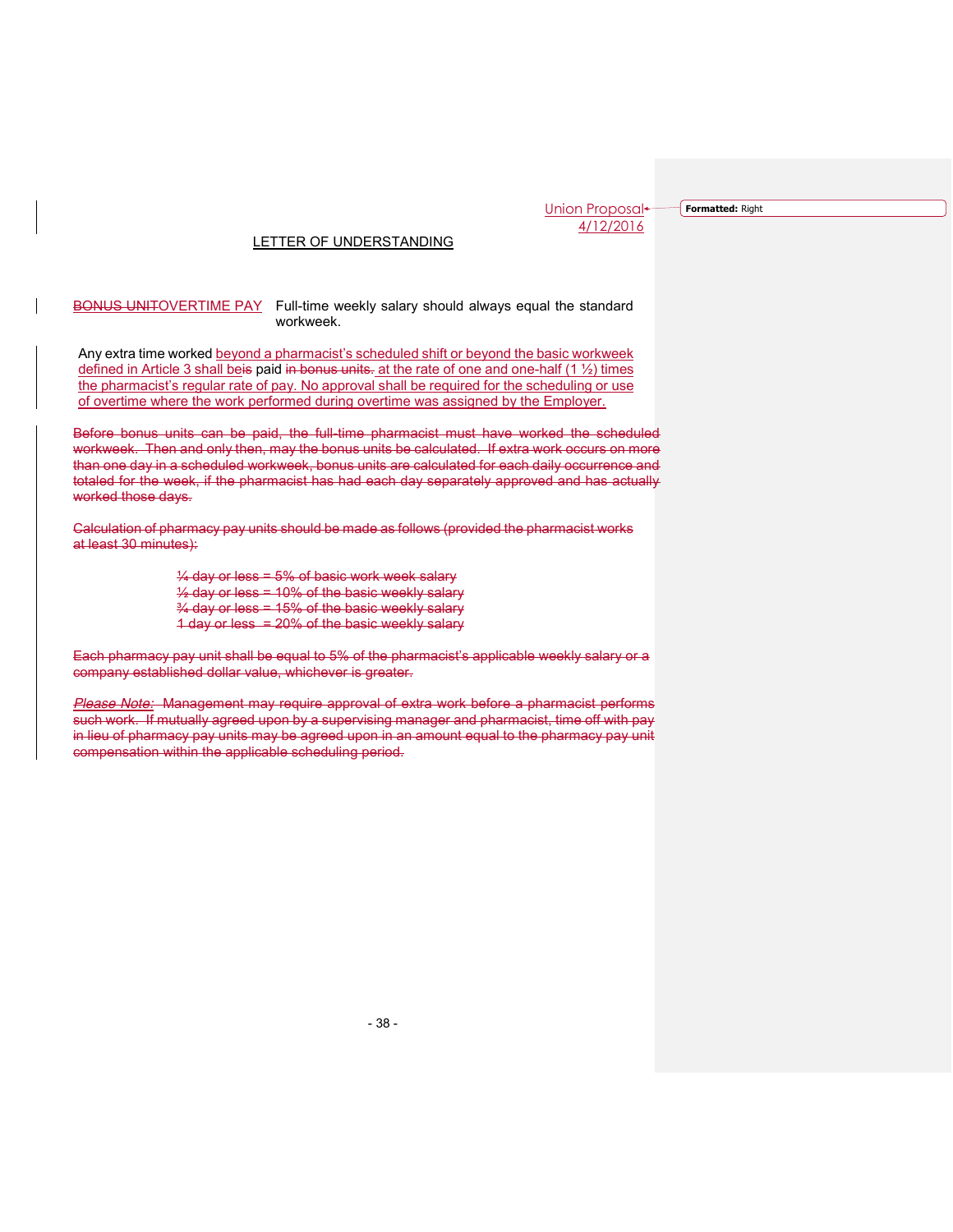**Formatted:** Right

## Letter of Understanding

Our pharmacists are entitled to take uninterrupted rest/meal breaks. In order to maintain a fair and reasonable work environment and in recognition of the important contributions of each member of our team, it is imperative that this policy be applied equitably and consistently to all pharmacists.

That said, pharmacists are entitled to one fifteen (15) minute meal/rest break for every four(4) continuous hours worked.

**(i)** The pharmacist will remain on the premises to enable the prescription area to remain open. The premises is defined by remaining within the confines of the building.

**(ii)** If two (2) pharmacists are on duty, meal/rest breaks should be taken during overlap in order to keep the pharmacy open and provide services to our customer

**(iii)** When no pharmacist is in the pharmacy, but the supervising pharmacist remains in the building, the pharmacy technician(s) or pharmacy technician(s) in training may perform pharmacy functions as outlined below at the discretion of the pharmacist, provided no prescription product leaves the pharmacy until the pharmacist returns and authorizes the release.

(A) Prescription preparation – retrieving the product from stock, counting, pouring, reconstituting, placing the product in prescription container, and affixing the label.

(B) Prescription input – making computer entries for new or refill prescriptions, provided the pharmacist meets DUR obligations.

(C) Prescription refill authorizations – contacting the practitioner's office and obtaining refill authorizations for any prescription provided there are no changes in the prescription order.

**(iv)** The pharmacist may not combine their fifteen (15) minute meal/rest break unless overlap allows them to do so.

**(v)** The break shall remain uninterrupted except in the event that the absence of the pharmacist may cause a negative impact on the health, safety, and welfare of the patient. Examples of a negative impact include, but are not limited to, (a) an emergency prescription is called in from a physician that cannot be called in later; (b) the filling of an emergency prescription; (c) the patient warrants counseling that cannot wait.

**Formatted:** Font: Bold **Formatted:** Indent: Left: 0.5", First line: 0"

**Formatted:** Normal, Indent: Left: 0.5", No bullets or numbering

**Formatted:** Indent: Left: 0.5", First line: 0"

**Formatted:** Right: -0"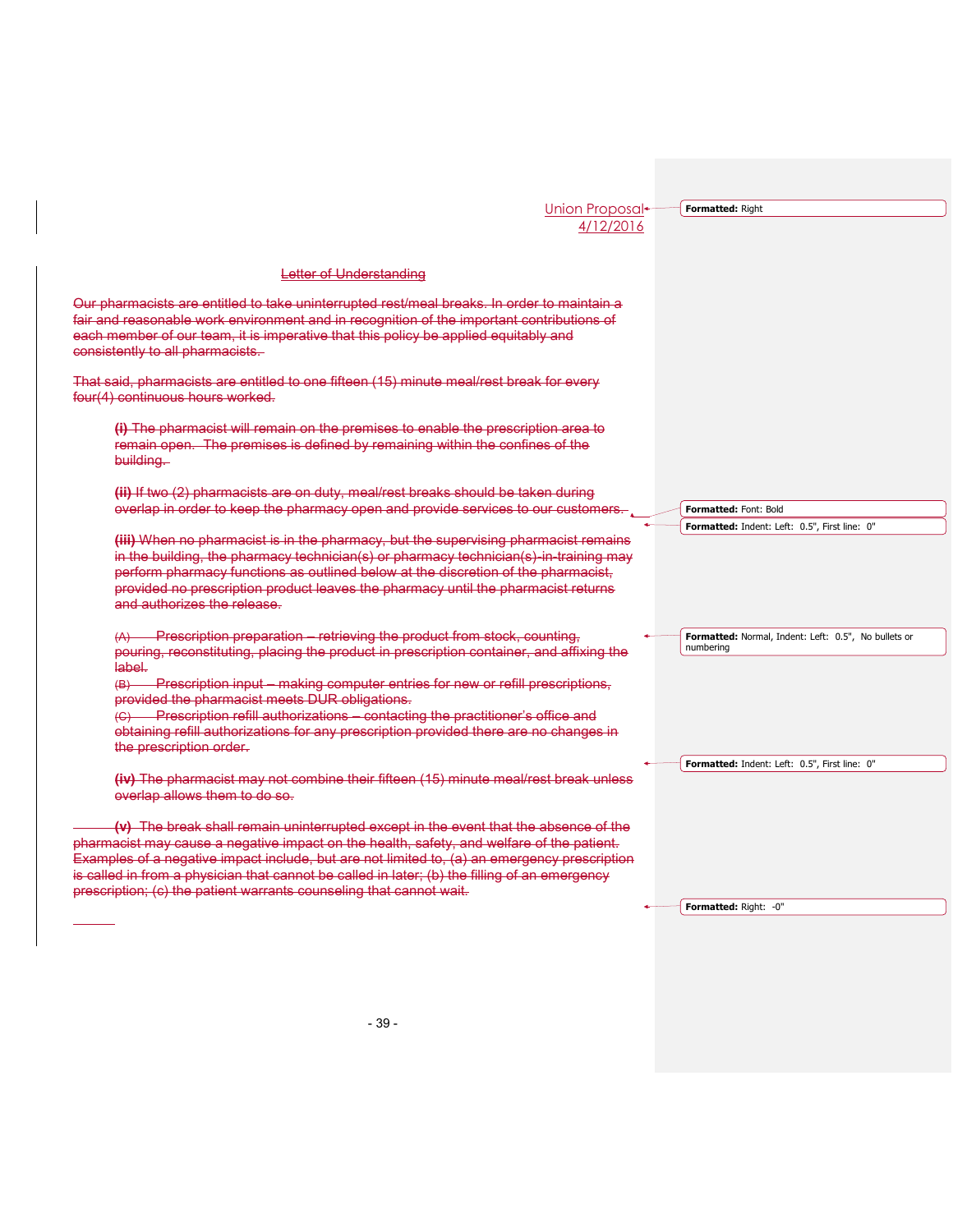| Union Proposal <del>+</del> |           |  |
|-----------------------------|-----------|--|
|                             | 4/12/2016 |  |

**Formatted:** Right

**(vi)** If the pharmacist is scheduled to take an unpaid lunch break, the above referenced expectations still apply.

\_\_\_\_\_\_\_\_\_\_\_\_\_\_\_\_\_\_\_\_\_\_\_\_\_ \_\_\_\_\_\_\_\_\_\_\_\_\_\_\_\_\_\_\_\_\_\_\_\_\_

\_\_\_\_\_\_\_\_\_\_\_\_\_\_\_\_\_\_\_\_\_\_\_\_\_ \_\_\_\_\_\_\_\_\_\_\_\_\_\_\_\_\_\_\_\_\_\_\_\_\_

Union Date

Employer Date